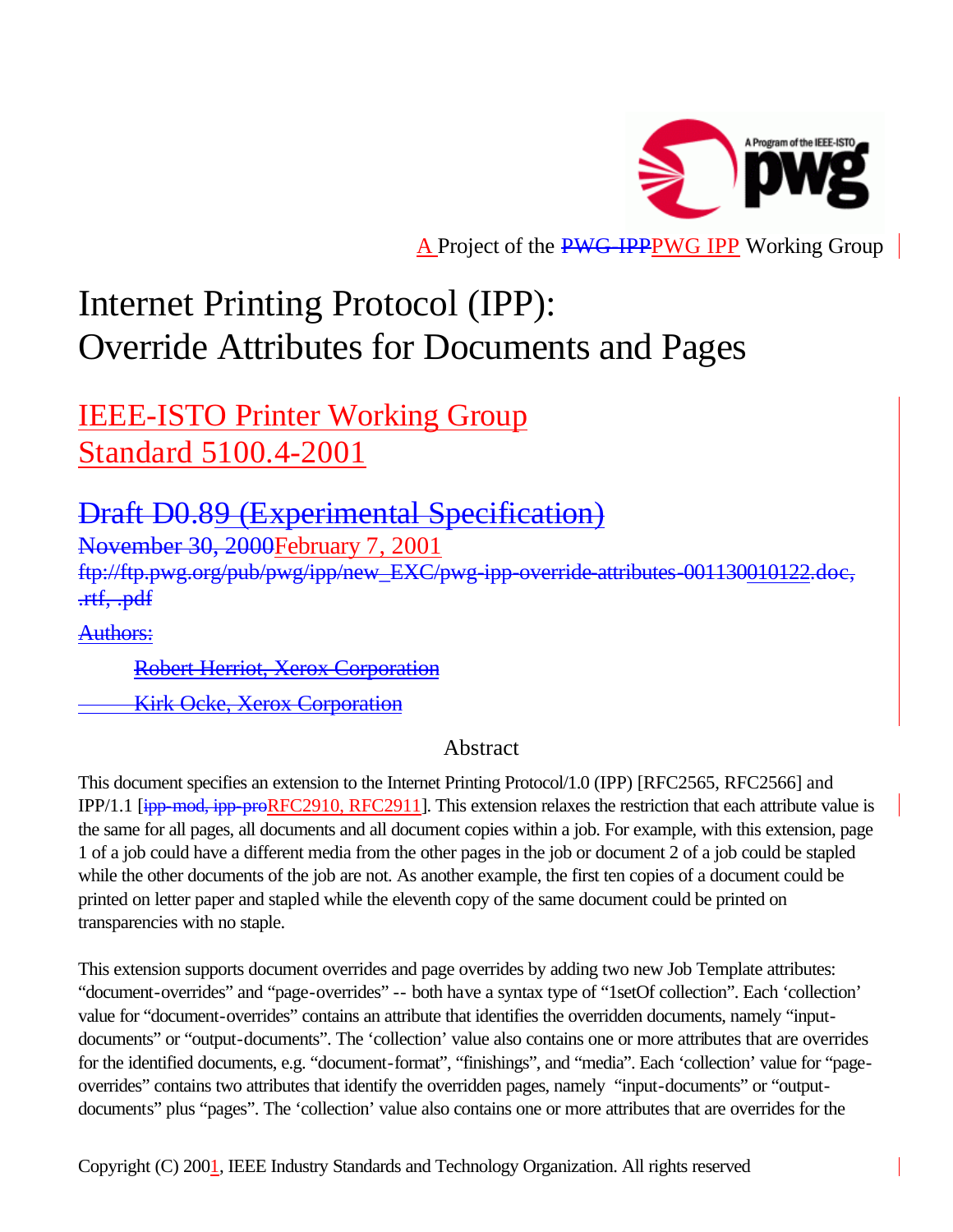identified pages, e.g. "sides" and "media". When the overrides apply to some but not all document copies, the 'collection' value for "document-overrides" or "page-overrides" contains the attribute of "document-copies".

This extension also supports subset finishing by adding a new Job Template attribute "pages-per-subset", which specifies the number of pages per subset. The extension allows finishing and other document attributes to be applied to such subsets of pages.

This document is a PWG-Draft of an IEEE-ISTO PWG *Trial Use* Standard. For a definition of a "PWG Trial Use Standard", see: ftp://ftp.pwg.org/pub/pwg/general/pwg-process.pdf.Experimental Specification (same definition as [RFC2026]) Proposed Standard and is in full conformance with all provisions of the PWG Process (see http://www.pwg.org/chair/pwg-process-990825.pdf). PWG-Drafts are working documents of the IEEE-ISTO PWG and its working groups. The list of current PWG-Drafts can be accessed at http://www.pwg.org/pub/pwg/

NOTE: THIS SPECIFICATION IS EXPERIMENTALA "TRAIL USE" STANDARD. FUTURE VERSIONS OF THIS SPECIFICATION WILL DRAW ON IMPLEMENTATION EXPERIENCE AND MAY INTRODUCE INCOMPATIBLE CHANGES. SOME FUTURE VERSION OF THIS SPECIFICATION WILL BE ON THE IEEE-ISTO STANDARDS TRACK.

This document is available from: ftp://ftp.pwg.org/pub/pwg/standards/pwg5100.4.pdf, .doc, .rtf

Copyright (C) 2000, IEEE Industry Standards and Technology Organization. All rights reserved.

This document may be copied and furnished to others, and derivative works that comment on, or otherwise explain it or assist in its implementation may be prepared, copied, published and distributed, in whole or in part, without restriction of any kind, provided that the above copyright notice, this paragraph and the title of the Document as referenced below are included on all such copies and derivative works. However, this document itself may not be modified in any way, such as by removing the copyright notice or references to the IEEE-ISTO and the Printer Working Group, a program of the IEEE-ISTO.

Title: Internet Printing Protocol (IPP): Override Attributes for Documents and Pages

The IEEE-ISTO and the Printer Working Group DISCLAIM ANY AND ALL WARRANTIES, WHETHER EXPRESS OR IMPLIED INCLUDING (WITHOUT LIMITATION) ANY IMPLIED WARRANTIES OF MERCHANTABILITY OR FITNESS FOR A PARTICULAR PURPOSE.

The Printer Working Group, a program of the IEEE-ISTO, reserves the right to make changes to the document without further notice. The document may be updated, replaced or made obsolete by other documents at any time.

The IEEE-ISTO takes no position regarding the validity or scope of any intellectual property or other rights that might be claimed to pertain to the implementation or use of the technology described in this document or the extent to which any license under such rights might or might not be available; neither does it represent that it has made any effort to identify any such rights.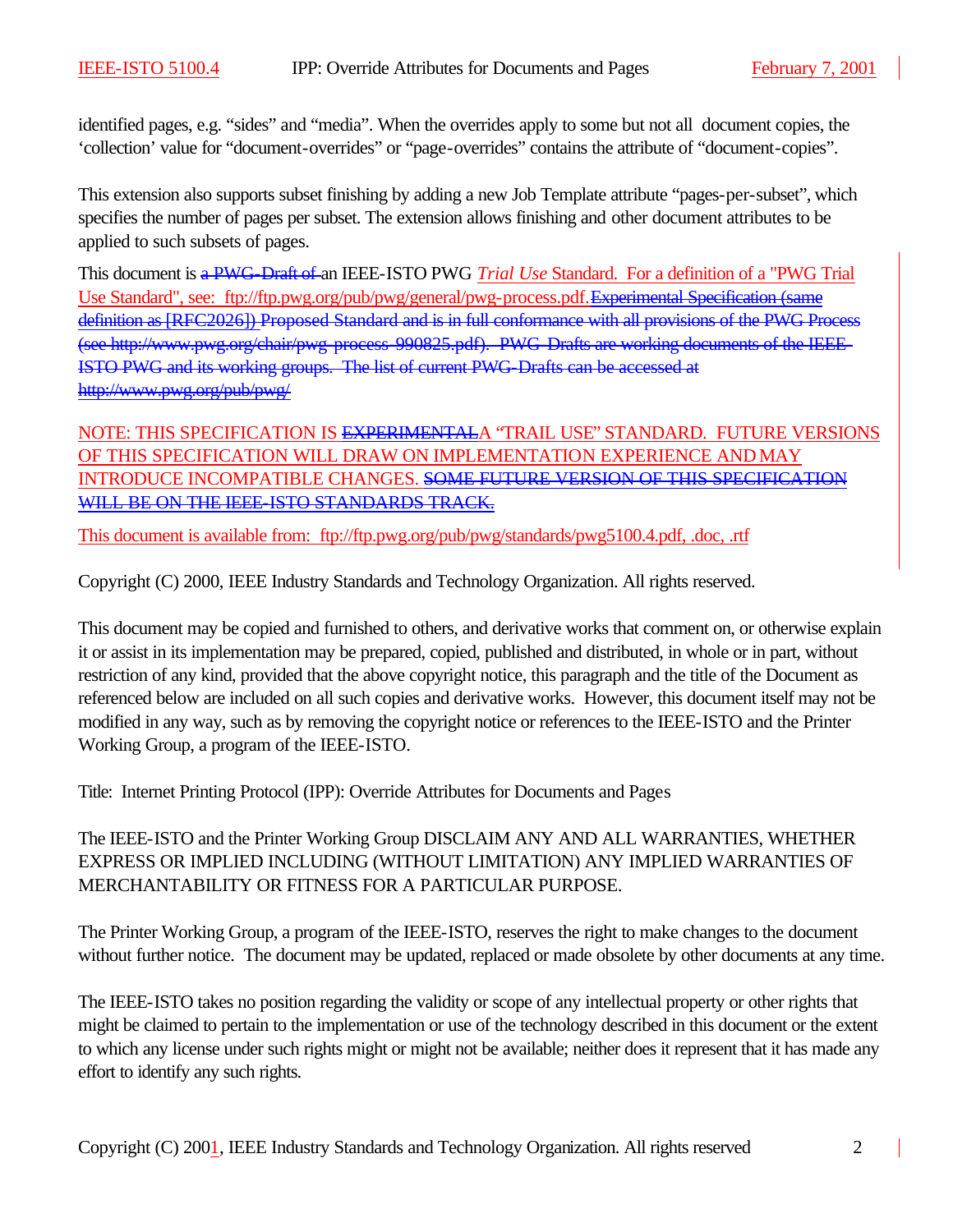The IEEE-ISTO invites any interested party to bring to its attention any copyrights, patents, or patent applications, or other proprietary rights which may cover technology that may be required to implement the contents of this document. The IEEE-ISTO and its programs shall not be responsible for identifying patents for which a license may be required by a document and/or IEEE-ISTO Industry Group Standard or for conducting inquiries into the legal validity or scope of those patents that are brought to its attention. Inquiries may be submitted to the IEEE-ISTO by e-mail at:

ieee-isto@ieee.org.

The Printer Working Group acknowledges that the IEEE-ISTO (acting itself or through its designees) is, and shall at all times, be the sole entity that may authorize the use of certification marks, trademarks, or other special designations to indicate compliance with these materials.

Use of this document is wholly voluntary. The existence of this document does not imply that there are no other ways to produce, test, measure, purchase, market, or provide other goods and services related to its scope.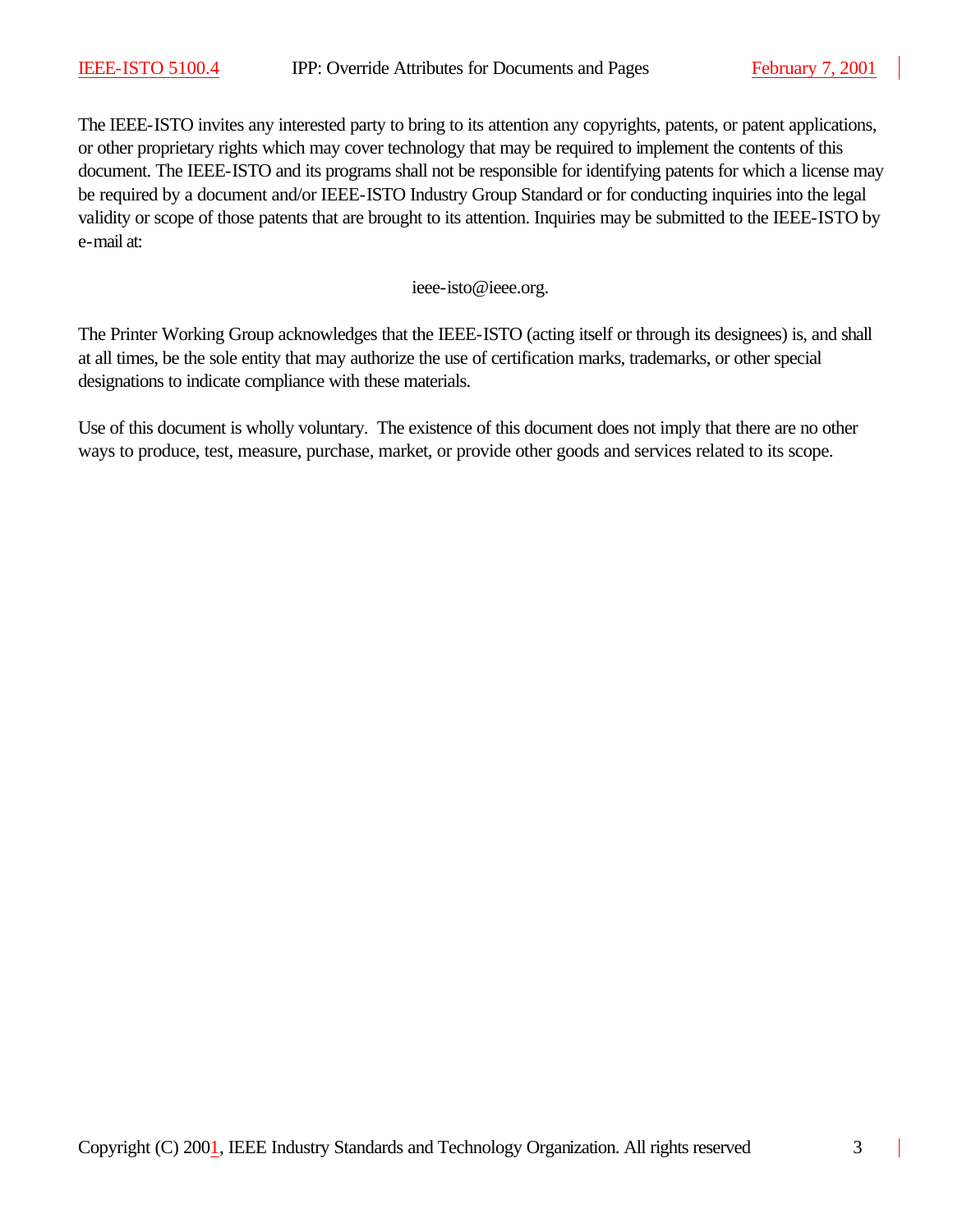# **Table of Contents**

| 1              |             |  |
|----------------|-------------|--|
| 2              |             |  |
| 2.1            |             |  |
| 2.2            |             |  |
| 2.3            |             |  |
| 2.4            |             |  |
| 2.5            |             |  |
| 2.6            |             |  |
| 2.7            |             |  |
| 2.8            |             |  |
| 2.9            |             |  |
| 2.10           |             |  |
| 2.11           |             |  |
| 2.12           |             |  |
| 2.12.1         |             |  |
| 2.12.2         |             |  |
| 2.12.3         |             |  |
| 2.12.4         |             |  |
| 2.12.5         |             |  |
| 2.13           |             |  |
| 2.14           |             |  |
| 2.15           |             |  |
| 2.16           |             |  |
| 2.17           |             |  |
| 2.17.1         |             |  |
| 2.17.2         |             |  |
| 2.18           |             |  |
| 3              |             |  |
| $\overline{4}$ | Overview 13 |  |
| 4.1            |             |  |
| 4.2            |             |  |
| 4.2.1          |             |  |
| 4.2.2          |             |  |
| 4.2.3          |             |  |
| 4.2.4          |             |  |
| 4.2.5          |             |  |
| 4.3            |             |  |
| 4.4            |             |  |

Copyright (C) 2001, IEEE Industry Standards and Technology Organization. All rights reserved

 $\overline{4}$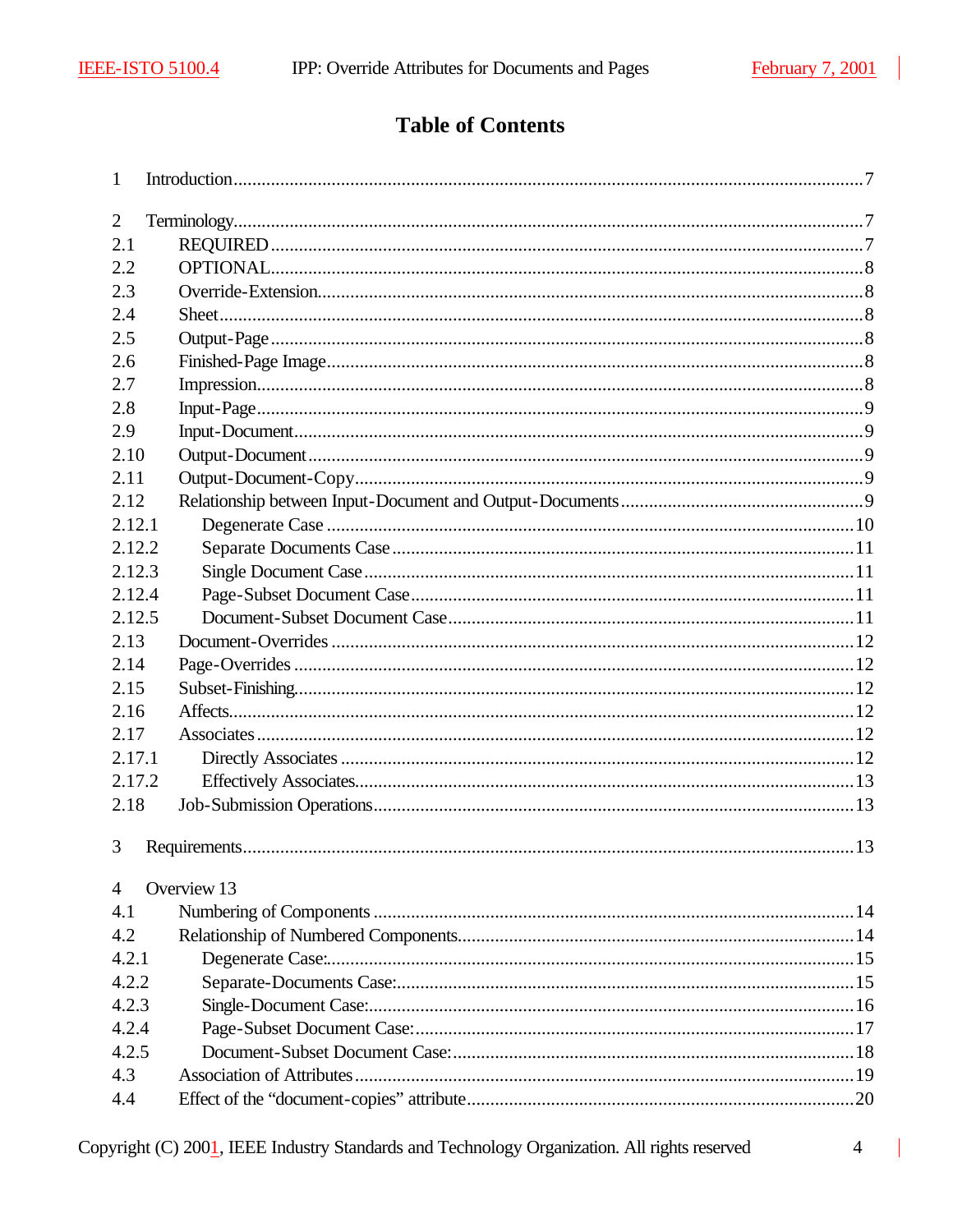$\overline{\phantom{a}}$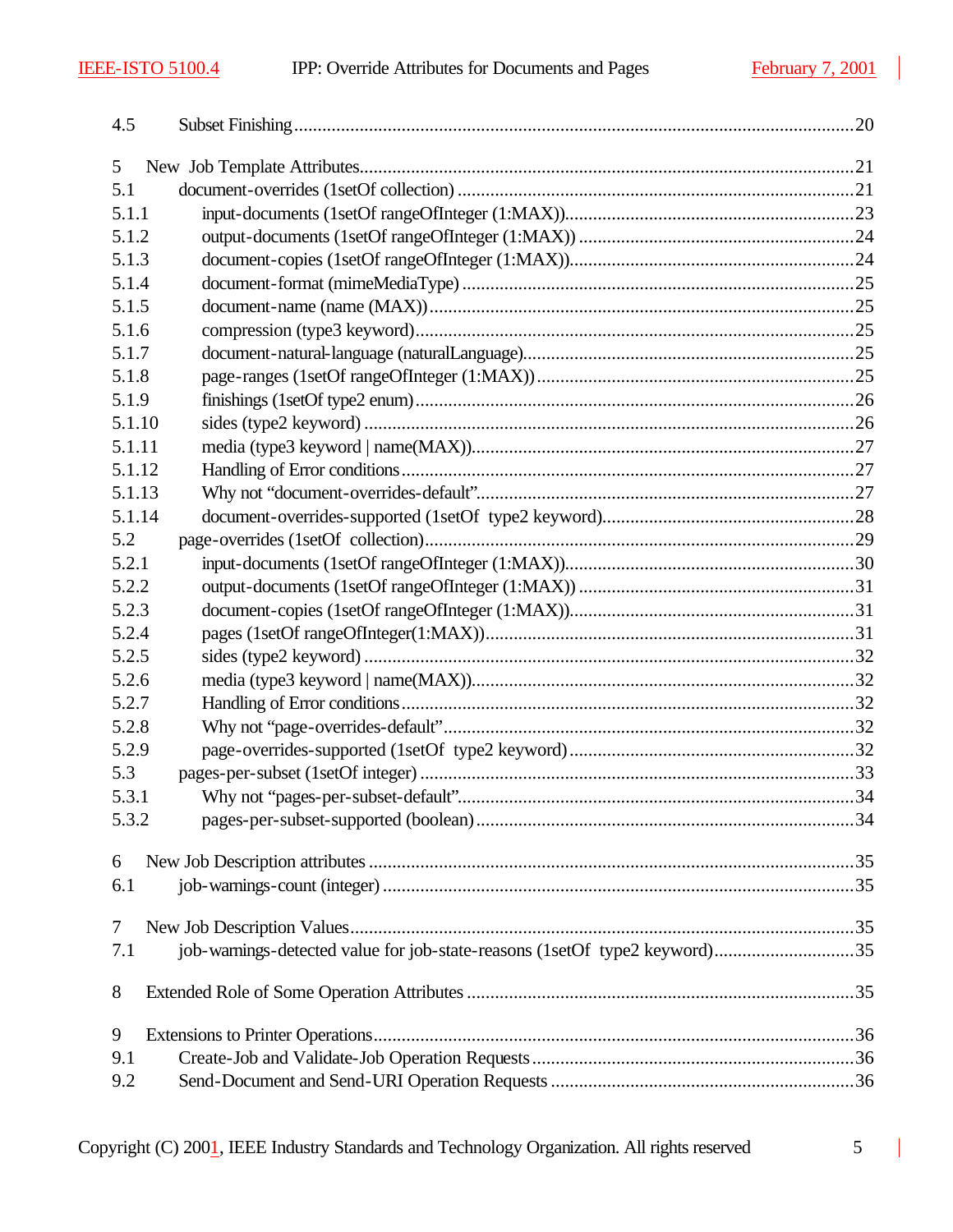|        | 10 Examples 37                                                                 |  |  |
|--------|--------------------------------------------------------------------------------|--|--|
| 10.1   |                                                                                |  |  |
| 10.1.1 |                                                                                |  |  |
| 10.2   |                                                                                |  |  |
| 10.2.1 |                                                                                |  |  |
| 10.2.2 |                                                                                |  |  |
| 10.2.3 |                                                                                |  |  |
| 10.3   |                                                                                |  |  |
| 10.3.1 |                                                                                |  |  |
| 10.3.2 |                                                                                |  |  |
| 10.3.3 |                                                                                |  |  |
| 10.4   | One document with 100 copies for distribution and one on transparencies44      |  |  |
| 10.4.1 |                                                                                |  |  |
| 10.4.2 |                                                                                |  |  |
| 10.4.3 |                                                                                |  |  |
| 11     |                                                                                |  |  |
|        |                                                                                |  |  |
|        |                                                                                |  |  |
| 12.1   |                                                                                |  |  |
| 12.2   |                                                                                |  |  |
| 13     |                                                                                |  |  |
| 14     |                                                                                |  |  |
| 15     |                                                                                |  |  |
| 16     |                                                                                |  |  |
| 17     |                                                                                |  |  |
|        |                                                                                |  |  |
| 19     | Appendix C: Description of the IEEE Industry Standards and Technology (ISTO)53 |  |  |
|        |                                                                                |  |  |
| 20     |                                                                                |  |  |

 $\overline{\phantom{a}}$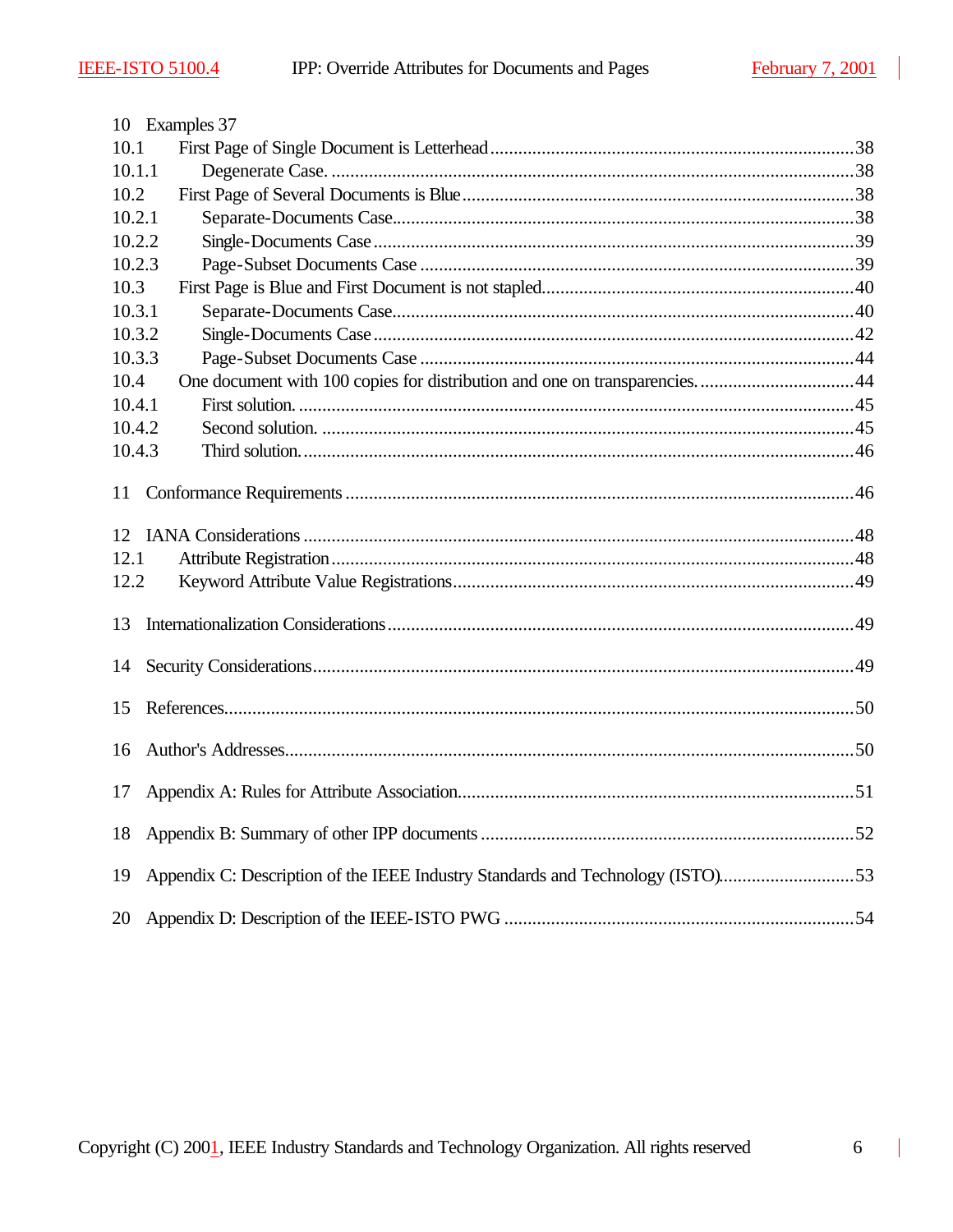# **1 Introduction**

The Internet Printing Protocol (IPP) is an application level protocol for distributed printing using Internet tools and technologies. IPP version 1.1 (IPP/1.1) requires that each attribute value be the same for all all pages, all documents and all document copies within a job. This document defines OPTIONAL extensions to the IPP/1.1 model which relax this restriction and allow pages, documents and document copies to have attributes that are overrides. For example, with this extension, page 1 of a job could have a different media or different value of "sides" from the other pages in the job, or document 2 of a job could be stapled while the other documents of the job are not. As another example, the first ten copies of a document could be printed on letter paper and stapled while the eleventh copy of the same document could be printed on transparencies with no staple. This document is a proposal for an extension to IPP/1.0 and IPP/1.1.

This extension supports document overrides and page overrides by adding two new Job Template attributes: "document-overrides" and "page-overrides" -- both have a syntax type of "1setOf collection". Each 'collection' value for "document-overrides" contains

- a) an attribute that identifies the overridden documents, namely "input-documents" or "outputdocuments".
- b) an OPTIONAL attribute that identifies the document copies of the specified overridden documents, i.e. "document-copies". If this attribute is absent, the overrides apply to all document copies.
- c) one or more attributes that are overrides for the identified documents, e.g. "document-format", "finishings", and "media".

Each 'collection' value for "page-overrides" contains

- a) an attribute that identifies the documents containing the overridden pages, namely "input-documents" or "output-documents".
- b) an attribute that identifies the overridden pages, namely "pages".
- c) an OPTIONAL attribute that identifies the document copies of the specified documents, i.e. "document-copies". If this attribute is absent, the overrides apply to all document copies.
- d) The 'collection' value also contains one or more attributes that are overrides for the identified pages, e.g. "sides" and "media".

This extension also supports subset finishing with a new Job Template attribute "pages-per-subset", which specifies the number of pages per subset. The extension allows finishing and other document attributes to be applied to such subsets of pages.

# **2 Terminology**

This section defines the following additional terms that are used throughout this document:

# **2.1 REQUIRED**

If an implementation supports the extensions described in this document, it MUST support a REQUIRED feature.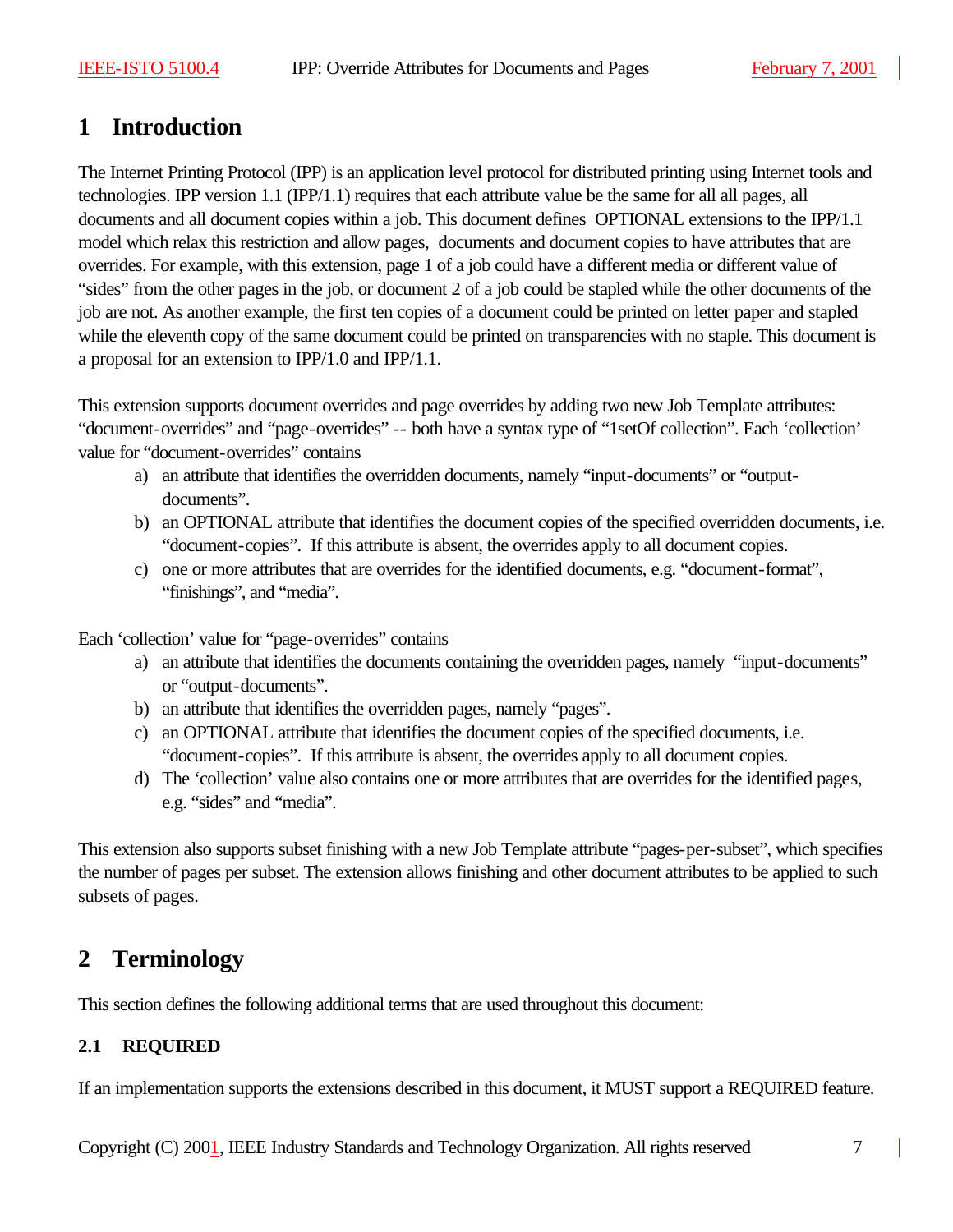# **2.2 OPTIONAL**

If an implementation supports the extensions described in this document, it MAY support an OPTIONAL feature.

#### **2.3 Override-Extension**

The Override-Extension is the extension proposed in this document that adds attribute overrides for documents and pages. This extension supports Document-Overrides, Page-Overrides and Subset-Finishing, which are all defined later in this section.

#### **2.4 Sheet**

A Sheet is the unit of media that a printer puts marks on. It is the most basic unit of output from a printer. A printer may mark on one side or on both sides of a sheet.

#### **2.5 Output-Page**

An Output-Page is the set of all markings that the author intended to be placed on one side of a Sheet, including, but not limited to, text, drawings, images, footers and headers.

#### **2.6 Finished-Page Image**

The single image on a Finished Page. A Finished Page is one side of a sheet in a finished document, i.e., one side of a sheet as perceived by a person *after* any cutting, folding, and/or booklet making (see section **Error! Reference source not found.**). The lay term for Finished Page is 'page'.

A Finished-Page Image contains on the images of one or more Output-Pages. Generally a Job submitter prints each Output-Page as the author intended, namely one Output-Page per Finished-Page Image. Sometimes, a Job submitter prints several Output-Pages per Finished-Page Image, perhaps to save paper or money. The IPP attribute "number-up" specifies the number of Output-Pages per Finished-Page Image. When "number-up" is greater than 1, a Finished-Page Image contains multiple Output-Pages.

# **2.7 Impression**

An impression is the set of all markings that the Job submitter intended to be placed on one side of a Sheet. Each impression contains one or more Output-PagesFinished-Page Images. Each impression contains a single Finished-Page Image unless an imposition operation is applied to the Finished-Page Images. Generally a Job submitter prints each Output-Page as the author intended, namely one Output-Page per Impression. Sometimes, a Job submitter prints several Output-Pages per Impression, perhaps to save paper or money. The IPP attribute "number-up" specifies the number of Output-Pages per impression. When "number-up" is greater than 1, an impression contains multiple Output-Pages.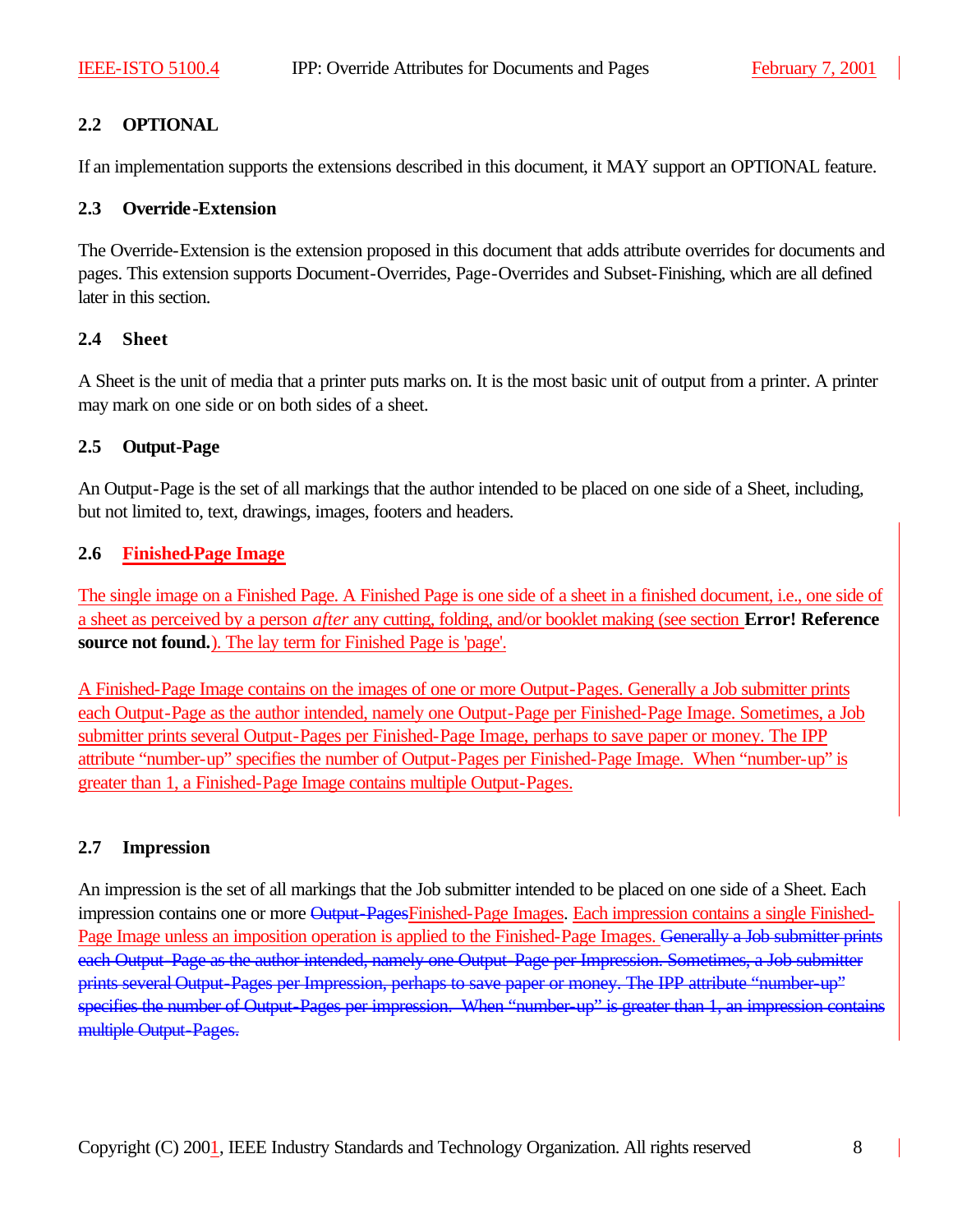# **2.8 Input-Page**

An Input-Page is a sequence of bytes that describe how to mark a single Output-Page. IPP 1.1 [RFC2911ippmod] uses the term "print-stream-pages" to refer to both Input-Pages and Output-Pages. There is a one to one relationship between Input-Pages and Output-Pages and they are in the same order. Both Input-Pages and Output-Pages are numbered sequentially (see section 4.1) starting from 1 at the beginning of each Input-Document or Output-Document, respectively. When the first Input-Page of an Input-Document coincides with the first Output-Page of an Output-Document, the numbering of Input-Pages and Output-Pages coincides; otherwise it doesn't.

#### **2.9 Input-Document**

An Input-Document is the entire sequence of bytes transmitted as the Document Content in the Print-Job and Send-Document operations or referenced by the "document-uri" operation attribute in the Print-URI and Send-URI operations. This sequence of bytes consists of one or more Input-Pages.

#### **2.10 Output-Document**

An Output-Document is a set of one or more Sheets which either are permanently bound into a single unit, e.g. with a staple, or are intended to be treated by an end-user as a single unit, e.g. for a loose leaf binder. If an Output-Document is bound, it is uniformly bound; if it is not bound, no subset of sheets within it are bound. The Output-Pages that comprise an Output-Document may come from

- a) all the Input-Pages of an Input-Document or
- b) a proper subset of the Input-Pages of the Input-Document or
- c) all the Input-Pages of several Input-Documents.

An Output-Document is *not* a set of sheets that are bound temporarily for shipping, e.g. with banding.

#### **2.11 Output-Document-Copy**

When a Printer produces more than one or more copies of an Output-Document, each copy is called an Output-Document-Copy. Sometimes this specification uses the phrase "copy of Output-Document" to emphasize "copy", but the phrase is equivalent to "Output-Document-Copy".

#### **2.12 Relationship between Input-Document and Output-Documents**

Each relationship is named and defined below. The cases are derived from an analysis of possible tree structures (see section 4.2). A client selects the desired case with the number of submitted Input-Documents and the specific values of three attributes: the existing Job Template "multiple-document-handling" and two new attributes "pagesper-subset" and "documents-per-subset". The latter two attributes describe how the stream of Input-Pages or Input-Documents and are partitioned into Output-Documents, respectively.

In this section, the number of copies produced for each Output-Document does not affect the discussion, so it is easiest to assume that the number is 1.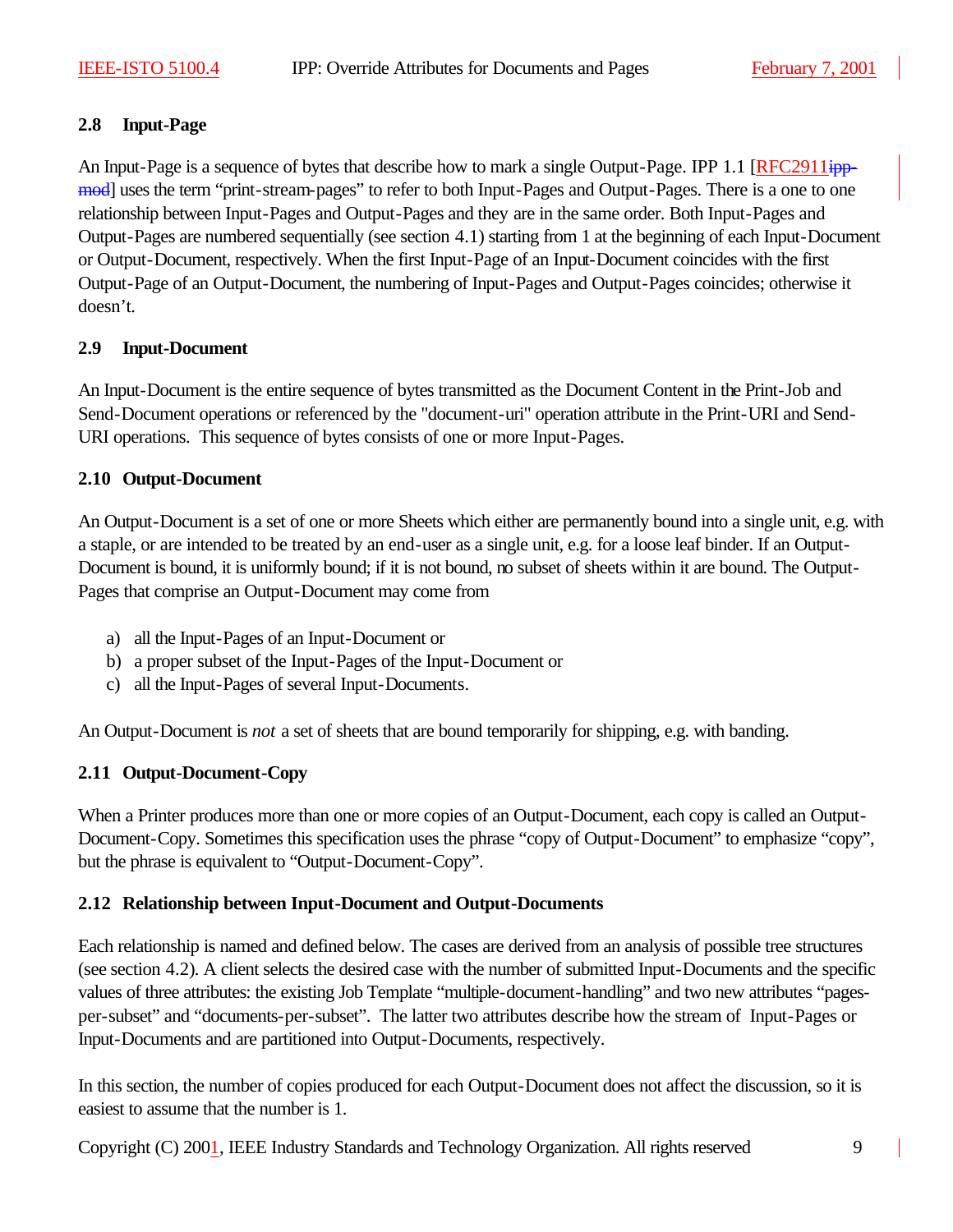The table below summarizes the relationship of Input-Documents to Output-Document in the five cases:

| Case                      | Number of              |                         |  |
|---------------------------|------------------------|-------------------------|--|
|                           | <b>Input-Documents</b> | <b>Output-Documents</b> |  |
| Degenerate                |                        |                         |  |
| Separate-Documents        | n                      | n                       |  |
| Single-Document           | n                      |                         |  |
| Page-Subset Documents     | n                      | m(m > n)                |  |
| Document-Subset Documents |                        | m (m < n)               |  |

When  $n = 1$  for the "Separate-Documents" and "Single-Document" become the "Degenerate" case.

The table below summarizes the attribute values that control the cases.

- The "separate" value means that "multiple-document-handling" is 'separate-documents-collated-copies' or 'separate-documents-uncollated-copies'.
- The "single" value means that "multiple-document-handling" is 'single-document' or 'single-document-newsheet'.
- The "ignored" value means that the attribute need not be present and is ignored if it is present,
- The "present" value means that the attribute must be present. A different case is implied if it is not present.
- The "not present" value means that the attribute must not be present. A different case is implied if it is present.

| Case                      | "multiple-<br>document-<br>handling" | "pages-per-<br>subset" | "documents-per-<br>subset" |
|---------------------------|--------------------------------------|------------------------|----------------------------|
| Separate-Documents        | separate                             | not present            | not present                |
| Single-Document           | single                               | ignored                | ignored                    |
| Page-Subset Documents     | separate                             | present                | not present                |
| Document-Subset Documents | separate                             | not present            | present                    |

The Degenerate row is omitted because it follows the rules for the "Separate-Documents" and "Single-Documents" rules when the number of Input-Documents is 1.

There is an error if both "pages-per-subset" and "document-per-subset" are present in the "separate" case.

# **2.12.1 Degenerate Case**

In the Degenerate Case, the Job consists of exactly one Output-Document and exactly one Input-Document. The single Input-Document produces the single Output-Document. This case represents the most common case of printing. For example, if a user is Printing a single MS Word file, the MS Word file is the Input-Document and the printed pages are the Output-Document. This case is the degenerate case of Separate-Documents and Single-Document. It occurs when the number of Input-Documents is 1 and either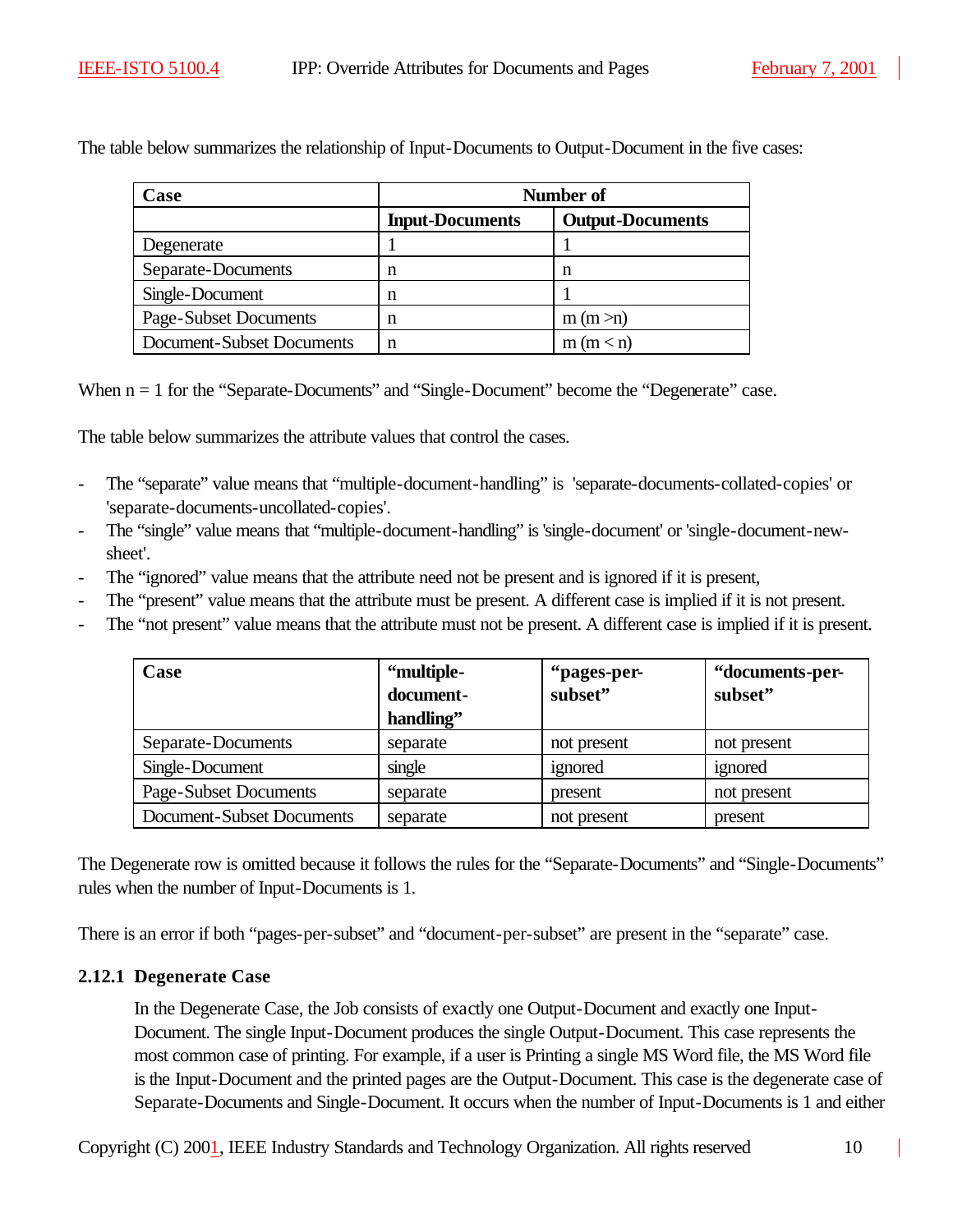- a) "multiple-document-handling" is 'separate-documents-collated-copies' or 'separate-documentsuncollated-copies' and neither "pages-per-subset" nor "documents-per-subset" are present or.
- b) "multiple-document-handling" is 'single-document' or 'single-document-new-sheet', and both "pagesper-subset" and "documents-per-subset" are ignored if present

### **2.12.2 Separate Documents Case**

In the Separate Documents Case, the Job consists of one or more Output-Documents where each Input-Document produces one Output-Document. For example, if a user prints 10 Java files in one Job and wants 10 separately stapled Output-Documents, each of the 10 Java files is an Input-Document, and the printed Output-Pages from each of the 10 Java files is a separate Output-Document that is stapled separately. This case occurs when "multiple-document-handling" is 'separate-documents-collated-copies' or 'separate-documents-uncollated-copies' and the new attributes "pages-per-subset" and "documentsper-subset" are not present.

#### **2.12.3 Single Document Case**

In the Single Document Case, the job consists of a single Output-Document produced from one or more Input-Documents. For example, if a user prints 10 Java files in one Job and wants all Output-Pages of the 10 Java files to be produced as 1 stapled Output-Document, then each of the 10 Java files is an Input-Document, and all printed Output-Pages from all of the 10 Java files is a single Output-Document that is stapled. This case occurs when "multiple-document-handling" is 'single-document' or 'single-documentnew-sheet'; the value of "pages-per-subset" and "documents-per-subset" are both ignored if present.

#### **2.12.4 Page-Subset Document Case**

In the Page-Subset Case, the Job consists of one or more Output-Documents and one or more Input-Documents. The new attribute "pages-per-subset" contains a sequence of integers which specifies how to partition the stream of Input-Pages into subsets, each of which produces an Output Document. For example, if a user prints 1 PostScript file with 1000 pages, where each 4 Output-Pages represents an insurance policy, then the PostScript file is the Input-Document and each group of 4 Output-Pages is an Output-Document. The resulting Output-Documents would be the same if the same 1000 Input-Pages were spread across 2 or more PostScript files. This case occurs when "multiple-document-handling" is 'separate-documents-collated-copies' or 'separate-documents-uncollated-copies' and the new attribute "pages-per-subset" contains 1 or more integer values. The new attribute "documents-per-subset" is not present.

# **2.12.5 Document-Subset Document Case**

This case is defined here for completeness, but it is not supported by this extension.

In the Document-Subset Document Case, the Job consists of one or more Output-Documents and one or more Input-Documents. The new attribute "documents-per-subset" contains a sequence of integers which specifies how to partition Job's Input-Documents into subsets, each of which produces an Output Document. For example, if a user prints 25 Java files in one Job and wants 2 separately stapled Output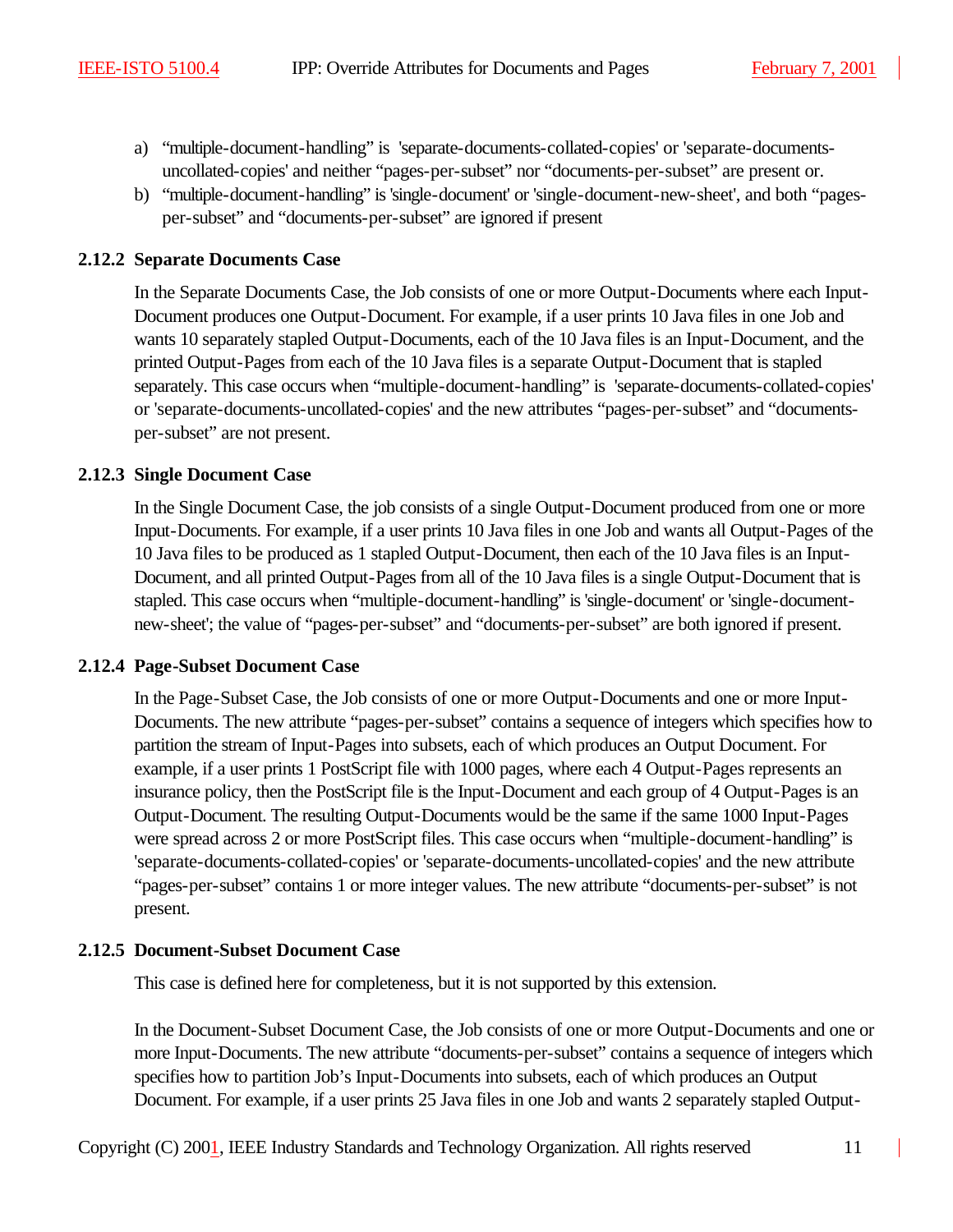Documents, one with 15 Java files and one with 10 Java files, then each of the Java files is an Input-Document, and the printed Output-Pages from the first 15 Java files and next 10 Java files are two separate Output-Documents that are stapled separately. This case occurs when "multiple-documenthandling" is 'separate-documents-collated-copies' or 'separate-documents-uncollated-copies' and "documents-per-subset" contains 1 or more integer values. The new attribute "pages-per-subset" is not present.

### **2.13 Document-Overrides**

In IPP/1.1 each attribute value is the same for the entire Job. When an attribute is a "Document-Overrides" attributes, it is different for identified Input-Documents or Output-Documents.

#### **2.14 Page-Overrides**

In IPP/1.1 each attribute value is the same for the entire Job. When an attribute is a "Page-Overrides" attributes, it is different for identified Input-Pages or Output-Pages.

#### **2.15 Subset-Finishing**

Subset-Finishing is the ability to subdivide the stream of Input-Pages from one or more Input-Documents into multiple Output-Documents and to apply the same or different finishing to each individual Output-Document.

#### **2.16 Affects**

Each attribute is said to 'affect' some part of a job. For example, "media" affects a sheet, "finishings" affects an Output-Document, "page-ranges" affects an Input-Document and "job-priority" affects a job. This nuance must be explicit in the Overrides-Extension because the parts of a job that an attribute affects limit the parts of a job that an attribute can be associated with (see the next section for a definition of "associates"). For example, "job-priority" affects a job; so it can be associated with a Job, but not an Input-Document or Input-Page. Likewise, "finishings" affects an Output-Document; so it can be associated with a Job or an Output-Document, but not with an Output-Page.

# **2.17 Associates**

The word "associates" combines the meaning of the two terms in subsections of this section, namely "directly associates" and "effectively associates". When an attribute is either directly associated or effectively associated with some part of a job, it is said to be "associated" with that part of a job.

# **2.17.1 Directly Associates**

When an attribute is said to be 'directly associated' with some part of a job, it affects that part or some other part. The part that it affects depends on the attribute and what the attribute is directly associated with. For example if "media" is directly associated with a job, it affects all sheets in the job. If "media" is directly associated with an Output-Document, it affects all sheets in that Output-Document. If "media" is directly associated with an Output-Page, it affects the sheet containing that Output-Page.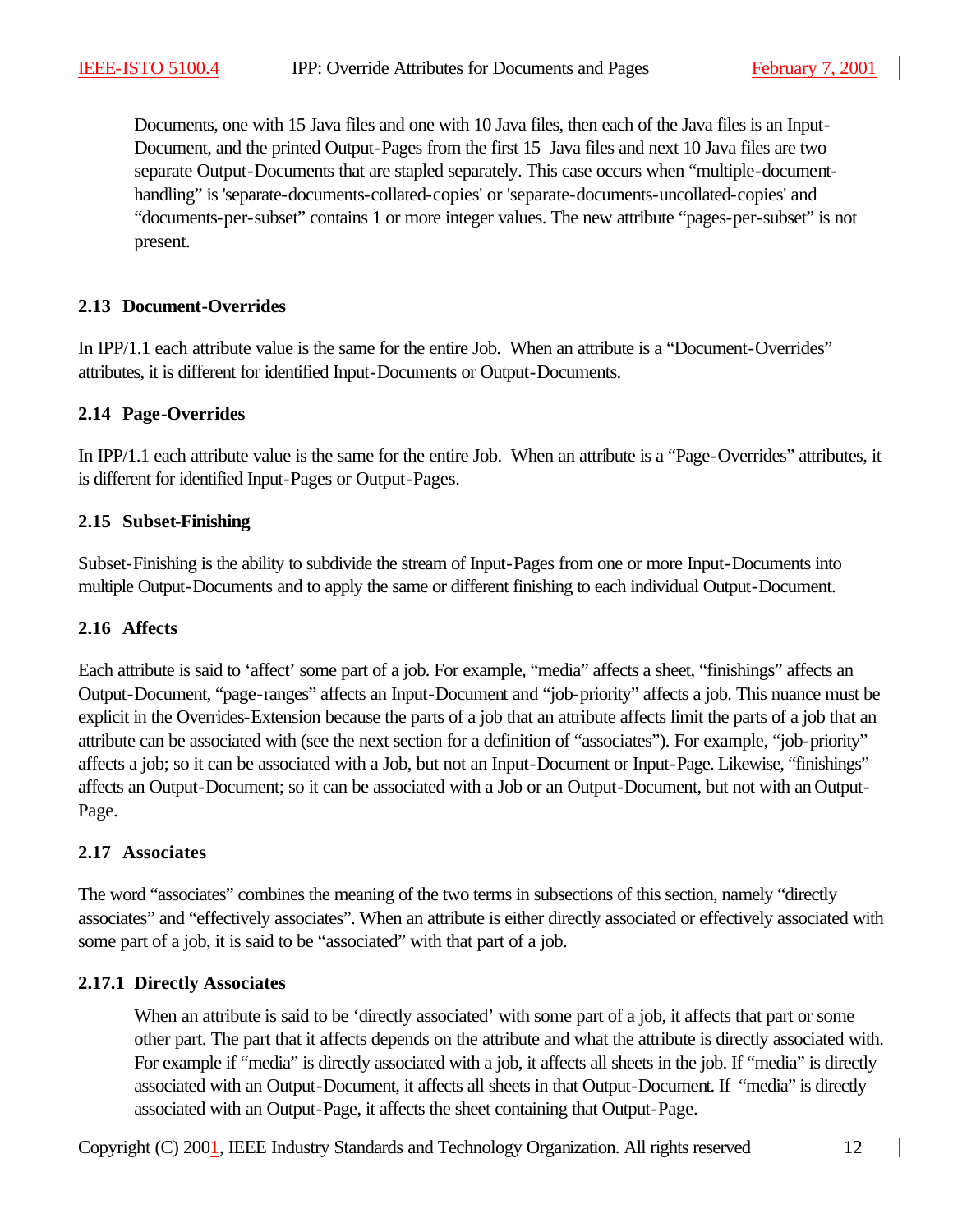### **2.17.2 Effectively Associates**

When an attribute is said to be directly associated with some part of a job 'A' that is semantically connected with another part 'B', the attribute is said to be "effectively associated" with 'B'. For example, in the Separate-Documents Case, when an attribute is directly associated with an Input-Document, it is effectively associated with the corresponding Output-Document.

### **2.18 Job-Submission Operations**

The Job-Submission Operations are the IPP operations that create jobs and send document content, namely Print-Job, Print-URI, Create-Job, Send-Document and Send-URI.

# **3 Requirements**

The following is a list of requirements for the Overrides-Extension.

- 1. The Override-Extension MUST contain a mechanism for specifying Job attributes that are overrides for particular Input-Documents or Output-Documents. A Printer and a client OPTIONALLY support this mechanism.
- 2. There MUST be a mechanism for specifying Job attributes that are overrides for particular Input-Pages or Output-Pages. A Printer and a client OPTIONALLY support this mechanism.
- 3. There MUST be a mechanism for specifying Job attributes that are overrides for particular document copies of Output-Documents. A Printer and a client OPTIONALLY support this mechanism.
- 4. The mechanism for overrides MUST be supported by all Job-Submission operations and Validate-Job.
- 5. The extension MUST support the four relationships of Input-Documents and Output-Documents: Degenerate Case, Separate-Documents Case, Single-Document Case and Page-Subset Document Case.
- 6. The extension MUST support Subset-Finishing.

# **4 Overview**

In IPP 1.1 all attributes that a client includes with job creation operations affect the entire Job in a uniform way. That is, there is no way for one Output-Document in a given Job to be stapled and another drilled. Also, there is no way for the first sheet of each Output-Document to be on a different media or to have a different value of "sides" from the other Sheets in the Output-Document. In addition, there is no way for one document copy to be printed on paper and another on transparencies. An IPP/1.1 client can specify features, such as finishing, media and sides only at the job level.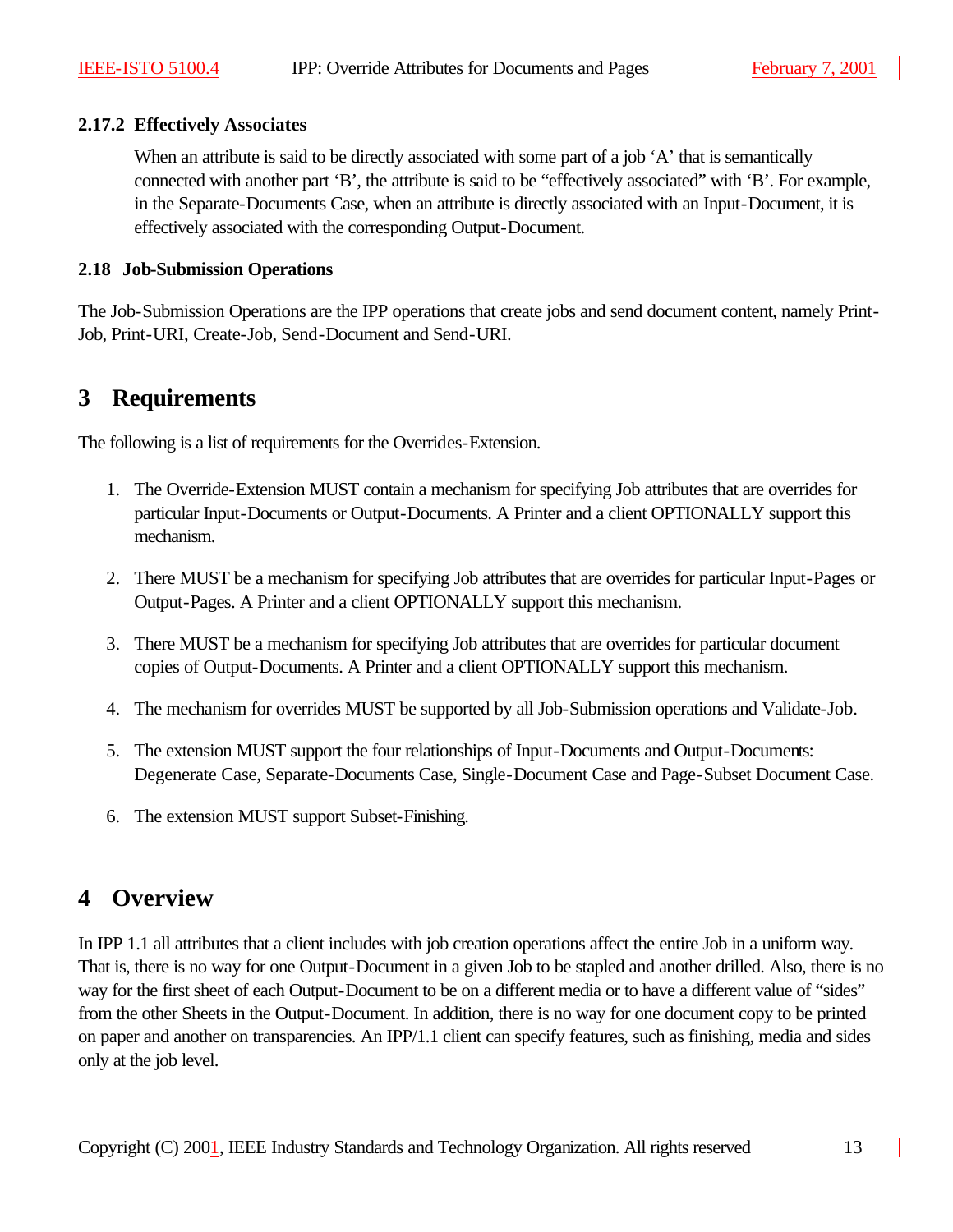The Override Extension defined in this document allows some Output-Pages, some Output-Documents and some Input-Documents to be affected by attribute values that are overrides to those specified for the Job as a whole. For example, the first Output-Page of an Output-Document has a different media from the rest, or the second Output-Document is stapled and the rest are not, or the page-ranges of the first Input-Document selects a few Input-Pages and the rest of the Input-Documents are printed in full, or one copy of an Output-Document has a different media from the rest.

#### **4.1 Numbering of Components**

The Override Extension defines a system for numbering of components.

- Each Input-Document has a number. The single Input-Document that a client sends with Print-Job or Print-URI and the first Input-Document that a client sends with Send-Document or Send-URI has a number of 1. Each subsequent Input-Document that a clients sends has a number that is one higher than the previous.
- Each Input-Page in an Input-Document is numbered sequentially, starting at 1 for the first Input-Page. If a Job has several Input-Documents, the first Input-Page of each Input-Document has the number of 1, which is relative to that Input-Document.
- Each Output-Document has a number. The first Output-Document has a number of '1', and each subsequent Output-Document has a number that is one higher than the previous Output-Document. The Output-Documents are numbered as if the value of "copies" were 1, i.e. if an Input-Document produces multiple copies, each copy of a particular Output-Document has the same number.
- Each Output-Page in an Output-Document is numbered sequentially, starting at 1 for the first Output-Page. If a Job has several Output-Documents, the first Output-Page of each has the number of 1, which is relative to that Output-Document
- Each copy of an Output-Document has a number. The first copy of each Output-Document has a number of '1', and each subsequent copy has a number that is one higher than the previous copy. If a job has multiple Output-Documents, the first copy of each has a number of '1'.

# **4.2 Relationship of Numbered Components**

The previous section described how to number Input-Documents, Output-Documents, Input-Pages and Output-Pages. This section describes the relationship between the number on each of these four components. The relationship differs for each of the five cases defined in section 2.11. The following diagrams of tree structure show each of the five cases and the relationship of the numbers in those cases.

These diagrams assume that the number of copies of Output-Documents is 1. When the number of copies exceeds 1, some parts of these diagrams would have further replication, but the numeric relationships of the four displayed components would not change.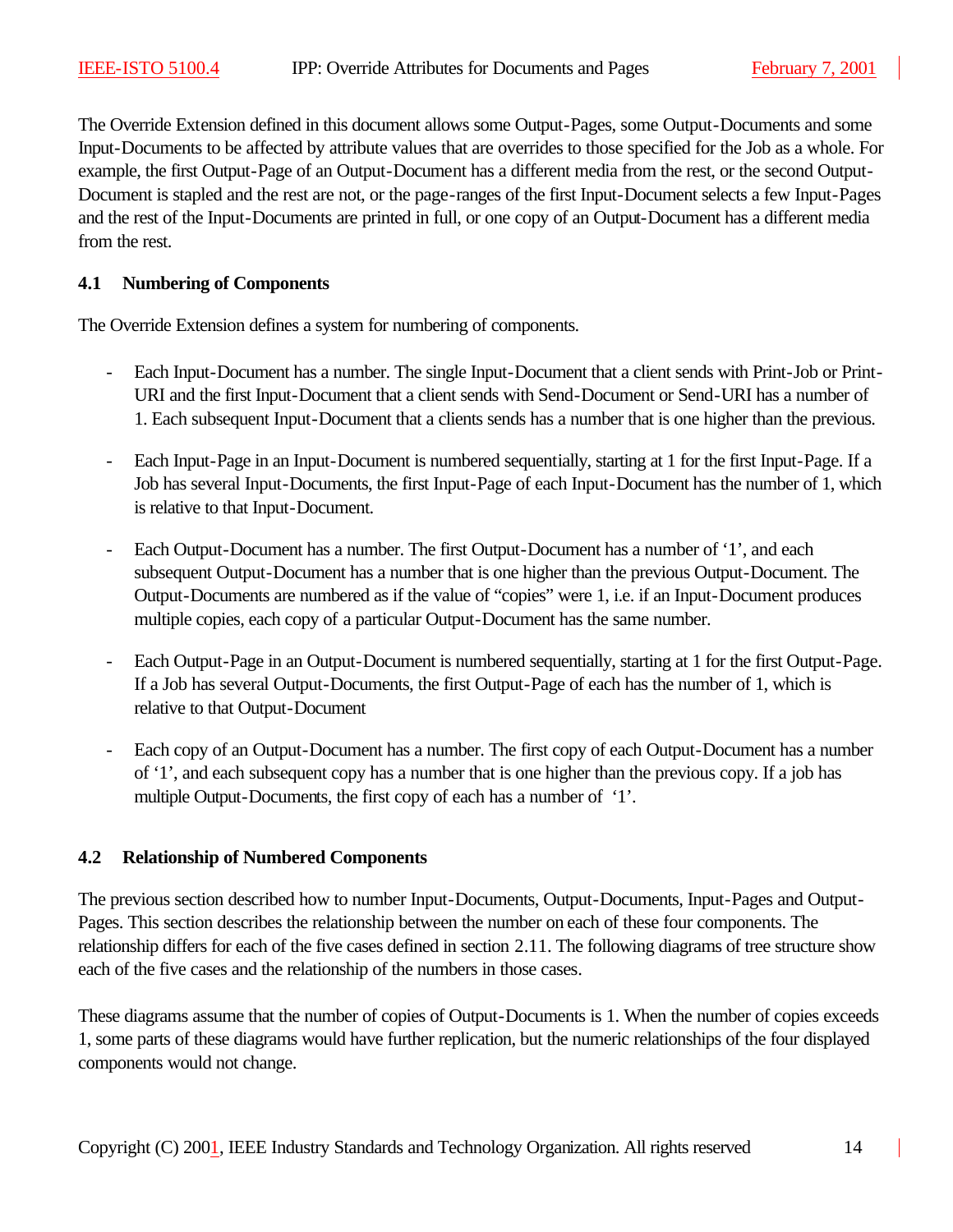### **4.2.1 Degenerate Case:**

Job & Input-Document 1 & Output-Document 1 | --------------------- | ... | Input-Page 1 & Input-Page n & Output-Page 1 Output-Page n

Conditions that define this case:

- Job contains exactly 1 Input-Document
- Either conditions for "Separate-Documents" or "Single-Documents" are met.

Observations about this case:

- Job coincides with Output-Document 1 and Input-Document 1
- Output-Page i coincides with Input-Page i

# **4.2.2 Separate-Documents Case:**



Conditions that define this case:

- Job contains more than one or more Input-Documents, though one Input-Document is technically the Degenerate Case.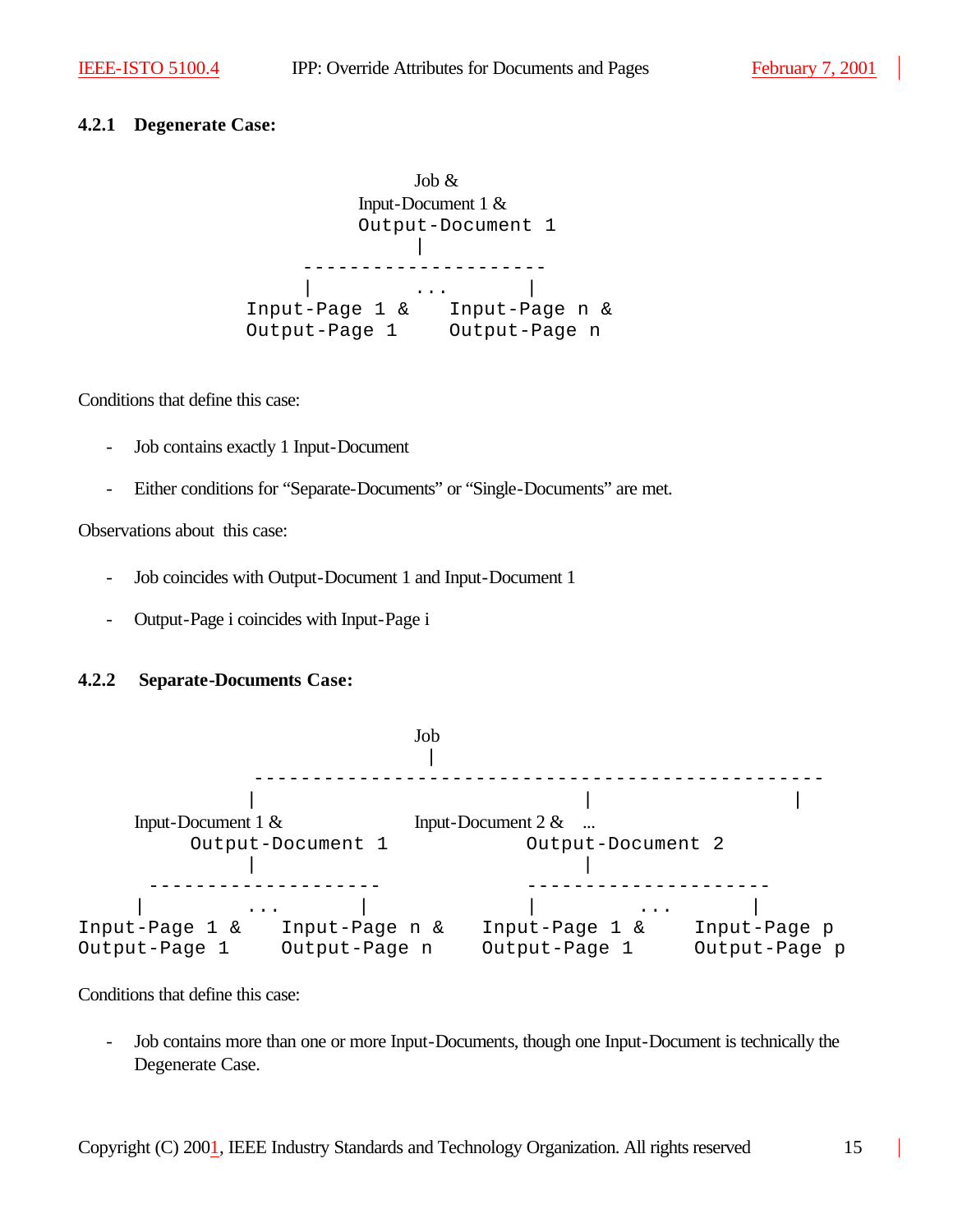- "multiple-document-handling" is 'separate-documents-collated-copies' or 'separate-documentsuncollated-copies'
- "pages-per-subset" is not present
- "documents-per-subset" is not present

Observations about this case:

- Output-Document i coincides with Input-Document i
- Output-Page i coincides with Input-Page i

#### **4.2.3 Single-Document Case:**



Conditions that define this case:

- Job contains more than one or more Input-Documents, though one Input-Document is technically the Degenerate Case.
- "multiple-document-handling" is 'single-document' or 'single-document-new-sheet';

Observations about this case:

- Output-Document 1 coincides with the Job
- The numbering of Output-Pages is continuous through all Input-Documents, but the numbering of Input-Pages starts at 1 in each Input-Document. That is, Input-Page i in Input-Document m coincides with Output-Page i + k, where k is the number of Input-Pages in all previous Input-Documents, i.e. Input-Documents 1 through m-1.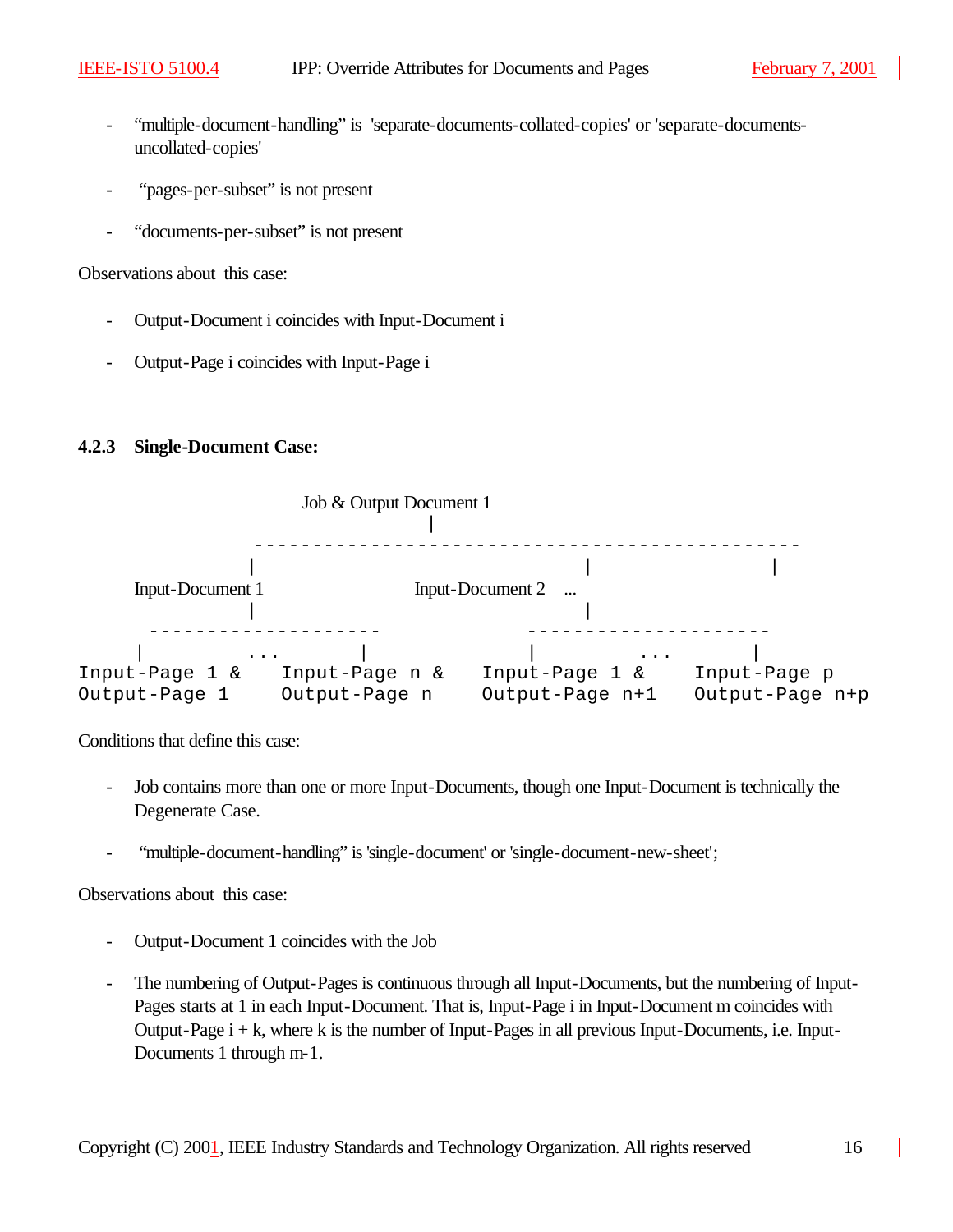- "pages-per-subset" is ignored if present
- "documents-per-subset" is ignored if present

#### **4.2.4 Page-Subset Document Case:**



Conditions that define this case:

- Job contains one or more Input-Documents
- "multiple-document-handling" is 'separate-documents-collated-copies' or 'separate-documentsuncollated-copies'
- "pages-per-subset" is present.
- "documents-per-subset" is not present

Observations about this case:

The diagram shows that Output-Documents 1 through m are contained in Input-Document 1, and Output-Documents m+1 through t are contained in Input-Document 2 and so on. However, this diagram is not completely accurate. The Input-Pages from all Input-Documents are more accurately viewed as a continuous stream of Input-Pages that are partitioned into Output-Documents as specified by the attribute "pages-per-subset". For example, an Output-Document could come from the last 3 Input-Pages of an Input-Document and the first 4 Input-Pages of the next Input-Document.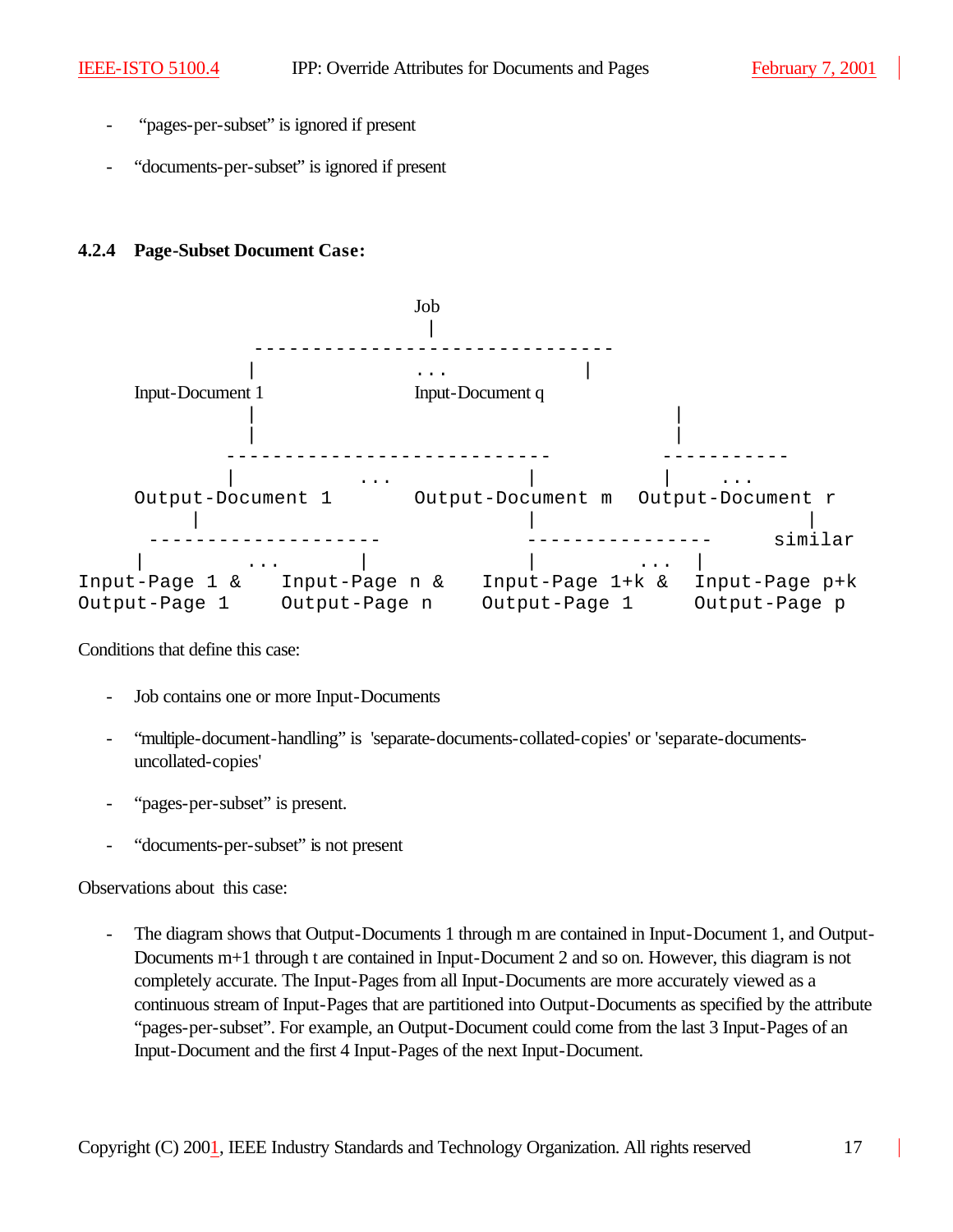- The Input-Pages in each Input-Document are numbered sequentially starting from 1 and the Output-Pages in each Output-Document are numbered sequentially starting from 1. For the first Output-Document, the numbers of the Input-Pages and Output-Pages coincide. For subsequent Output-Documents, the numbers differ. For example, the first Output-Page of the second Output-Document coincides with Input-Page w, where w is the number of Output-Pages in the first Output-Document. To be specific, Output-Page i in Output-Document m coincides with Input-Page  $i + k$  of the Job, where k is the number of Output-Pages in all previous Output-Documents of the job, e.g. Output-Documents 1 through m-1.
- "pages-per-subset" specifies the number of pages in each Output-Document.

#### **4.2.5 Document-Subset Document Case:**



NOTE: this case is here for completeness and is not supported by the Overrides-Extension.

Conditions that define this case:

- Job contains one or more Input-Documents
- "multiple-document-handling" is 'separate-documents-collated-copies' or 'separate-documentsuncollated-copies'
- "pages-per-subset" is not present.
- "documents-per-subset" is present

Observations about this case: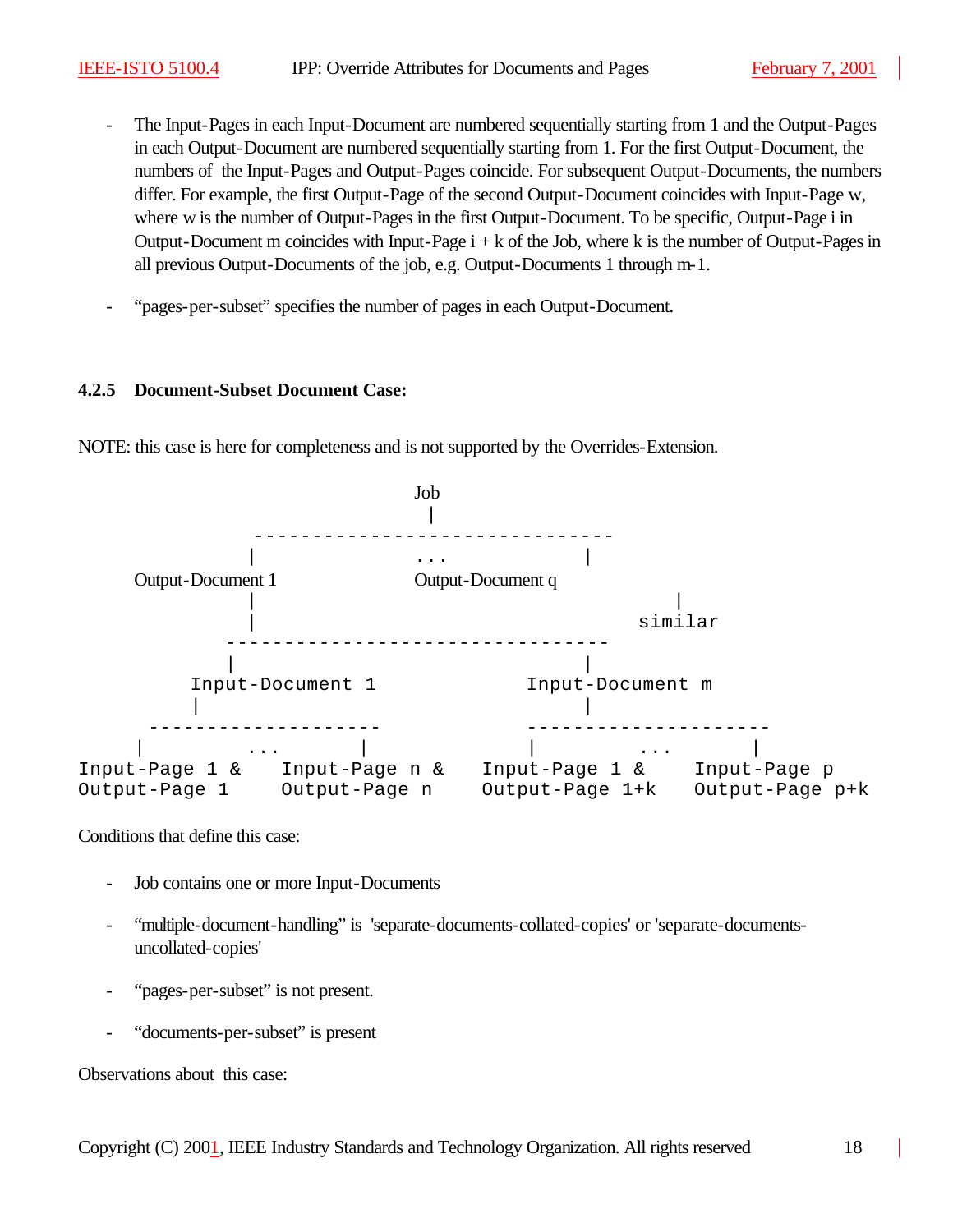- Input-Documents 1-m are contained in Output-Document 1, and Input-Documents m+1 through t are contained in Output-Document 2 and so on.
- Input-Page i in Input-Document m coincides with Output-Page  $i + k$  of Output-Document j, where k is the number of Input-Pages in all previous Input-Documents of Output-Document j, e.g. Input-Documents 1 through m-1.
- "documents-per-subset" has the number of Input-Documents in each Output-Document.

# **4.3 Association of Attributes**

The Override Extension allows attribute associations with Input-Pages, Output-Pages, Input-Documents and Output-Documents, and it continues to allow associations with Jobs. The Override Extension specifies rules for associations, and it categorizes attributes according to what they affect. The categories of attributes and the members in the Overrides-Extension are:

- Input Documents: "page-ranges", "document-format", "document-name", "compression" and "documentnatural-language".
- Output-Documents: "finishings"
- Sheets: "media" and "sides"

The table below shows what each of the three categories of attributes can be associated with:

|                  | Category of attribute |                 |               |
|------------------|-----------------------|-----------------|---------------|
| Associates with: | Input-Document        | Output-Document | <b>Sheets</b> |
| Input-Document   | yes                   | yes             | ves           |
| Output-Document  | no                    | ves             | ves           |
| Input-Page       | no                    | no              | ves           |
| Output-Page      | no                    | no              | ves           |

The meaning of these associations and their limitation is specified in section 17.

The Override-Extension mechanism seems to be general enough to add new Document-Overrides and Page-Overrides attributes without changing or extending the general mechanism. That is, an existing or new Job attribute becomes a Document-Overrides or Page-Overrides attribute when a description of that attributes says so, but no changes need be made to the ways overrides work. If the new attribute belongs to one of the three above categories, it follows the rules of that category. If it belongs to a new categories, the rules of association must be defined.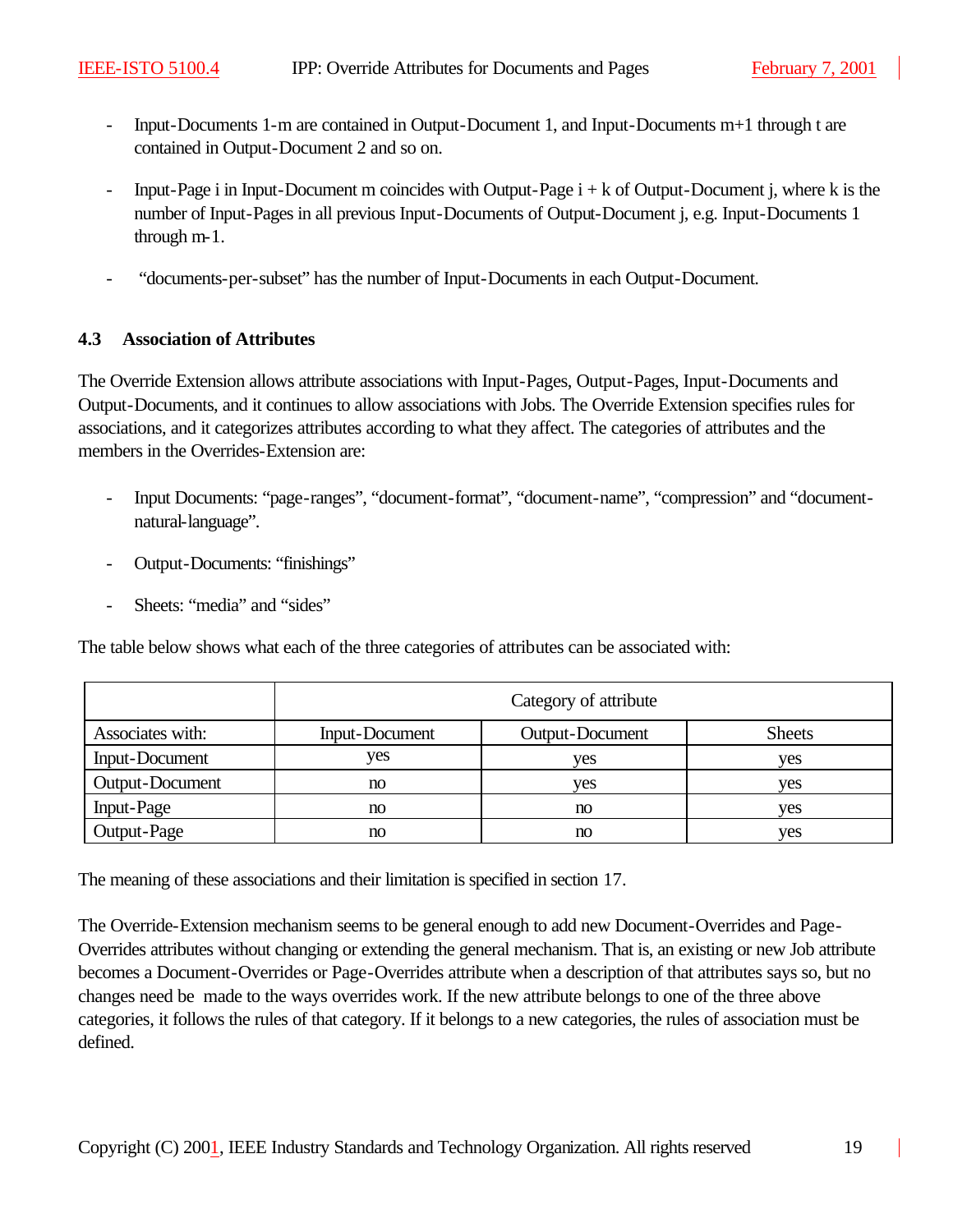#### **4.4 Effect of the "document-copies" attribute**

The "document-copies" attribute causes some copies of a document to be printed differently from others. For example, 10 copies are duplex printed on letter paper with a staple. One copy is simplex printed on transparencies without a staple. As another example, the first page of 100 copies of a 3 page document are printed on letterhead paper and the first page of the  $101<sup>st</sup>$  copy of the document is printed on regular letter paper.

If an attribute can affect an Output-Document, it can affect particular Output-Document-Copies. If an attribute can affect Sheets, it can affect Sheets of particular Output-Document-Copies.

Normally, when an attribute is associated with Input-Documents, Output-Documents, Input-Pages or Output-Pages, that attribute is effectively associated with corresponding Input-Documents, Output-Documents or Sheets. When an association includes the "document-copies" attribute, it has the following meaning for each effective association. If the attribute effectively associates with:

- Input-Documents, the Printer ignores the "document-copies" attribute.
- Output-Documents, the attribute affects the specified copies of the Output-Documents.
- Sheets: the attribute affects the sheets of the specified copies of Output-Documents.

#### **4.5 Subset Finishing**

In IPP/1.1 a Printer applies the "finishings" attribute to all Output-Documents in a given job. This proposal supports "Subset Finishing" which we define as the ability to partition the Input-Pages of an Input-Document into one or more Output-Documents and to apply different types of finishing to each of the individual Output-Documents contained within a single job.

This model supports subset finishing with the new attribute "pages-per-subset" which specifies the number of Input-Pages per Output-Document. This model treats Subset-Finishing as a Job level sub-setting of the Input-Documents into Output-Documents and as a Document Override attribute rather than a Page Override attribute for two reasons.

- Page-Overrides, as their name suggests, are overrides for a few Input-Pages or Output-Pages that differ from the rest of the Input-Pages or Output-Pages in the Job. With Subset-Finishing, all Input-Pages belong to some subset. So, sub-setting is not an override; it encompasses the entire Job. Only the finishing part of Subset-Finishing can have overrides and those overrides apply to a subset, much like they apply to Output-Documents. Because subsets behave like Output-Documents, it is easiest to describe the sub-setting operation as creating Output-Documents.
- If the attributes "media", "sides" and "finishings" were all treated as Page-Override attributes, then there would have to one rule for splitting and merging groups when "finishings" is associated with the group and another rule when it is not associated with the group. If a Page-Override specifies "sides" is duplex for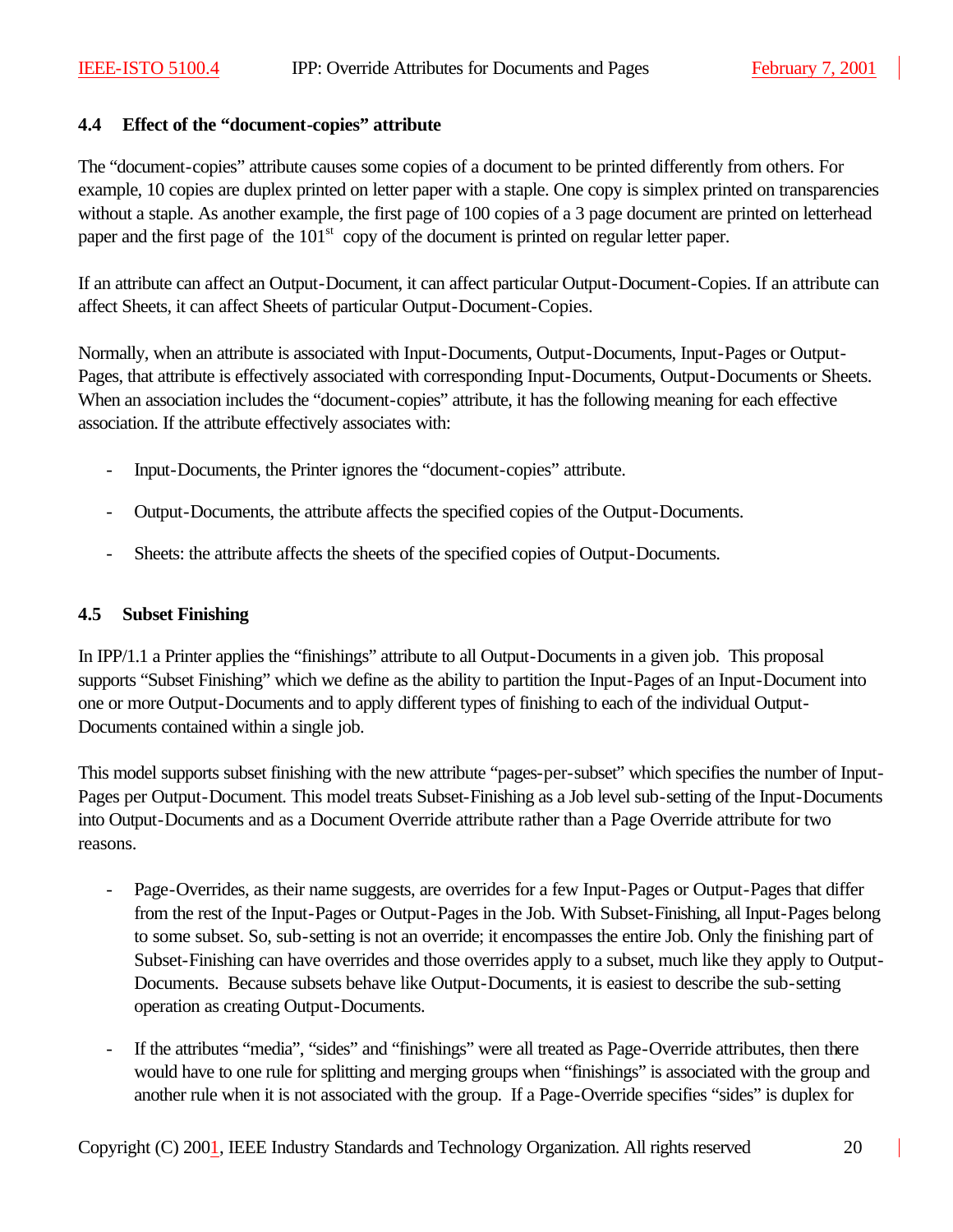pages 1-10 and "media" is added to pages 5 and 6, there can be three Page-Override groups, one for pages 1-4 with "sides", one for pages 5 and 6 with "sides" and "media" and one for pages 7-10 with sides. If "media" is removed, the groups can be merged back to the original single group. If "finishings = staple" had been present in the original group of pages 1-10, such a split would change finishing from one staple in pages 1-10 to 3 staples, one in pages 1-6, one in page 5-6 and one in pages 7-10.

The remainder of this document describes the changes necessary to support the Overrides Extension.

# **5 New Job Template Attributes**

The Override Extension adds three new Job Template attributes: "document-overrides", "page-overrides" and "pages-per-subset". The first two attributes support override attributes, and the third supports subset finishing.

| Job Attribute                                 | Printer: Default Value<br>Attribute | Printer: Supported<br>Values Attribute                     |
|-----------------------------------------------|-------------------------------------|------------------------------------------------------------|
| document-<br>overrides<br>(1setOf collection) | none                                | document-overrides-<br>supported<br>(1setOf type2 keyword) |
| page-overrides<br>(1setOf collection)         | none                                | page-overrides-<br>supported<br>(1setOf type2 keyword)     |
| pages-per-subset<br>(1setOf integer)          | none                                | pages-per-subset<br>supported<br>(boolean)                 |

#### **5.1 document-overrides (1setOf collection)**

This OPTIONAL Job Template attribute contains attributes that are associated with Input-Documents and Output-Documents and that are treated as document overrides. Such attributes are called "Document-Overrides" attributes. The remainder of this section describes features that an implementation MUST support or MAY support if an implementation supports this attribute.

If this attribute is not present in a Job, there are no Document-Overrides within the Job. If it is present, the value consists of one or more 'collection' values, where each 'collection' value identifies one or more Input-Documents or Output-Document and contains one or more Job Template attributes which act as overrides to the corresponding Job Template attribute values for the specified Input-Documents or Output-Documents.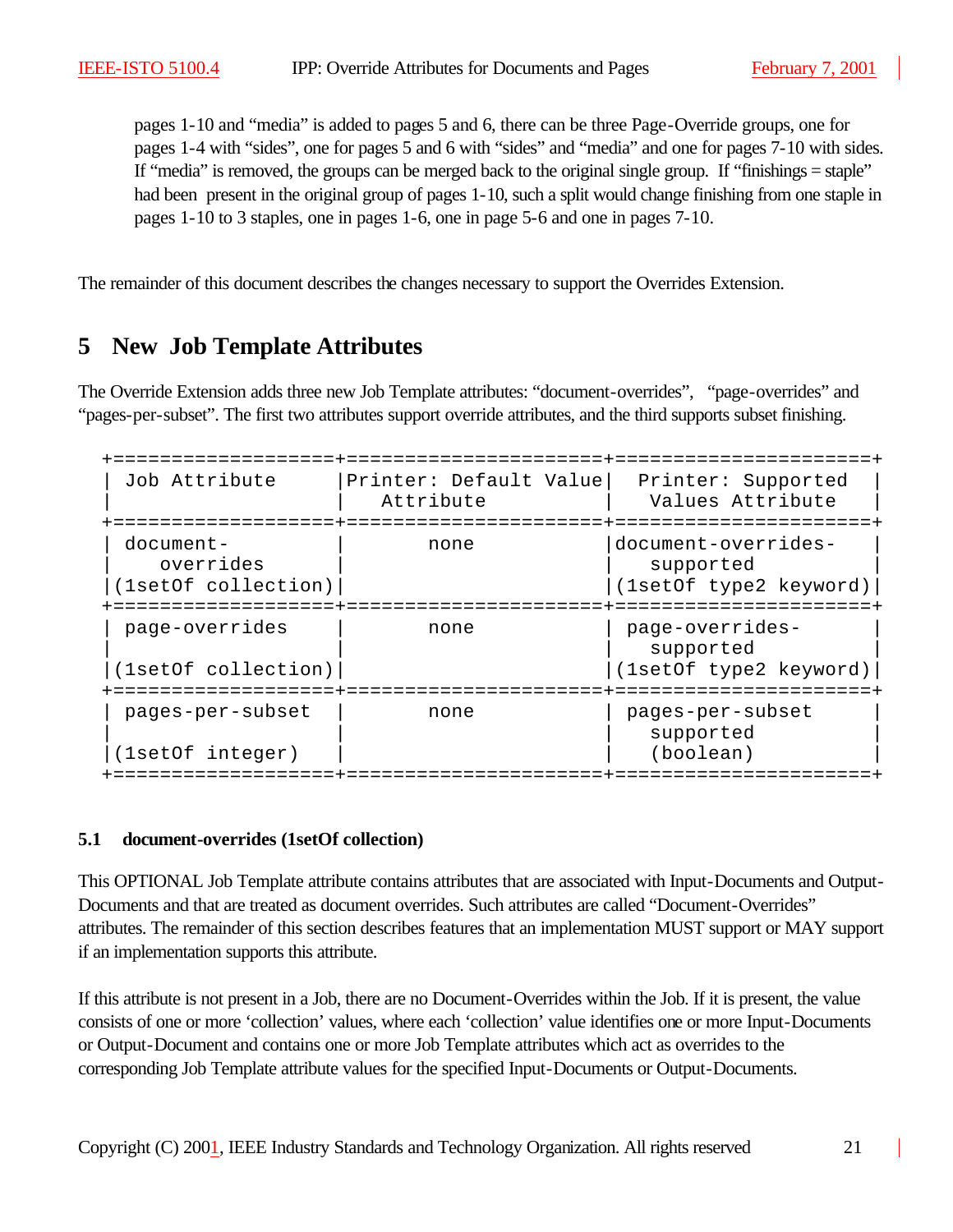The first attribute of each 'collection' value MUST be either "input-documents" or "output-documents" and this attribute identifies Input-Documents or Output-Documents, respectively. The second attribute of each 'collection' MAY be "document-copies" and this attribute identifies the Output-Document-Copies. The remaining attributes in the 'collection' value are the one or more Job Template attributes that are overrides for the specified Input-Documents or Output-Documents. The allowed attributes are listed in section 5.1.8

There may be more than one way for a client to arrange Document-Overrides attributes in 'collection' values. For example, if a job contains 10 Output-Documents to be printed 1-sided on letter paper with no stapling and Output-Document 1 is to be two sided with stapling and Document 2 is to be two sided with no stapling, there are two possible ways to group the overrides. The client could specify the two overrides for Output-Document 1 in one 'collection' value and the single override for Output-Document 2 in a second 'collection' value, or it could specify "two-sided" for Output-Documents 1 and 2 in one 'collection' value and "stapled" for Output-Document 1 in another 'collection' value.

If the "input-documents", "output-documents" or "document-copies" identify Input-Documents, Output-Documents or Output-Document-Copies that don't exist, the Printer silently ignores them and associates the Document-Overrides with those Input-Documents, Output-Documents or Output-Document-Copies that do exist. A client MUST NOT allow two 'collection' values to be associated with the same Input-Document, Output-Document or Output-Document-Copy and to contain the same Document-Overrides attribute with different values. If the client violates the preceding rule, the Printer can use either value, and it MUST issue a warning. It does so by adding 'job-warnings-detected' to the "job-state-reasons" and by increasing the value of the "job-warningscount" Job Description attribute by 1. If the Printer detects this conflict while it is processing a Job-Submission operation, it MUST return the ignored values in the Unsupported attributes.

When a Client receives this attribute in a Get-Jobs or Get-Job-Attributes, the value MUST contain the same 'collection' values received in Job-Submission operations, except for those 'collection' values the Printer returned in the Unsupported Attributes.

Each 'collection' value of this attribute has either of the two forms as defined below. The 'collection' values NEED NOT all be of the same form.

For the first form, the client MUST supply "input-documents" as the first attribute. If the client supplies the "document-copies" attribute, it MUST be the second attribute. The client OPTIONALLY supplies the remaining attributes in any order. If the Printer supports the Create-Job operation, then it MUST support the attribute labeled with "CMUST" below; otherwise support is OPTIONAL.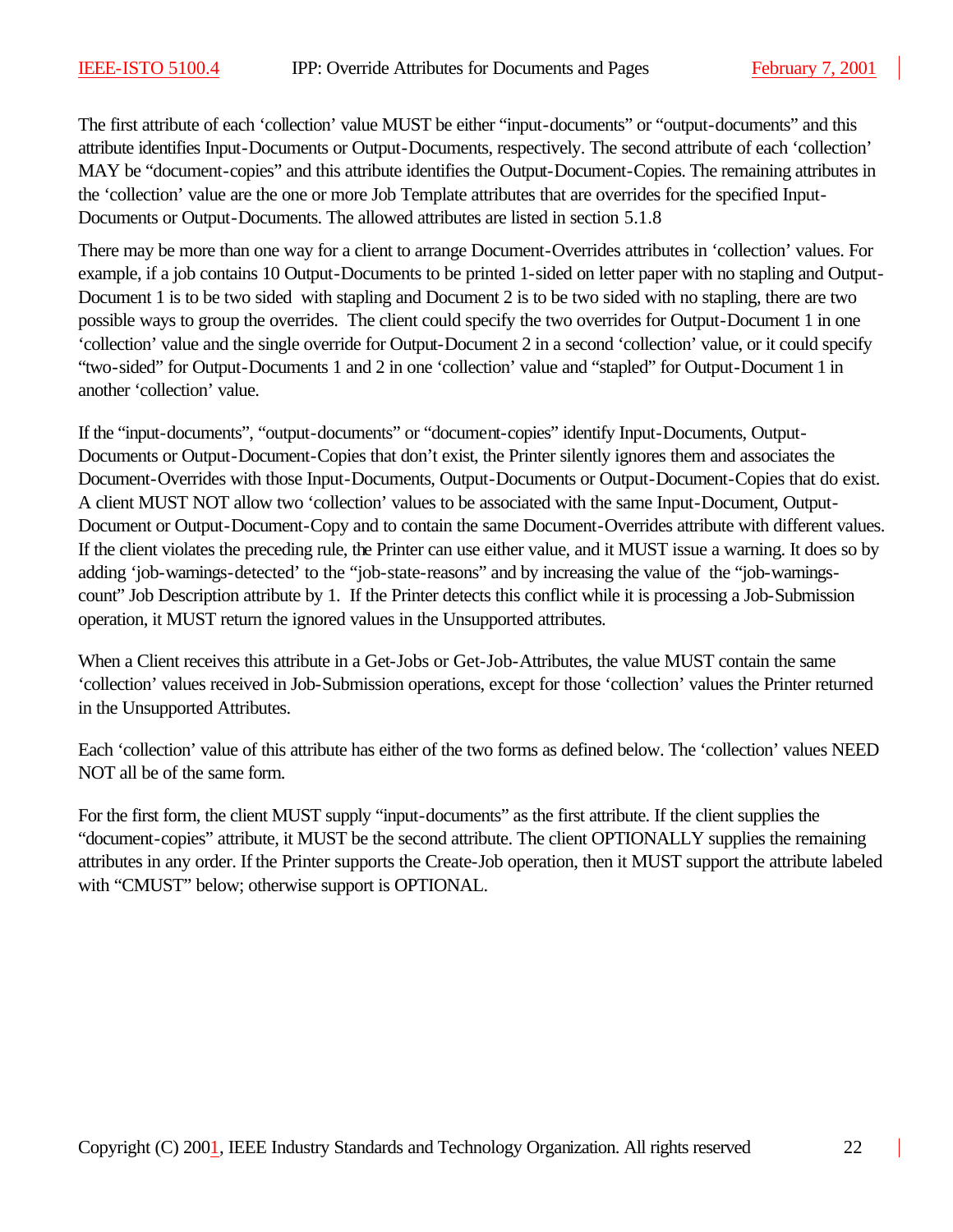| <b>Attribute name</b>     | syntax                        | In request  | <b>Printer</b> |
|---------------------------|-------------------------------|-------------|----------------|
|                           |                               |             | <b>Support</b> |
| input-documents           | 1setOf rangeOfInteger(MAX)    | <b>MUST</b> | <b>MUST</b>    |
| document-copies           | 1setOf rangeOfInteger(MAX)    | <b>MAY</b>  | <b>MAY</b>     |
| document-format           | mimeMediaType                 | <b>MAY</b>  | <b>CMUST</b>   |
| document-name             | name (MAX)                    | <b>MAY</b>  | <b>CMUST</b>   |
| compression               | type3 keyword                 | <b>MAY</b>  | <b>CMUST</b>   |
| document-natural-language | naturalLanguage               | <b>MAY</b>  | <b>MAY</b>     |
| page-ranges               | 1setOf rangeOfInteger (1:MAX) | <b>MAY</b>  | <b>MAY</b>     |
| finishings                | 1setOf type2 enum             | <b>MAY</b>  | <b>MAY</b>     |
| sides                     | type2 keyword                 | <b>MAY</b>  | <b>MAY</b>     |
| media                     | type3 keyword   name(MAX      | <b>MAY</b>  | <b>MAY</b>     |

For the second form, the client MUST supply "output-documents" as the first attribute. If the client supplies the "document-copies" attribute, it MUST be the second attribute. The client OPTIONALLY supplies the remaining attributes in any order.

| <b>Attribute name</b> | <u>syntax</u>               | In request  | <b>Printer</b> |
|-----------------------|-----------------------------|-------------|----------------|
|                       |                             |             | <b>Support</b> |
| output-documents      | 1setOf rangeOfInteger(MAX)  | <b>MUST</b> | <b>MUST</b>    |
| document-copies       | 1setOf rangeOfInteger(MAX)  | <b>MAY</b>  | <b>MAY</b>     |
| finishings            | 1setOf type2 enum           | <b>MAY</b>  | <b>MAY</b>     |
| sides                 | type2 keyword               | <b>MAY</b>  | <b>MAY</b>     |
| media                 | type3 keyword   $name(MAX)$ | <b>MAY</b>  | <b>MAY</b>     |

The following sections describe each member attribute in the above tables.

# **5.1.1 input-documents (1setOf rangeOfInteger (1:MAX))**

This attribute identifies one or more Input-Documents by specifying a range of numbers (see section 4.1 for the rules on associating a number with each Input-Document ). The Document-Overrides apply to the identified Input-Documents.

A Printer MUST support this attribute. A client MUST supply this attribute in each 'collection' value and it MUST be the first attribute of each 'collection' value. If this attribute is present, then the client MUST NOT supply "output-documents".

When a client supplies this attribute in a "document-overrides" attribute of a Send-Document or Send-URI request, this attribute MUST NOT identify Input-Documents which were sent in an earlier operation. If a Printer receives such a value in a 'collection' value, it MUST treat all attribute values in such a 'collection' value, but not other sibling 'collection' values, as unsupported values and return the entire collection value in the Unsupported Attributes group.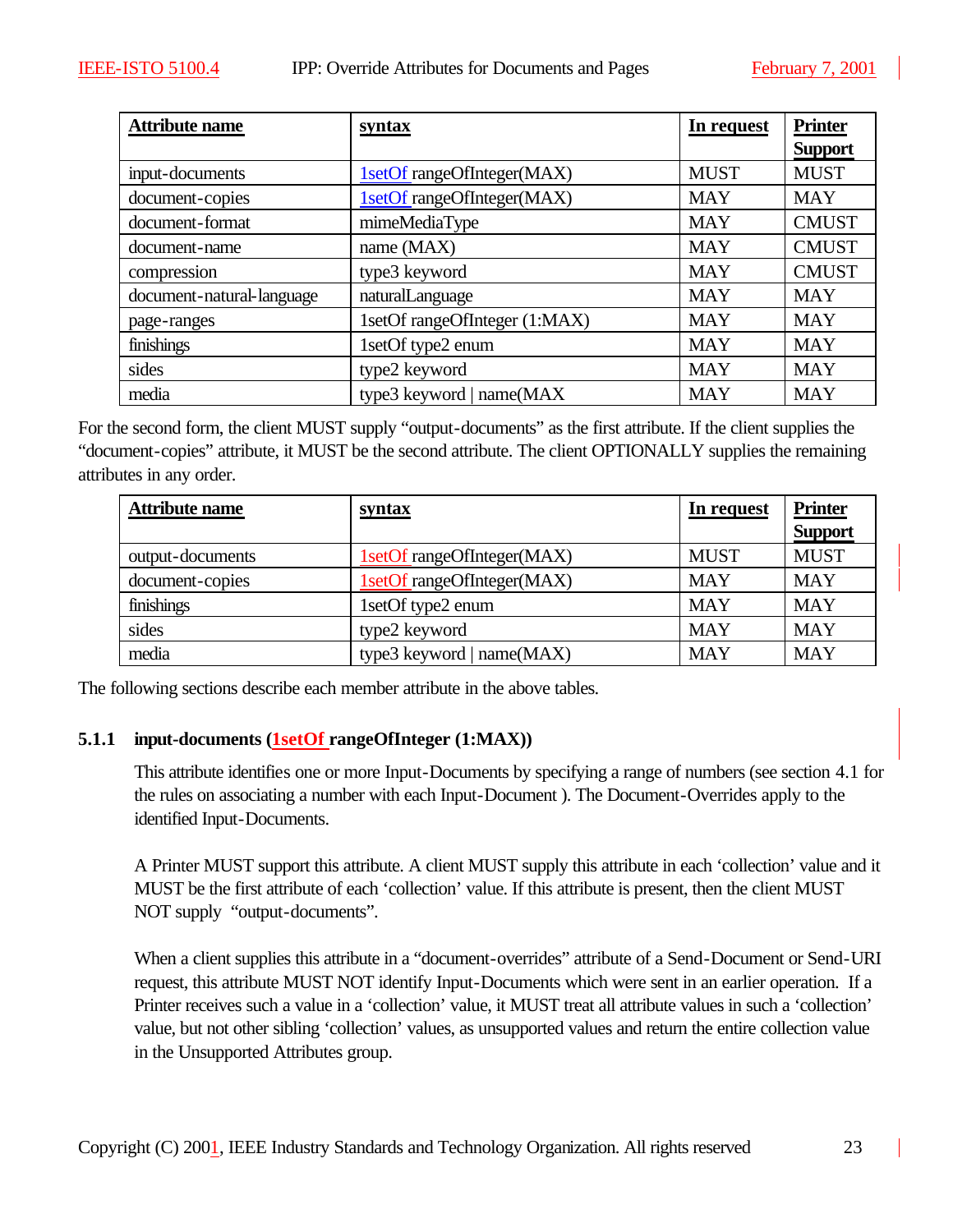Note: because the Printer silently ignores values that reference non-existent Input-Documents, a value of 'MAX' is equivalent to the number of Input-Documents.

See section 5 for details of usage of this attribute.

There is no "input-documents-supported" attribute, since the member attribute MUST be supported and for the full range.

#### **5.1.2 output-documents (1setOf rangeOfInteger (1:MAX))**

This attribute identifies one or more Output-Documents by specifying a range of numbers (see section 4.1 for the rules on associating a number with each Output-Document). The Document-Overrides apply to the identified Output-Documents.

A Printer MUST support this attribute. A client MUST supply this attribute in each 'collection' value and it MUST be the first attribute of each 'collection' value. If this attribute is present, then the client MUST NOT supply "input-documents".

When a client supplies this attribute in a "document-overrides" attribute of a Send-Document or Send-URI request, this attribute MUST NOT identify Output-Documents whose first Input-Page was sent in an earlier operation. If a Printer receives such a value in a 'collection' value, it MUST treat all attribute values in such a 'collection' value, but not other sibling 'collection' values, as unsupported values and return the entire collection value in the Unsupported Attributes group.

Note: because the Printer silently ignores values that reference non-existent Output-Documents, a value of 'MAX' is equivalent to the number of Output-Documents.

There is no "output-documents-supported" attribute, since the member attribute MUST be supported and for the full range.

# **5.1.3 document-copies (1setOf rangeOfInteger (1:MAX))**

This attribute identifies one or more Output-Document-Copies by specifying a range of numbers. The Document-Overrides apply to the identified Output-Document-Copies within Output-Documents specified either directly by "output-documents" or indirectly by "input-documents" (see section 17 for further details).

A Printer MAY support this attribute. A client MAY supply this attribute in each 'collection' value. If the client supplies this attribute, it MUST be the second attribute of each 'collection' value. If this attribute is present, then the client MUST also supply "input-documents" or "output-documents".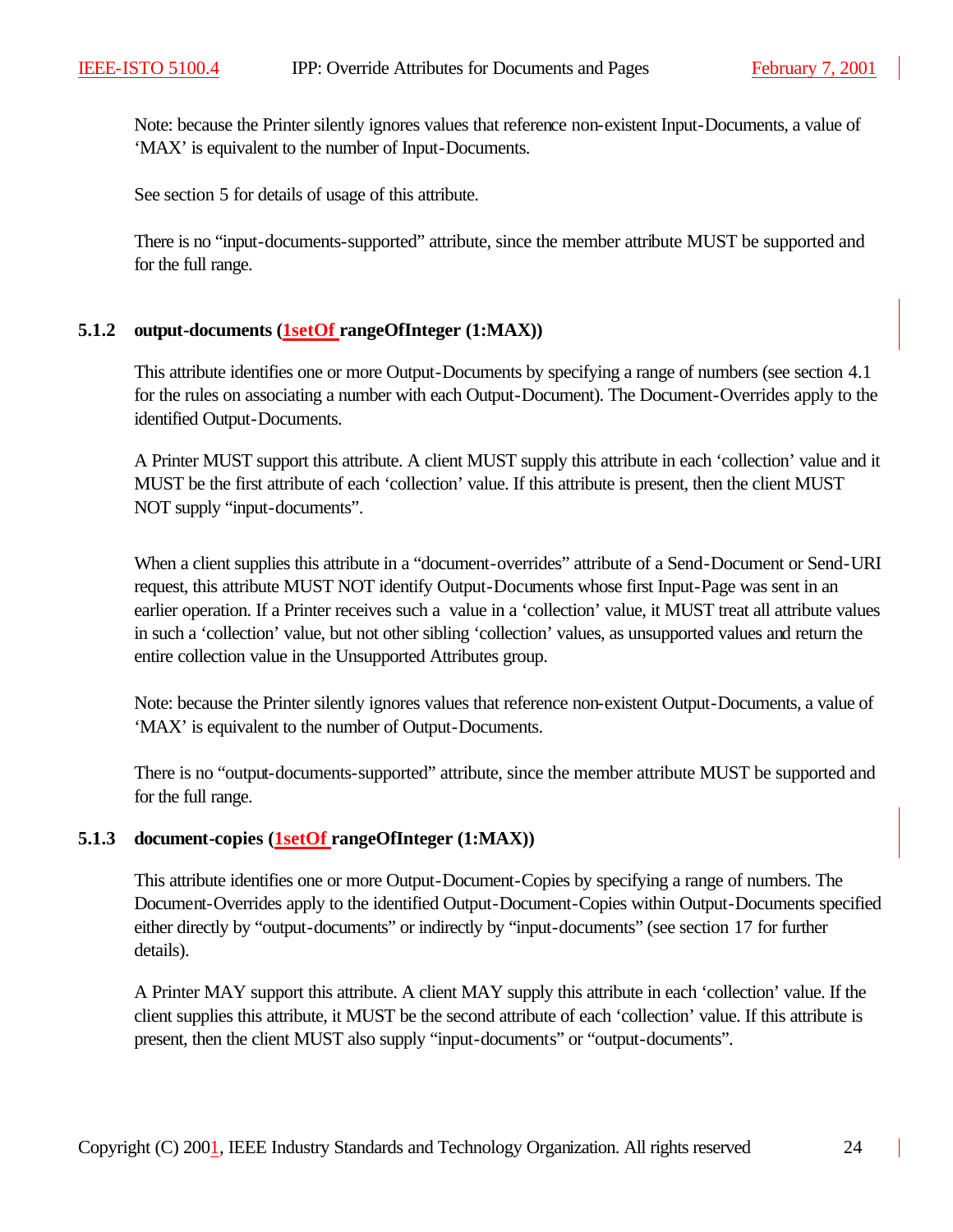If the first member attribute is "input-documents", this attribute applies only to the other member attributes that affect Output-Documents and Sheets. The Printer MUST ignore this attribute for the other member attributes that affect Input-Documents.

Note: because the Printer silently ignores values that reference non-existent copies, a value of 'MAX' is equivalent to the number of copies.

There is no "document-copies-supported" attribute, since the full range MUST be supported, if the "document-copies" member attribute is supported.

#### **5.1.4 document-format (mimeMediaType)**

This attribute has the same meaning as in IPP/1.1. It indicates the document-format for one or more specified Input-Documents. The Printer MUST support this attribute. A client OPTIONALLY supplies it.

#### **5.1.5 document-name (name (MAX))**

This attribute has the same meaning as in IPP/1.1. It indicates the document-name for one or more specified Input-Documents. The Printer MUST support this attribute. A client OPTIONALLY supplies it.

#### **5.1.6 compression (type3 keyword)**

This attribute has the same meaning as in IPP/1.1. It indicates the compression for one or more specified Input-Documents. The Printer MUST support this attribute. A client OPTIONALLY supplies it.

#### **5.1.7 document-natural-language (naturalLanguage)**

This attribute has the same meaning as in IPP/1.1. It indicates the document-natural-language for one or more specified Input-Documents. The Printer MAY support this attribute. A client OPTIONALLY supplies it.

#### **5.1.8 page-ranges (1setOf rangeOfInteger (1:MAX))**

This attribute has the same meaning as in IPP/1.1. It redefines each Input-Document to contain only the specified Input-Pages. See section 5.2.3 for how this attribute interacts with "pages". The "multipledocument-handling" attribute affects the algorithm for numbering Input-Pages when this attribute is a Job attribute but when it is a Document-Override attribute. When this attribute is a Document-Override attribute, the values of the "page-ranges" attribute specify the Input-Pages to select from each of the identified Input-Documents separately, For example, if this attribute has the value "3:5" and is associated with two Input-Documents A and B, Input-Document A redefined to contain just two pages: 3 and 5, and Input-Document B also contains just pages 3 and 5. The Printer MAY support this attribute. A client OPTIONALLY supplies it.

See section 5.2.4 for details of how this attribute affects number of pages with the "pages" attribute.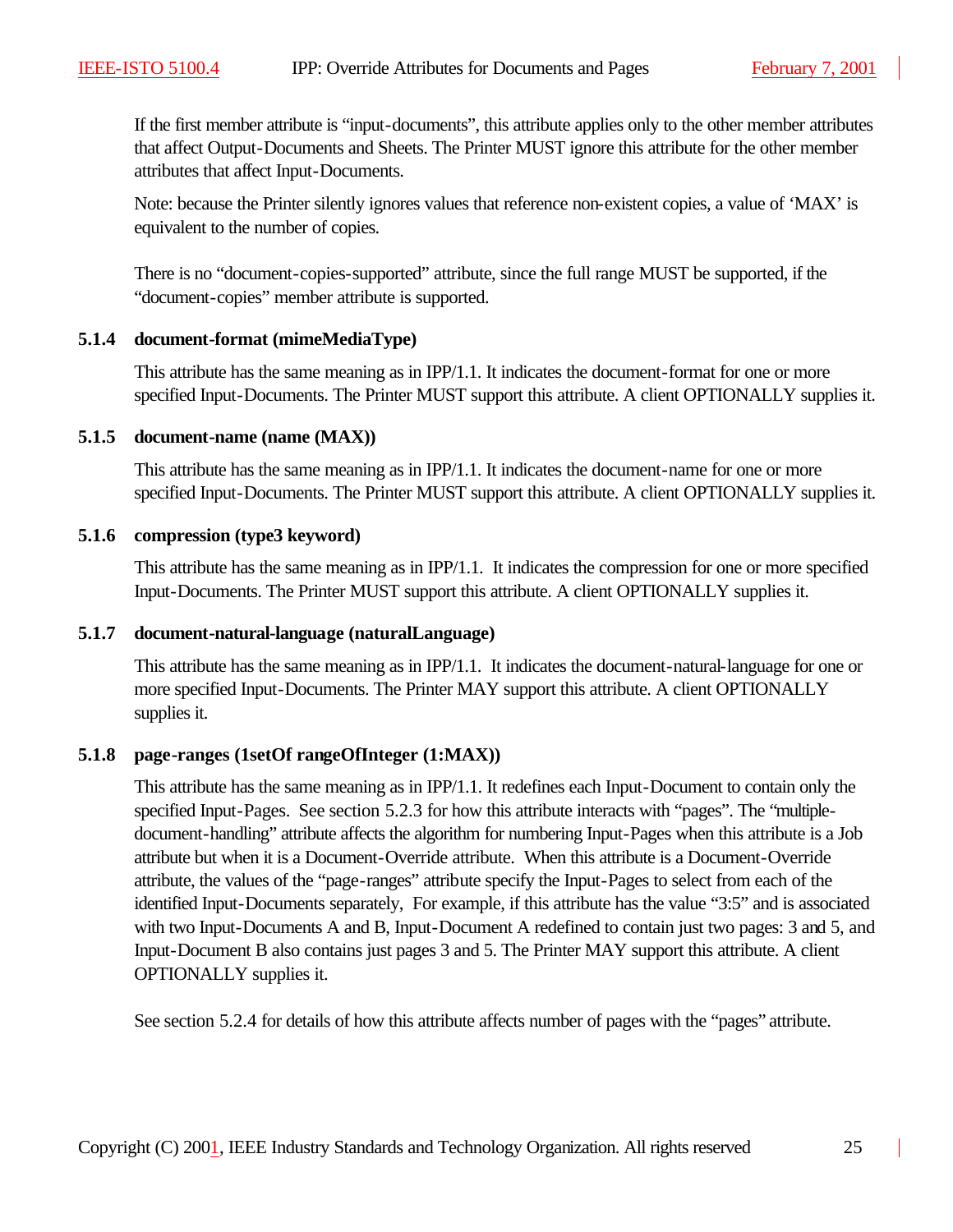### **5.1.9 finishings (1setOf type2 enum)**

This attribute has the same meaning as in IPP/1.1. It indicates the finishings for one or more specified Output-Documents. As a Job Template attribute, it affects each Output-Document produced by the Job. For example, all the sheets of each Output-Document are stapled together. As a Document-Overrides attributes, it affects only the specified Output-Documents. The Printer MAY support this attribute. A client OPTIONALLY supplies it.

The next section gives further information about this attribute, but this information is the same for all Output-Document attributes that might be added later.

# **5.1.9.1 Common Behavior for Output-Document Attributes**

This attribute is directly associated with an Input-Document or Output-Document. This means that it is effectively associated with one or more Output-Documents according to the rules of section 17, and this attribute affects those Output-Documents.

If the "document-copies" attribute is present, the attribute affects only the specified copies of the Output-Documents.

#### **5.1.10 sides (type2 keyword)**

This attribute has the same meaning as in IPP/1.1. It indicates the sides for one or more specified Output-Pages. As a Job Template attribute, it affects each Sheet produced by the Job. As a Document-Overrides attributes, it affects only the specified Sheets. The Printer MAY support this attribute. A client OPTIONALLY supplies it.

The next section gives further information about this attribute, but this information is the same for all Sheet attributes, including "media" which is discussed in section 5.1.11

# **5.1.10.1Common Behavior for Sheet Attributes**

This attribute is directly associated with an Input-Document or Output-Document. This means that it is effectively associated with one or more Output-Pages according to the rules of section 16, and this attribute affects the Sheets containing the specified Output-Pages.

If the "document-copies" attribute is present, the attribute affects only the Output-Pages in the specified copies of the Output-Documents.

Because this attribute affects a Sheet, but is effectively associated with an Output-Page, a Sheet that contains two or more Output-Pages may have conflicting values of this attribute. This observation leads to two rules, one for the first Output-Page that this attribute is effectively associated with and one for the last Output-Page that this attribute is effectively associated with.

a) For the first Output-Page: if the value of this attribute is effectively associated with Output-Page i, and if Output-Page i is not the first Output-Page contained on a Sheet and if the value of this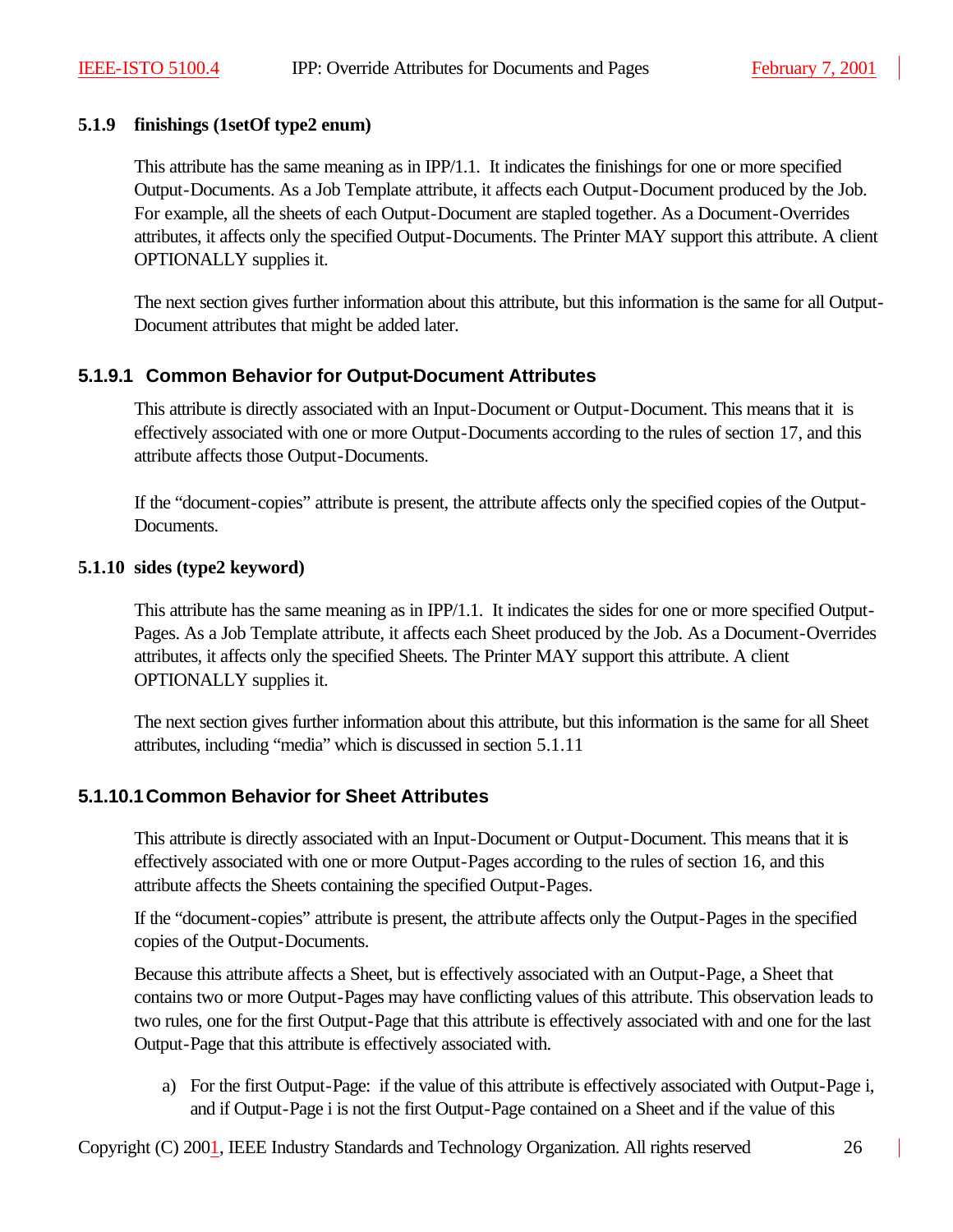attribute differs from the value of this attribute for the preceding Output-Page i-1, then Output-Page i MUST start a new Sheet and the Printer MUST issue a warning by adding 'job-warningsdetected' to the "job-state-reasons" and by increasing the value of the "job-warnings-count" Job Description attribute by 1.

b) For the last Output-Page: if the value of this attribute is effectively associated with Output-Page i, and if Output-Page i is not the last Output-Page contained on a Sheet and if the value of this attribute differs from the value of this attribute for the following Output-Page  $i+1$ , then Output-Page i+1 MUST start a new Sheet and the Printer MUST issue a warning by adding 'job-warningsdetected' to the "job-state-reasons" and by increasing the value of the "job-warnings-count" Job Description attribute by 1.

# **5.1.11 media (type3 keyword | name(MAX))**

This attribute has the same meaning as in IPP/1.1. It indicates the media for one or more specified Output-Pages. As a Job Template attribute, it affects each Sheet produced by the Job. As a Document-Overrides attributes, it affects only the specified Sheets. The Printer MAY support this attribute. A client OPTIONALLY supplies it.

See section 5.1.10.1 for additional information. The section describes the common behavior of all Sheet attributes.

#### **5.1.12 Handling of Error conditions**

If a client omits a required member attribute or includes two member attributes that should never both be present (e.g. "input-document" and "output-document"), a Printer MUST reject all attributes in the 'collection' value and treat the 'collection' values, but not other sibling 'collection' values, as unsupported.

If a client puts a member attribute in some position other than its required position (e.g. "input-documents" MUST be first), a Printer MUST either:

- a) use the specified value of the member attribute and ignore its wrong position or
- b) reject all attributes in the 'collection' value and treat the 'collection' values, but not other sibling 'collection' values, as unsupported.

#### **5.1.13 Why not "document-overrides-default"**

There is no "document-overrides-default" attribute because it adds complicated rules for a Printer to implement. The problems are best illustrated with examples.

If there were a "document-overrides-default" and it contained a "sides" and "media" override for the first Output-Page, and if a client submitted a Job with no "sides" attribute and with "media" as a Job attribute with no overrides, a possible meaning is that the Printer uses the client's requested media for the entire Job and the sides specified by the "sides-default" and the "sides" value in "document-overrides-default". So in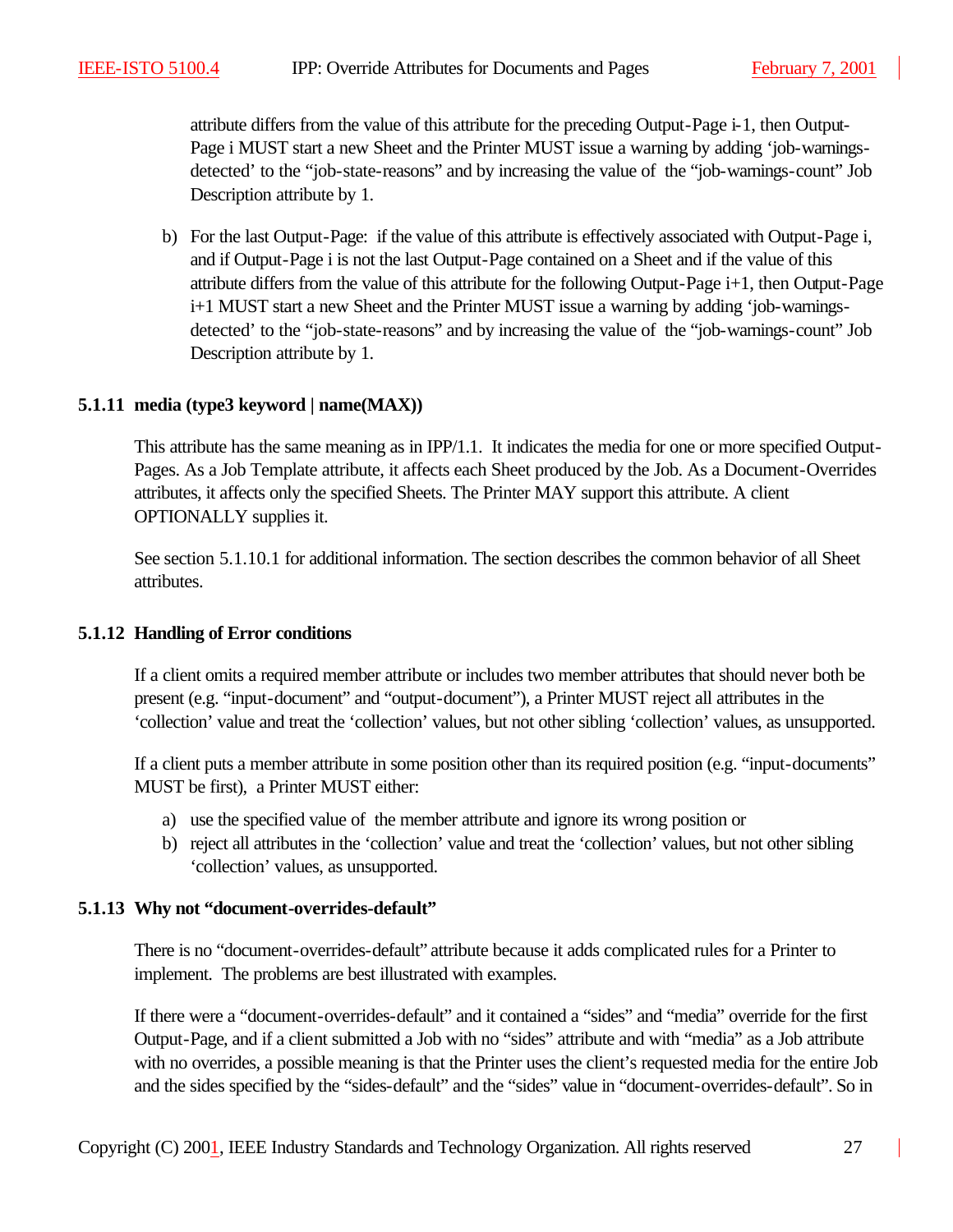this example, the Printer ignores the "document-overrides-default" attribute for "media", but uses it for "sides" because the Printer uses it for an attribute "xxx" only when it uses "xxx-default".

#### **5.1.14 document-overrides-supported (1setOf type2 keyword)**

This attribute specifies the supported values of the "document-overrides" attribute. A client can use this attribute to determine what Document-Overrides attributes the Printer supports.

This attribute contains the name of each attribute that the Printer supports in a 'collection' value of the "document-overrides" attribute. This attribute MUST contain the keywords "input-documents" and "output-documents" because a Printer MUST support these attributes. This attribute MUST also contain the name of each attribute that can be a document-override. For example, this attribute contains the keyword "sides" if and only if the Printer supports "sides" in a 'collection' value of the "documentoverrides" attribute.

There are no corresponding "input-documents-supported", "output-documents-supported" and "document-copies-supported" Printer attributes. However, the supported values for all of the other member attributes are indicated by the corresponding "xxx-supported" Printer attributes which are the same values as for the corresponding "xxx" operation or Job Template attribute. For example, if "document-format" and "sides" are supported as member attributes of the "document-exceptions" collection, then the "document-format-supported" and the "sides-supported" Printer attribute indicates the values that are supported at the job level and as a Document Exception.

Standard keyword values are:

- 'none': no attributes are supported in the "document-overrides" attribute
- 'input-documents': the "input-document" member attribute is supported
- 'output-documents': the "output-document" member attribute is supported
- 'document-copies': the "document-copies" member attribute is supported
- 'document-format': The "document-format" member attribute is supported
- 'document-name': The "document-name" member attribute is supported
- 'compression': The "compression" member attribute is supported
- 'document-natural-language': The "document-natural-language" member attribute is supported
- 'page-ranges': The "page-ranges" member attribute is supported
- 'finishings': The "finishing" member attribute is supported
- 'sides': The "sides" member attribute is supported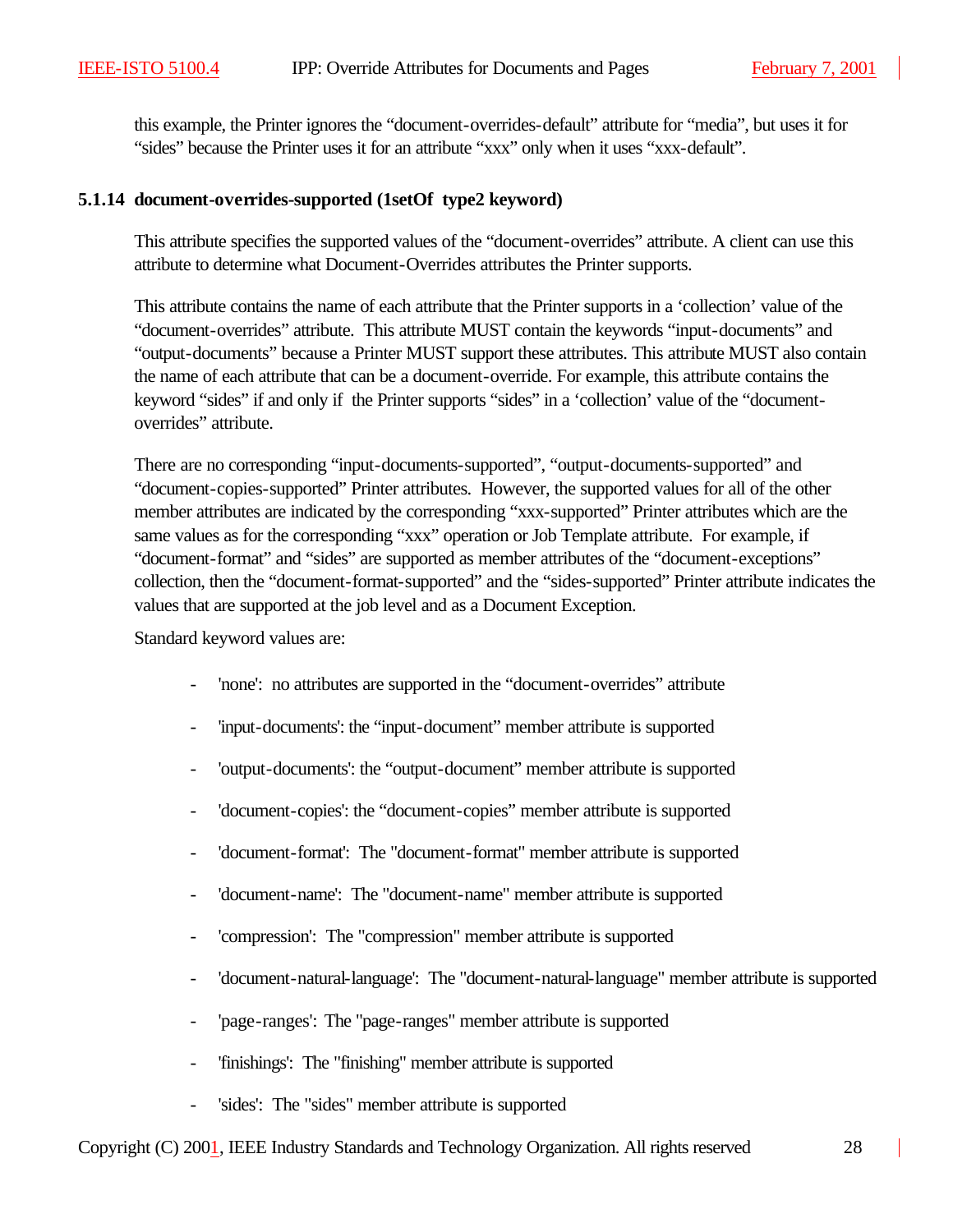- 'media': The "media" member attribute is supported

#### **5.2 page-overrides (1setOf collection)**

This OPTIONAL Job Template attribute contains attributes that are associated with Input-Pages and Output-Pages and that are treated as page overrides. Such attributes are called "Page-Overrides" attributes. The remainder of this section describes features that an implementation MUST support or MAY support if an implementation supports this attribute

If this attribute is not present in a Job, there are no Page-Overrides attributes within the Job. If it is present, the value consists of one or more 'collection' values, where each 'collection' value identifies one or more Input-Pages or Output-Pages and contains one or more Job Template attributes which act as overrides to the corresponding Job Template attributes for the specified Input-Pages or Output-Pages.

The first attribute of each 'collection' value MUST be either "input-documents" or "output-documents".

The second attribute MAY be "document-copies". If present, this attributes identifies the copies of the Output-Document. If this attribute is not present in a 'collection' value, then the 'collection' value applies to all Output-Document-Copies.

If "document-copies" is present, the "pages" attribute MUST be the third attribute; otherwise, it MUST be the second attribute. The "pages" attribute identifies either

- the Input-Pages relative to the Input-Document specified by "input-documents" or
- the Output-Pages relative to the Output-Document specified by "output-documents".

The Page-Overrides attributes applies to the identified Input-Pages or Output-Pages, which need not be contiguous.

The remaining attributes in the 'collection' value are the Job Template attributes that are overrides for the specified Input-Pages or Output-Pages.

There may be more than one way for a client to arrange Page-Override attributes in 'collection' values. For example, if an Output-Document contains 10 Output-Pages to be printed 1-sided on white letter paper and Output-Page 1 is to be two sided with blue letter paper and Document 2 is to be two sided with white letter paper, there are two possible ways to group the overrides. The client could specify the two overrides for Output-Page 1 in one 'collection' value and the single override for Output-Page 2 in second 'collection' values, or it could specify "two-sided" for Output-Pages 1 and 2 in one 'collection' value and "blue letter paper" for Output-Document 1 in another 'collection' value.

If the "pages", "document-copies" and the "input-documents" or "output-documents" identify Input-Pages, Output-Pages that either don't exist or are within nonexistent Output-Document-Copies, Input-Documents or Output-Documents, the Printer silently ignores them and associates the Page-Overrides with those Input-Pages or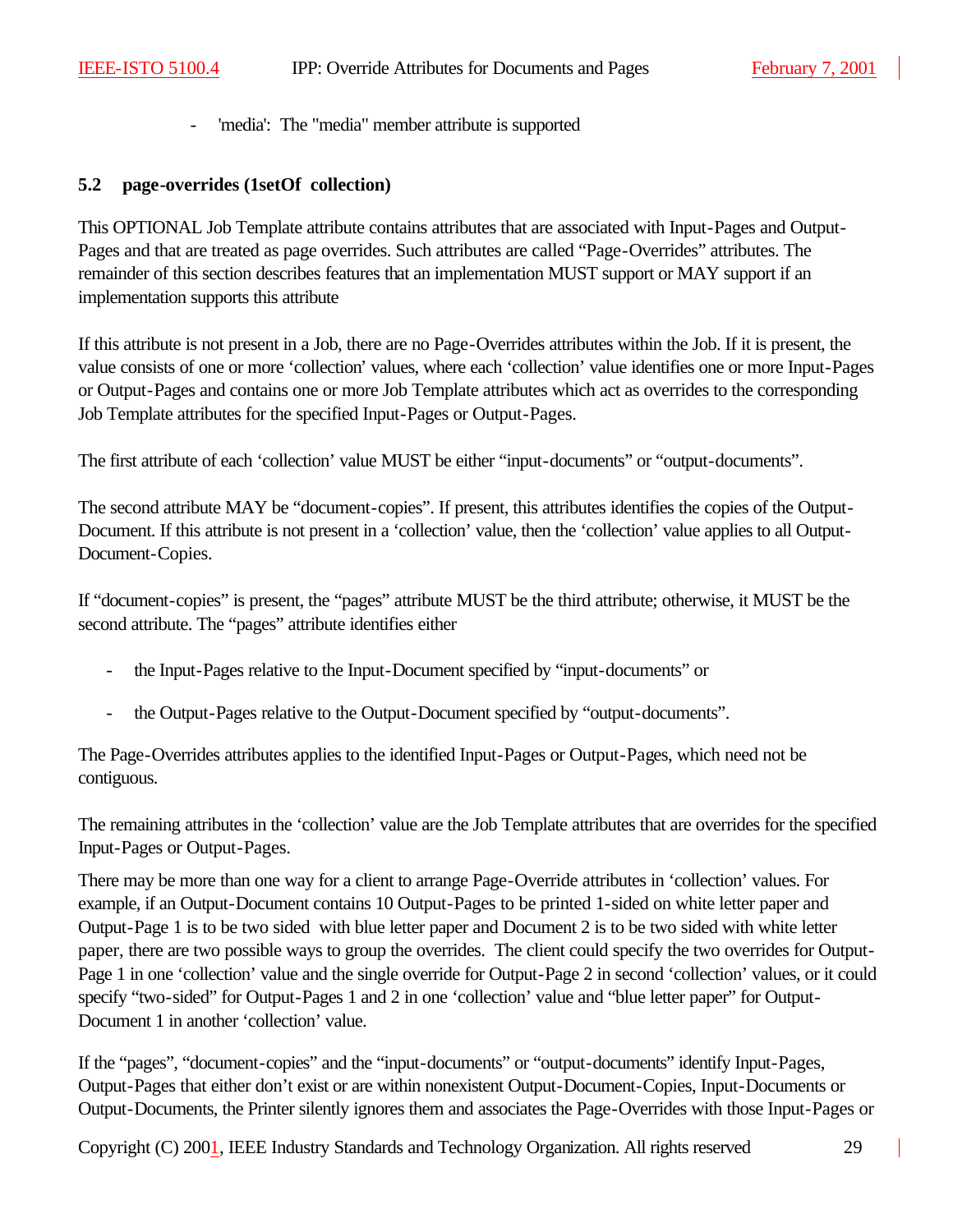Output-Pages that do exist. A client MUST not allow two 'collection's values to be associated with the same Input-Page or Output-Page and to contain the same Page-Override attribute with different values. If there is such a conflict, the Printer can use either value, and it MUST issue a warning. It does so by adding 'job-warningsdetected' to the "job-state-reasons" and by increasing the value of the "job-warnings-count" Job Description attribute by 1. If the Printer detects this conflict while it is processing a Job-Submission operation, it MUST return the ignored value in the Unsupported attributes.

When a Client receives this attribute in a Get-Jobs or Get-Job-Attributes, the value MUST contain the same 'collection' values received in Job-Submission operations, except for those 'collection' values the Printer returned in the Unsupported Attributes.

Each 'collection' value of this attribute has either of the two forms as defined below. The 'collection' values NEED NOT all be of the same form.

For the first form, the client MUST supply "input-documents" as the first attribute. If the client supplies the "document-copies" attribute, it MUST be the second attribute. The "pages" attribute MUST be the next attribute. The client OPTIONALLY supplies the remaining attributes in any order.

| <b>Attribute name</b> | syntax                      | In request  | <b>Printer</b> |
|-----------------------|-----------------------------|-------------|----------------|
|                       |                             |             | <b>Support</b> |
| input-documents       | 1setOf rangeOfInteger(MAX)  | <b>MUST</b> | <b>MUST</b>    |
| document-copies       | 1setOf rangeOfInteger(MAX)  | <b>MAY</b>  | <b>MAY</b>     |
| pages                 | 1setOf rangeOfInteger(MAX)  | <b>MUST</b> | <b>MUST</b>    |
| sides                 | type2 keyword               | <b>MAY</b>  | <b>MAY</b>     |
| media                 | type3 keyword   $name(MAX)$ | <b>MAY</b>  | <b>MAY</b>     |

For the second form, the client MUST supply "output-documents" as the first attribute. If the client supplies the "document-copies" attribute, it MUST be the second attribute. Then the "pages" attribute MUST be the next attribute. The client OPTIONALLY supplies the remaining attributes in any order.

| <b>Attribute name</b> | syntax                     | In request  | <b>Printer</b> |
|-----------------------|----------------------------|-------------|----------------|
|                       |                            |             | <b>Support</b> |
| output-documents      | 1setOf rangeOfInteger(MAX) | <b>MUST</b> | <b>MUST</b>    |
| document-copies       | 1setOf rangeOfInteger(MAX) | <b>MAY</b>  | <b>MAY</b>     |
| pages                 | 1setOf rangeOfInteger(MAX) | <b>MUST</b> | <b>MUST</b>    |
| sides                 | type2 keyword              | <b>MAY</b>  | <b>MAY</b>     |
| media                 | type3 keyword   name(MAX)  | <b>MAY</b>  | <b>MAY</b>     |

The following sections describe each member attribute in the above table.

# **5.2.1 input-documents (1setOf rangeOfInteger (1:MAX))**

See section 5.1.1 for details of this attribute.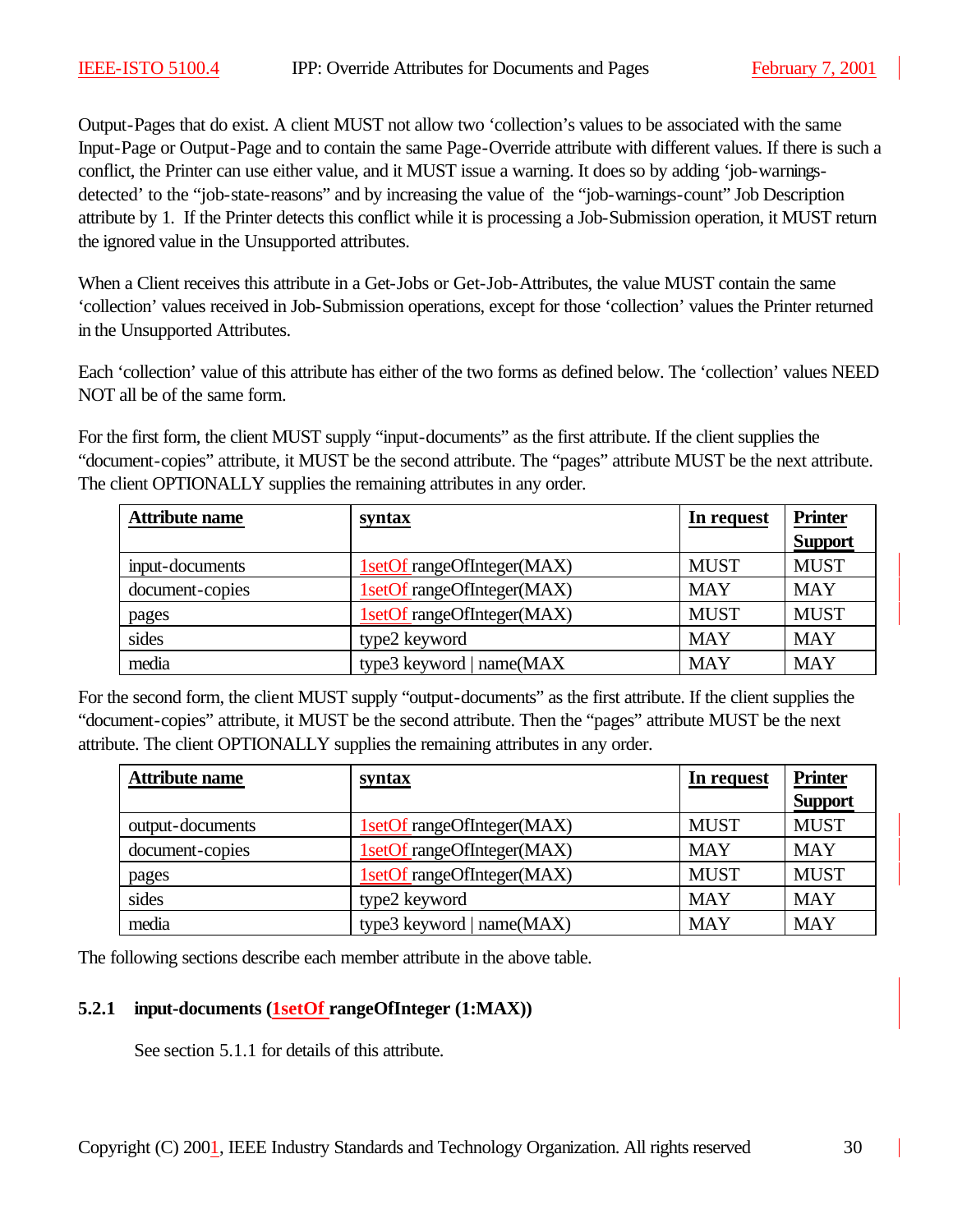#### **5.2.2 output-documents (1setOf rangeOfInteger (1:MAX))**

See section 5.1.2 for details of this attribute.

#### **5.2.3 document-copies (1setOf rangeOfInteger (1:MAX))**

This attribute identifies one or more Output-Document-Copies by specifying a range of numbers. The Page-Overrides apply to the Output-Pages within the identified Output-Documents-Copies within Output-Documents specified either directly by "output-documents" or indirectly by "input-documents" (see section 17 for further details).

A Printer MAY support this attribute. A client MAY supply this attribute in each 'collection' value. It MUST be the second attribute of each 'collection' value if the client supplies it. If this attribute is present, then the client MUST also supply the "input-documents" or "output-documents" attribute.

Note: because the Printer silently ignores values that reference non-existent copies, a value of 'MAX' is equivalent to the number of copies.

There is no "document-copies-supported" attribute, since the full range MUST be supported, if the "document-copies" member attribute is supported.

#### **5.2.4 pages (1setOf rangeOfInteger(1:MAX))**

This attribute identifies one or more Input-Pages or Output-Pages by specifying one or more ranges of numbers (see section 4.1 for the rules on associating a number with each Input-Page or Output-Page). The "1setOf" allows noncontiguous Input-Page or Output-Pages. The Page-Overrides apply to the identified Input-Pages or Output-Pages within the Output-Documents specified directly by "output-documents" or indirectly by "input-documents". The "document-copies" specifies particular copies of Output-Documents.

If the "page-ranges" attribute (see section 5.1.8) is associated with an Input-Document, the Input-Pages identified by this attribute are the same as when "page-ranges" is not present. However, this attribute may identify pages that are deselected for printing by the "page-ranges" attribute. For example, if the value of "page-ranges" is "5:10" and this attribute identifies Input-Pages "3:6", this attribute identifies two Input-Pages (3 and 4) that are not printed and two that are (5 and 6)

If a Printer support the "page-overrides" attribute, it MUST support this attribute. A client MUST supply this attribute in each 'collection' value of the "page-overrides" attribute and it MUST be the second attribute of each 'collection' value.

When a client supplies this attribute in a Send-Document or Send-URI request, this attribute MUST NOT identify Output-Pages sent in an earlier operation. If a Printer receives such a value in a 'collection' value, it MUST treat all such values, but not other sibling 'collection' values, as unsupported values.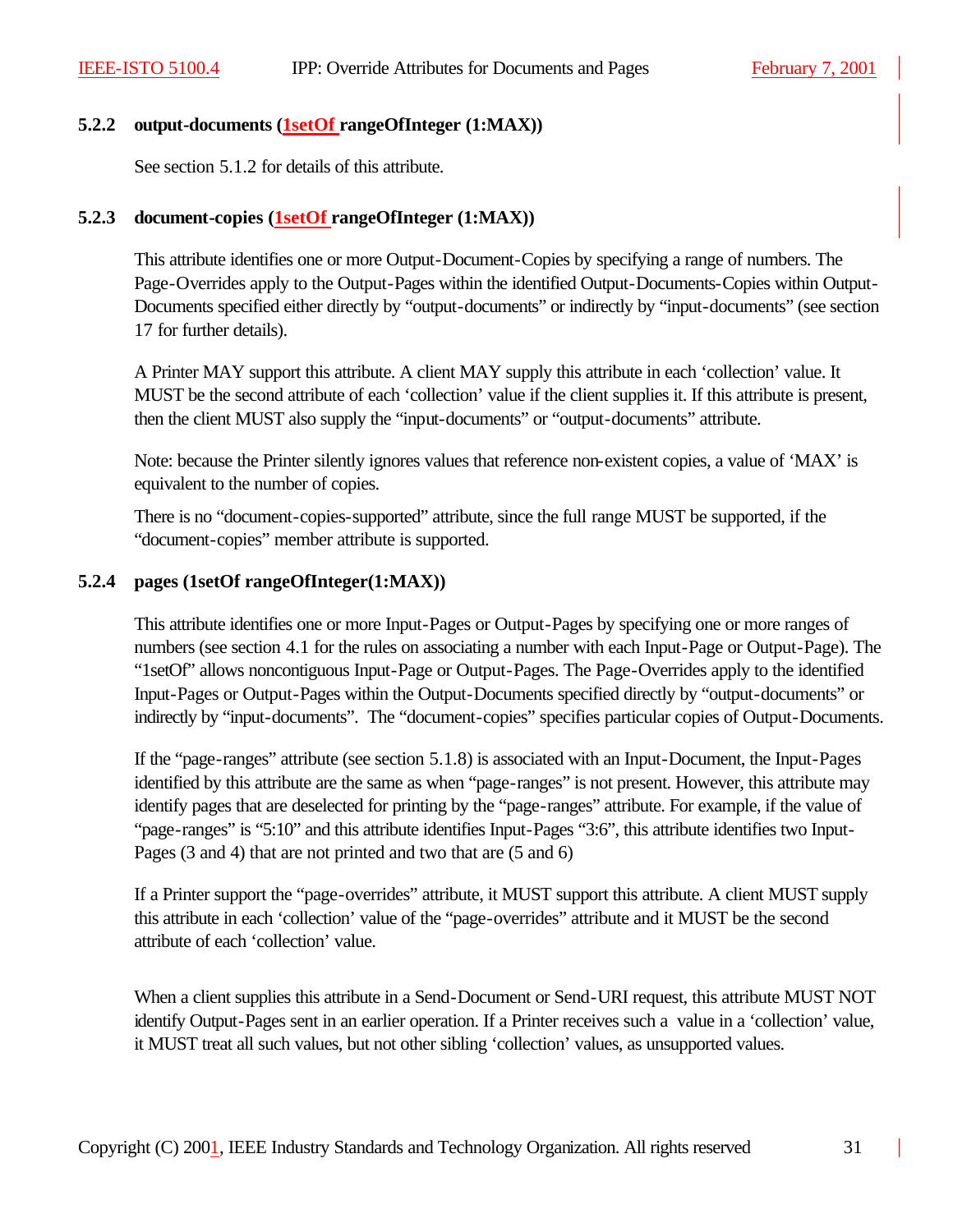Note: because the Printer silently ignores values that reference non-existent pages, a value of 'MAX' is equivalent to the number of pages in each specified Input-Document or Output-Document.

There is no "pages-supported" attribute, since the member attribute MUST be supported and for the full range.

See section 5 for details of usage of this attribute.

#### **5.2.5 sides (type2 keyword)**

This attribute has the same meaning as in IPP/1.1. It indicates the sides for one or more specified Output-Pages. As a Job Template attribute, it affects each Sheet produced by the Job. As a Page-Overrides attributes, it affects only the specified Sheets. The Printer MAY support this attribute. A client OPTIONALLY supplies it.

See section 5.1.10.1 for additional information. The section describes the common behavior of all Sheet attributes.

# **5.2.6 media (type3 keyword | name(MAX))**

This attribute has the same meaning as in IPP/1.1. It indicates the media for one or more specified Output-Pages. As a Job Template attribute, it affects each Sheet produced by the Job. As a Page-Overrides attributes, it affects only the specified Sheets. The Printer MAY support this attribute. A client OPTIONALLY supplies it.

See section 5.1.10.1 for additional information. The section describes the common behavior of all Sheet attributes.

# **5.2.7 Handling of Error conditions**

See section 5.1.12.

# **5.2.8 Why not "page-overrides-default"**

There is no "page-overrides-default". See section 5.1.12 for the reasons.

# **5.2.9 page-overrides-supported (1setOf type2 keyword)**

This attribute specifies the supported values of the "page-overrides" attribute. A client can use this attribute to determine what override attributes the Printer supports.

This attribute contains the name of each attribute that the Printer supports in a 'collection' value of the "page-overrides" attribute. This attribute MUST contain the keywords "input-documents", "outputdocuments" and "pages" because a Printer MUST support these attributes. This attribute MUST also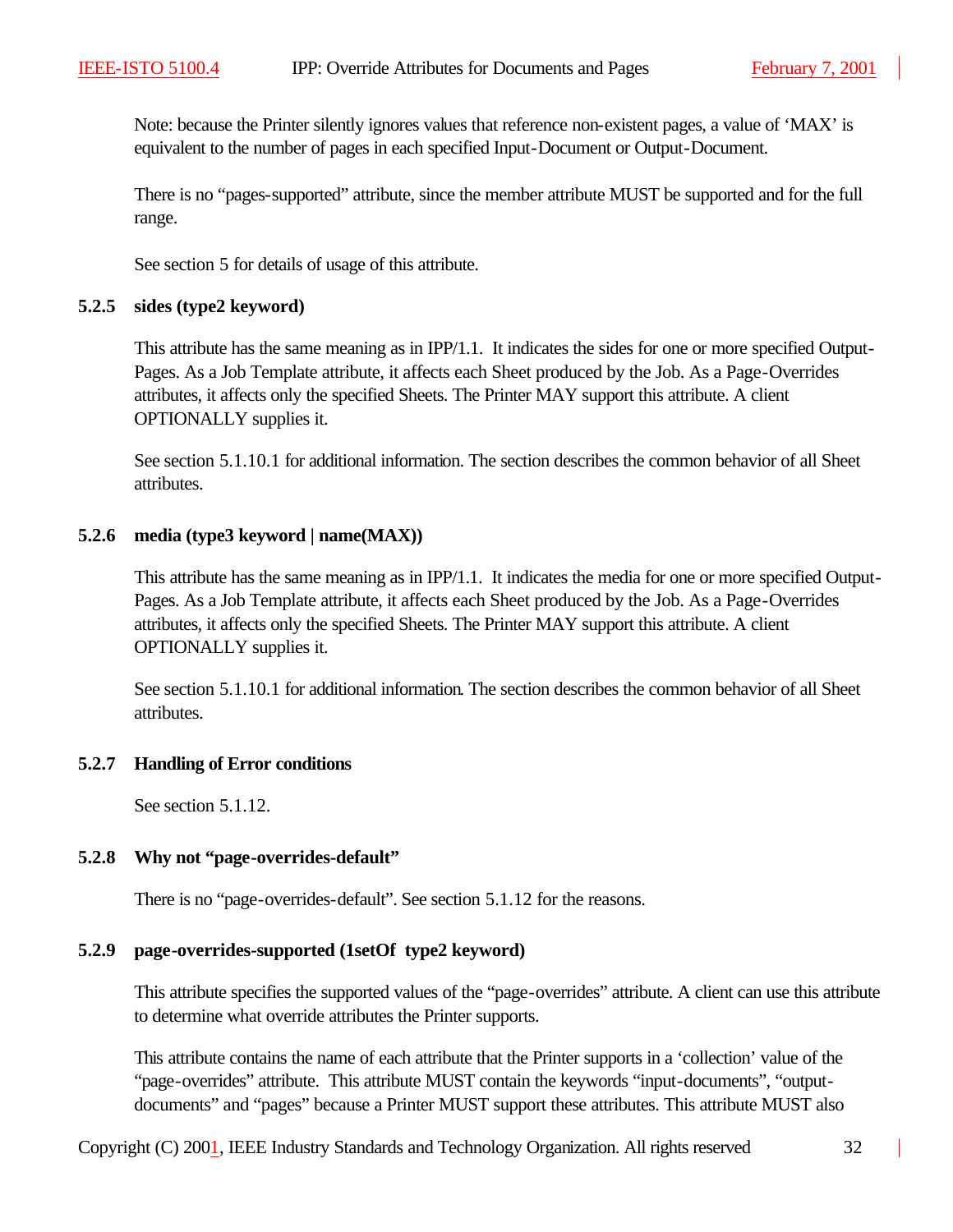contain the name of each attribute that can be a page-override. For example, this attribute contains the keyword "sides" if and only if the Printer supports "sides" in a 'collection' value of the "page-overrides" attribute.

There are no corresponding "input-documents-supported", "output-documents-supported", "documentcopies-supported", and "pages-supported" Printer attributes. However, the supported values for all of the other member attributes are indicated by the corresponding "xxx-supported" Printer attributes which are the same values as for the corresponding "xxx" operation or Job Template attribute. For example, if "sides" is supported as a member attribute of the "page-exceptions" collection, then the "sides-supported" Printer attribute indicates the values that are supported at the job level and as a Page Exception.

Standard keyword values are:

- 'none': no attributes are supported in the "page-overrides" attribute
- 'input-documents': the "input-document" member attribute is supported
- 'output-documents': the "output-document" member attribute is supported
- 'document-copies': the "document-copies" member attribute is supported
- 'pages': The "pages" member attribute is supported
- 'sides': The "sides" member attribute is supported
- 'media': The "media" member attribute is supported

#### **5.3 pages-per-subset (1setOf integer)**

A client OPTIONALLY supplies this attribute, and a Printer OPTIONALLY supports this attribute. If a Printer supports the Page-Subset Document Case, it MUST support this attribute.

When this attribute is present, it effectively partitions one or more Input-Documents into contiguous subsets of Input-Pages. Each subset is defined to be an Output-Document

The value of the attribute is a set of one or more integers, where each integer specifies the number of Input-Pages in a subset, and the set is treated as a repeating sequence of integers. Thus, when the attribute contains a single integer, the integer specifies the number of Input-Pages in each subset, as a repeating sequence of the single integer. When the number of integers in this attribute exceeds 1, the first integer specifies the number of Input-Pages in the first subset, the second integer specifies the number of Input-Pages in the second subset and so on. If numbers in this attribute are exhausted before partitioning all of the Input-Pages, the Printer starts at the beginning of the sequence again and continues until all Input-Pages are partitioned.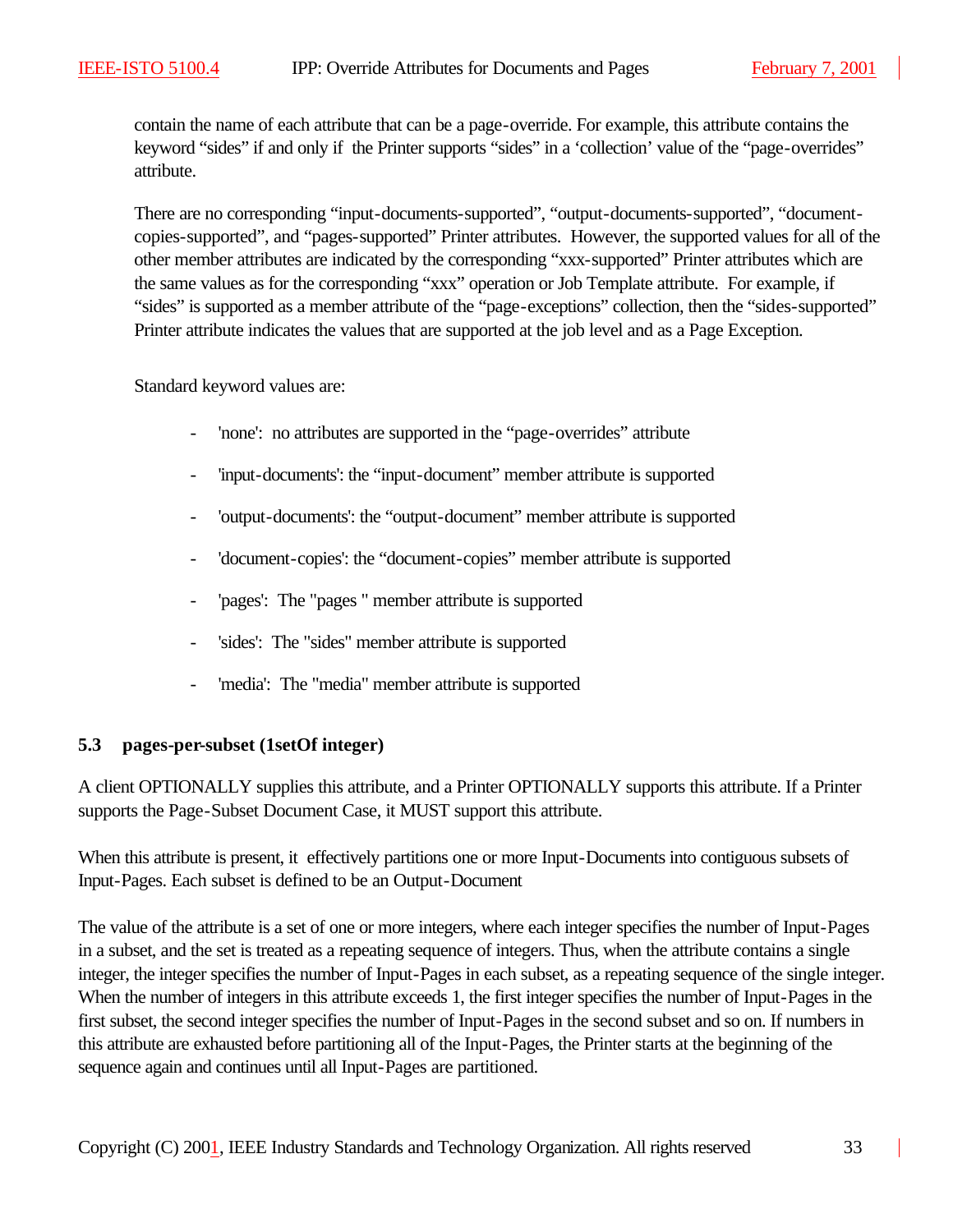If the job contains more than one Input-Document, the Input-Pages are treated as a single stream of Input-Pages which are partitioned into contiguous subsets with some subsets possibly belonging to more than one Input-Document.

If the number of Input-Pages available for the last subset is less than the number specified by this attribute, the Printer MUST treat the last subset as an Output-Document and MUST issue a warning by adding 'job-warningsdetected' to the "job-state-reasons" and by increasing the value of the "job-warnings-count" Job Description attribute by 1.

If the "multiple-document-handling" attribute is present and has the value 'separate-documents-collated-copies' or 'separate-documents-uncollated-copies', the **Printer** MUST uses this attribute; otherwise (i.e., the value of the "multiple-document-handling" attribute has the value 'single-document' or 'single-document-new-sheet'), the Printer ignores this attribute.

#### **5.3.1 Why not "pages-per-subset-default"**

There is no "pages-per-subset-default" because there is no mechanism for a client to specify that there are no Input-Page subsets except to omit this attribute, which would cause the Printer to use the "pages-per-subsetdefault" attribute and create the default subsets. Without this attribute, a client can achieve subsets only by including the "pages-per-subset" attribute in the Job and the default is no subsetting. Also, if there were a defaulting mechanism, it isn't clear that customers would use the same partitioning over and over.

#### **5.3.2 pages-per-subset-supported (boolean)**

This attribute specifies whether the Printer supports the Page-Subset Document Case. If the attribute is present and has a value of "true", the Printer supports the Page-Subset Document Case. Otherwise, the Printer doesn't support the Page-Subset Document Case.

Note: if the value of this attribute is 'true', then the rules described elsewhere in this document imply that:

- a) Any attribute that affects an Output-Document affects an Output Document created with the "pagesper-subset" attribute.
- b) Any attribute that affects an Output-Page affects the Output-Page of an Output-Document created with the "pages-per-subset" attribute.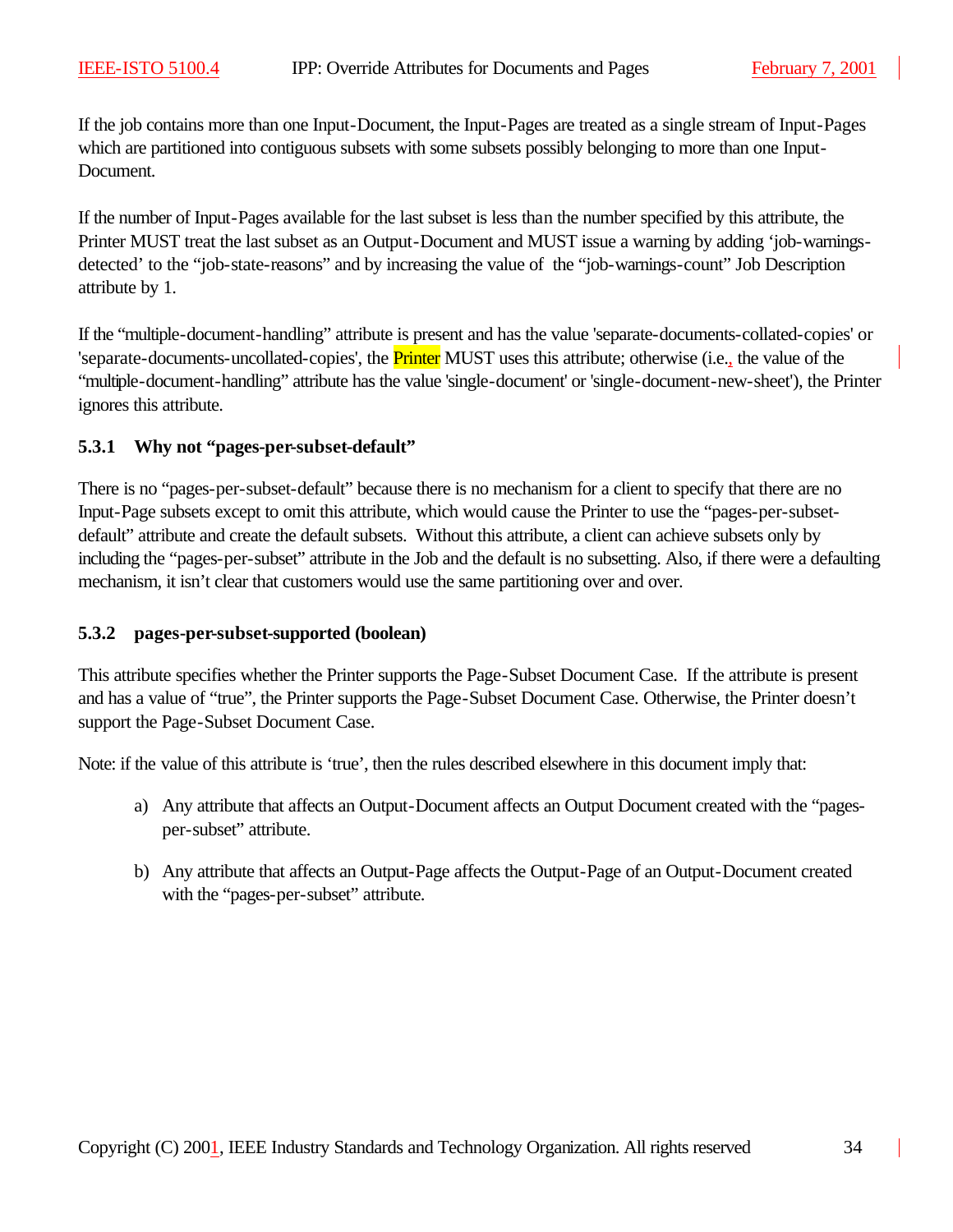# **6 New Job Description attributes**

#### **6.1 job-warnings-count (integer)**

This OPTIONAL attribute specifies the total number of warnings that a Printer has generated while processing and printing the Job. At the beginning of a Job, the value MUST be 0. It MUST increase by 1, each time the Printer generates a warning.

# **7 New Job Description Values**

#### **7.1 job-warnings-detected value for job-state-reasons (1setOf type2 keyword)**

If the Printer supports the value 'job-warnings-detected', the Printer MUST add it to "job-state-reasons" when it generates the first warning message. That is, a single occurrence of this value is present in the "job-state-reasons" if the Printer has generated one or more warnings.

# **8 Extended Role of Some Operation Attributes**

In IPP/1.1, the following attributes are operation attributes in all Job-Submission operations except Create-Job, but the Printer doesn't put their values into the Job object.

- document-format
- document-name
- compression
- document-natural-language

With the Override Extension, these attributes also become:

- Operation attributes in the Create-Job and Validate-Job operation when all or most Input-Documents have the same attribute value.
- Job Template attributes, so their values are accessible to a client via the Get-Job-Attributes and Get-Jobs operation.
- Job Description attributes, for legacy reasons so their values are accessible to a client via the Get-Job-Attributes and Get-Jobs operation via the Job Description group name.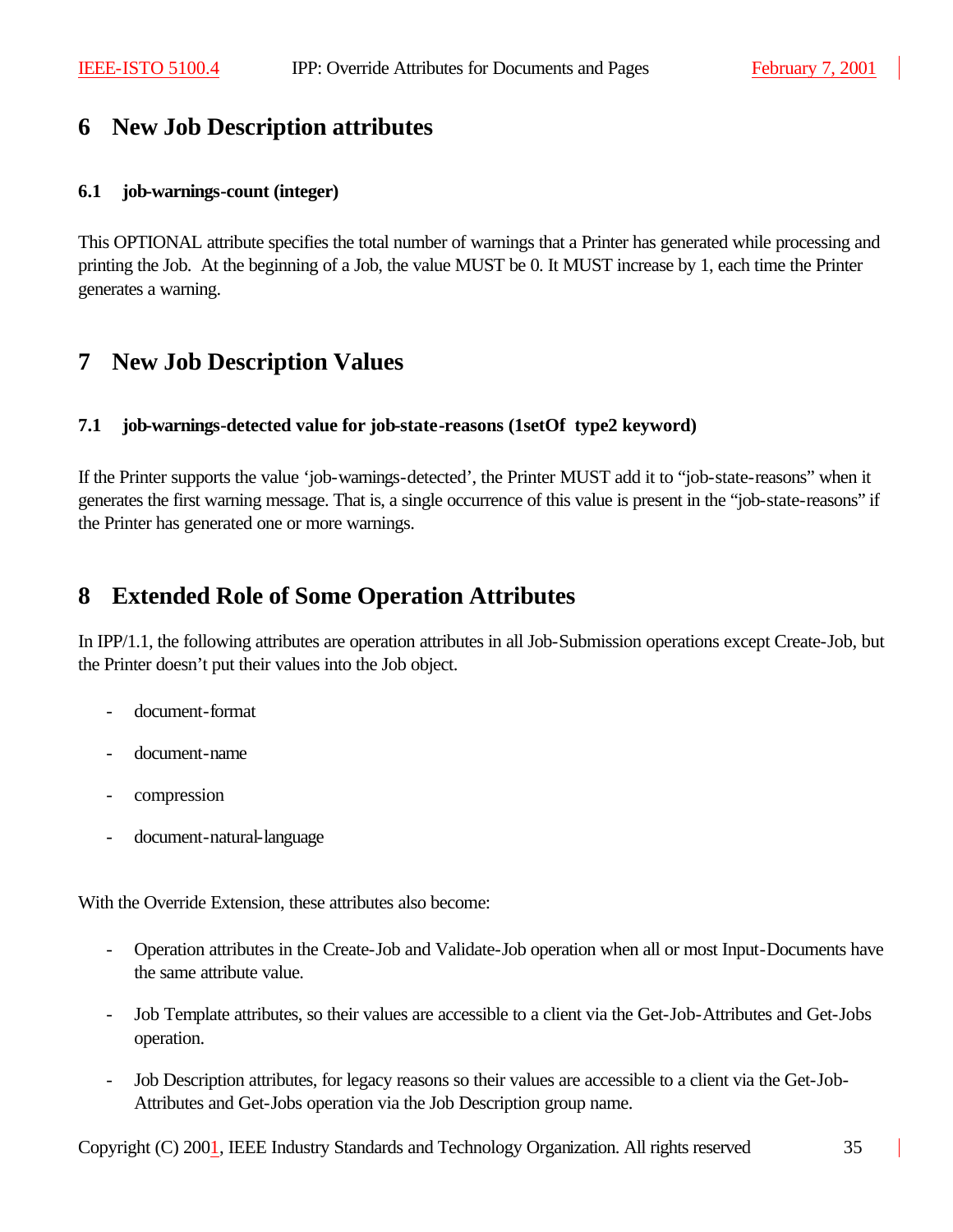- Document-Overrides attributes, so the values are associated with one Input-Document (possible in IPP/1.1) and a client can query the attributes via Get-Job-Attributes and Get-Jobs operation (not possible in IPP/1.1).

If a Printer supports the Override Extension and if it supports an attribute in this section, it MUST support the attribute in the three contexts above. In IPP/1.1, a Printer MUST support all attributes in this section except the "document-natural-language" attribute. This effectively means that if a Printer supports this extension, it MUST support all of the attributes in this section except "document-natural-language" in the three contexts described above.

When one of the attributes in this section is an operation attribute in Print-Job, Print-URI or Create-Job, it becomes a Job Template attribute in the newly created Job object. If one of these attributes is a Document-Overrides attribute, that attribute overrides the Job level attribute for the specified Input-Document.

When one of the attributes in this section is an operation attribute in Validate-Job, it is validated as if it were an operation attribute of Create-Job.

When one or more of the attributes in this section is an operation attribute in Send-Document or Send-URI request, they are put into a 'collection' value that is added to the "document-overrides" attribute. See section 5.1 for a discussion of possible conflicts.

# **9 Extensions to Printer Operations**

The sections below specify the extensions to the groups within IPP 1.1 operations. If an operation or a group within an operation is not mentioned, this extension does not change that operation or group, respectively.

# **9.1 Create-Job and Validate-Job Operation Requests**

Attributes are added to the operation attributes group.

Group 1: Operation Attributes

Add the attributes specified in section 6: "document-format", "document-name", "compression" and "document-natural-language", so that a client can specify these attributes, at the job level.

# **9.2 Send-Document and Send-URI Operation Requests**

Attributes are added to the Operation Attributes group.

Group 1: Operation Attributes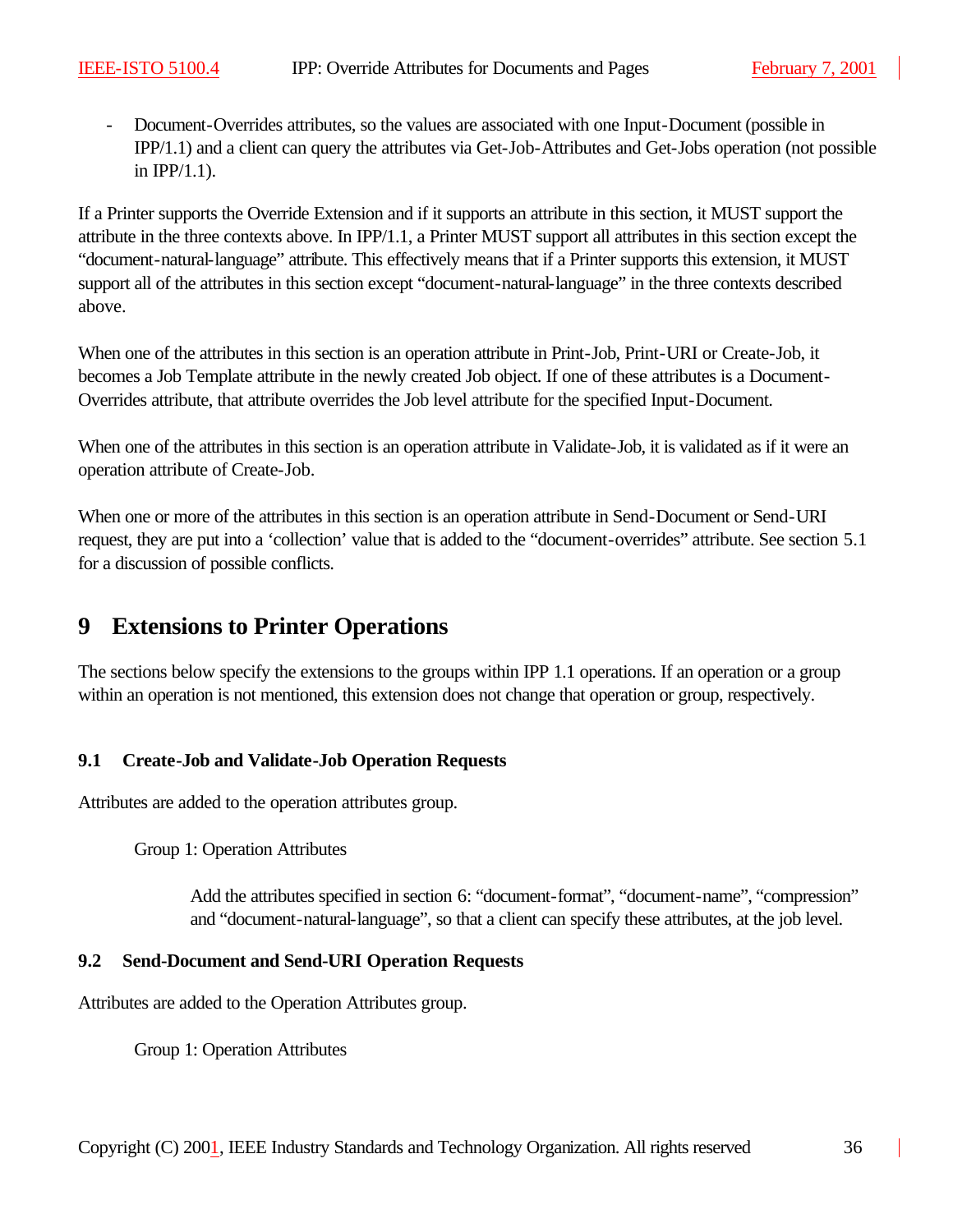"input-document-number" (integer):

The client OPTIONALLY supplies this attribute in order to inform the printer about the order of documents when the printer is sending the Input-Documents asynchronously. The first Input-Document is 1, and subsequent Input-Documents are numbered sequentially. If the value of "last-document" is 'true', then the value of this attribute is also the total number of Input-Documents in the Job. If a client supplies this attribute in one Send-Document or Send-URI operation in a Job, it MUST send it in all such operations. A Printer deals with missing Input-Documents in the same way as without this attribute except that a time-out can occur with Input-Documents anywhere in the Job. For example, a Printer could receive Input-Documents 1 and 3 and not 2.

"document-overrides" (1setOf collection):

The client OPTIONALLY supplies this attribute. See section 5.1 for details. The Printer MUST support this attribute if it supports the "document-overrides" Job Template attribute. If the job doesn't contain a "document-overrides" attribute, this attribute is added to the Job. Otherwise, the 'collection' values from this attribute are appended to the existing "documentoverrides" attribute. See section 5.1 for rules of resolving conflicts. Also the "input-documents" attribute is added to any 'collection' value that contains neither an "input-documents" nor "output-documents" attribute.

"page-overrides" (1setOf collection):

The client OPTIONALLY supplies this attribute. See section 5.2 for details. The Printer MUST support this attribute if it supports the "page-overrides" Job Template attribute. If the job doesn't contain a "page-overrides" attribute, this attribute is added to the Job. Otherwise, the 'collection' values from this attribute are appended to the existing "page-overrides" attribute. See section 5.2 for rules of resolving conflicts. Also the "input-documents" attribute is added to any 'collection' value that contains neither an "input-documents" nor "outputdocuments" attribute.

# **10 Examples**

This section currently contains 3 examples for various relationships of Input-Documents and Output-Documents. The first example is for the Degenerate Case only. The second and third cases are for the Separate-Document Case, the Single-Documents Case and the Page-Subset Documents Case.

Brackets are used to delimit the beginning and end of each Collection value.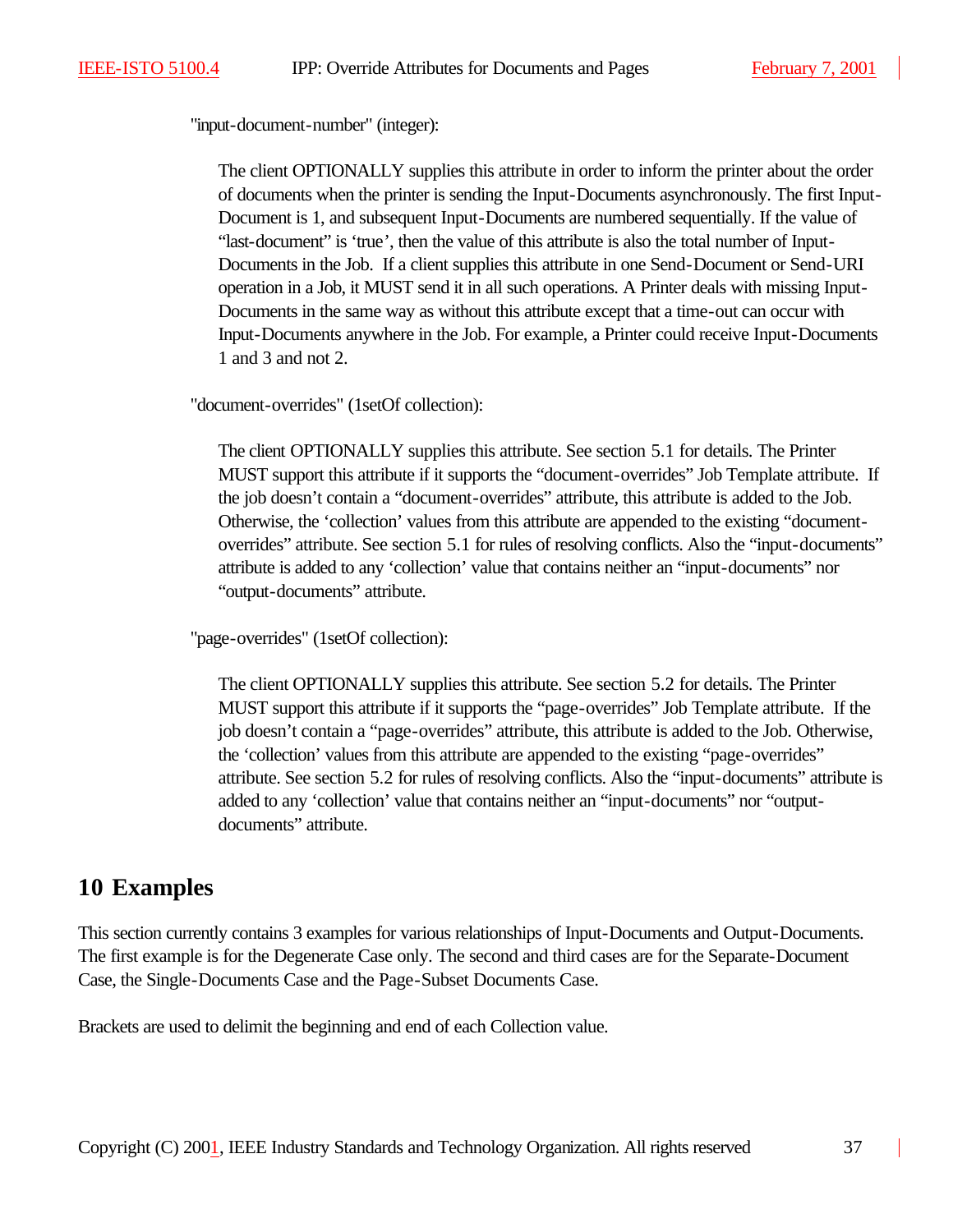#### **10.1 First Page of Single Document is Letterhead**

In the first example, the Printer produces 1 copy of a single Output-Document. It is printed on letter-paper using Print-Job. The first Output-Page of the Output-Document is letterhead paper.

#### **10.1.1 Degenerate Case.**

There is one Input-Document A which produces one Output-Document.

```
Print-Job
    job attributes group
        media: letter
        page-overrides: {
             output-documents: 1:1 (I could have used input-documents: 1:1 as well)
             pages: 1:1
             media: letterhead }
    end-of-attributes
        Input-Document A
```
#### **10.2 First Page of Several Documents is Blue**

In the second example, the Printer produces 3 copies of each Output-Document. Each is stapled and printed on letter-paper, two-sided using Create-Job. The first Output-Page of each Output-Document is blue-letter paper and one-sided. All Input-Documents are PostScript.

Attributes that differ between cases are in bold. The values for the attribute "input-documents" changes with each example, but could be "1:100" for all.

#### **10.2.1 Separate-Documents Case.**

There are two Input-Documents A and B which produce two Output-Documents.

```
Create-Job
    operations attributes group
         document-format: application/PostScript
    job attributes group
        * multiple-document-handling: separate-documents-collated-copies
        sides: two-sided-long-edge
        media: letter
         copies: 3
         finishings: stapling
        page-overrides: {
             output-documents: 1:2 (I could have used input-documents: 1:2 as well)
             pages: 1:1
             sides: one-sided
             media: blue-letter }
    end-of-attributes
Send-Document
```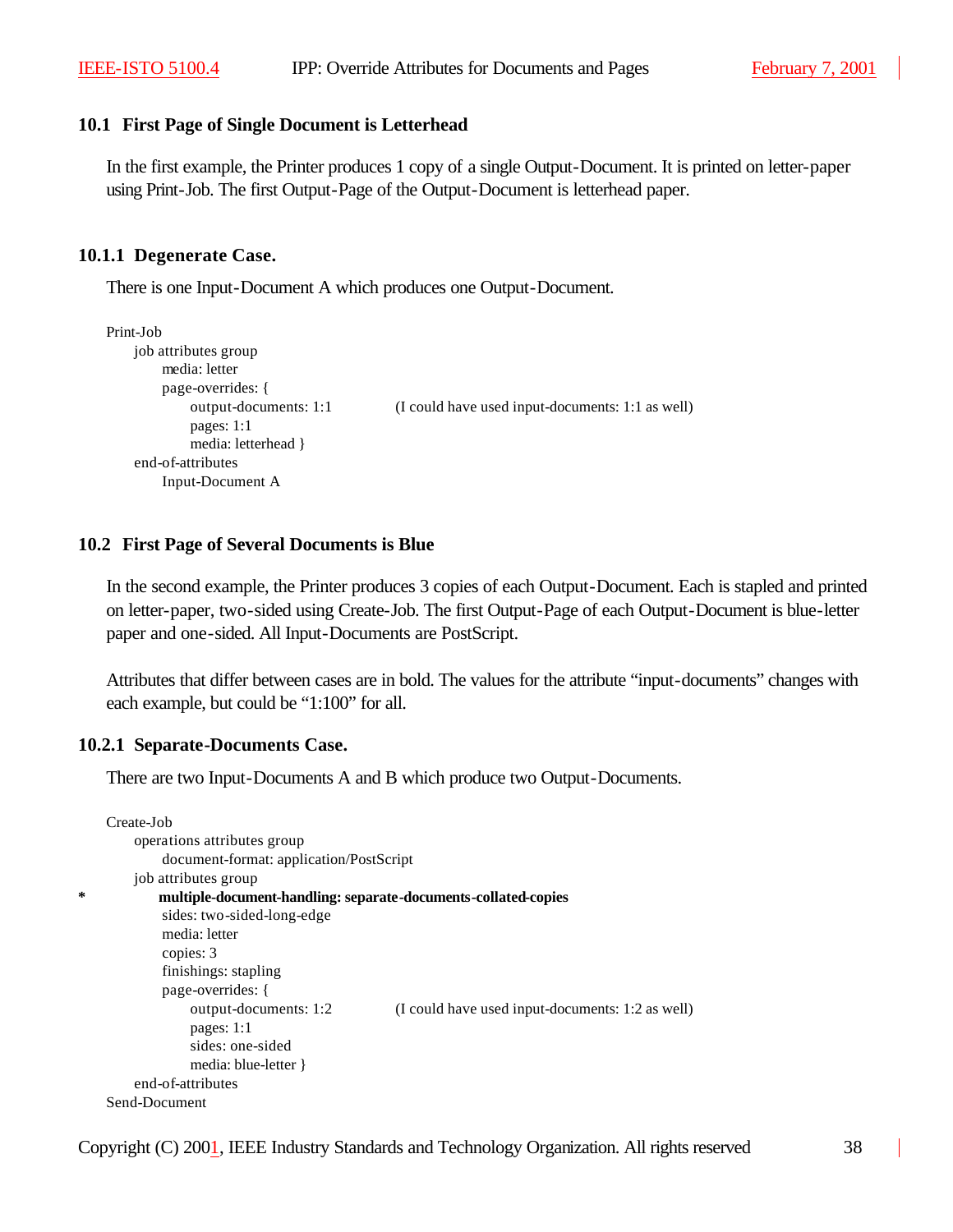end-of-attributes Input-Document A Send-Document end-of-attributes Input-Document B

#### **10.2.2 Single-Documents Case**

There are two Input-Documents A and B and only one Output-Document.

```
Create-Job
    operations attributes group
        document-format: application/PostScript
    job attributes group
        multiple-document-handling: single-document
        sides: two-sided-long-edge
        media: letter
        copies: 3
        finishings: stapling
        page-overrides: {
             output-documents: 1:1 (I could have used input-documents: 1:2)
             pages: 1:1
             sides: one-sided
             media: blue-letter }
    end-of-attributes
Send-Document
    end-of-attributes
        Input-Document A 
Send-Document
    end-of-attributes
        Input-Document B
```
#### **10.2.3 Page-Subset Documents Case**

There are two Input-Documents A and B. . The first Input-Document contains 10 Pages and the second one 15 pages. There are 7 Output-Documents with 3 pages, 5 pages, 4 pages, 2 pages, 3 pages, 5 pages and 3 pages. The " pages-per-subset" attributes wraps after the first four Output-Documents and starts with "3" again. After consuming 22 Input-Pages, the next number is "4", but only 3 pages remain. So the last Output-Document is short. These value show two boundary cases.

```
Create-Job
```

```
operations attributes group
    document-format: application/PostScript
job attributes group
    multiple-document-handling: separate-documents-collated-copies
    pages-per-subset: 3, 5, 4, 2
    sides: two-sided-long-edge
    media: letter
    copies: 3
    finishings: stapling
```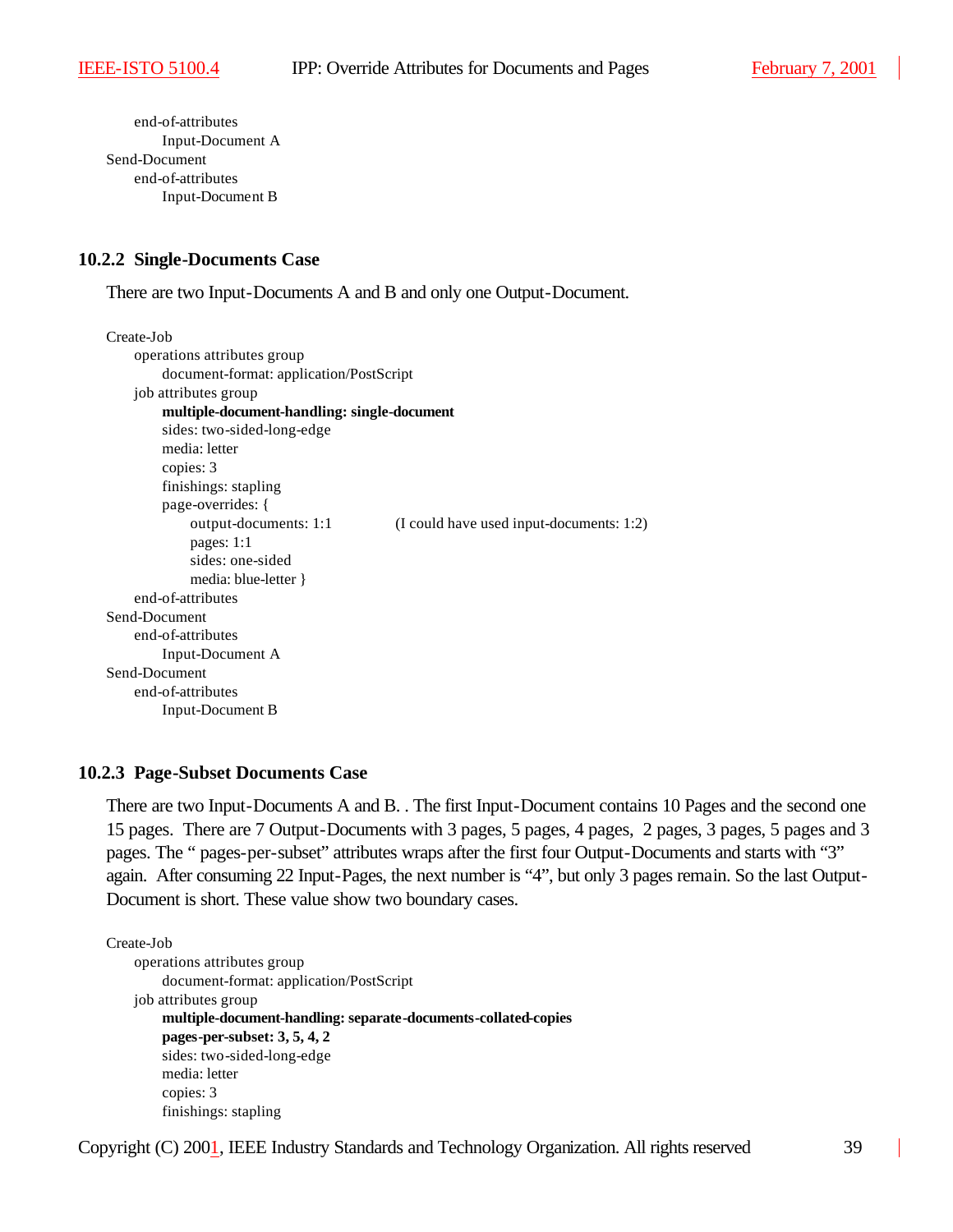page-overrides: { output-documents: 1:7 (I could have used output-documents: 1:100 to be safe) pages: 1:1 sides: one-sided media: blue-letter } end-of-attributes Send-Document end-of-attributes Input-Document A Send-Document end-of-attributes Input-Document B

#### **10.3 First Page is Blue and First Document is not stapled**

In the third example, the Printer produces 3 copies of each Output-Document. Each is stapled and printed on letter-paper, two-sided using Create-Job. The third and fourth Output-Pages of each Output-Document is blue-letter paper and one-sided. The second Output-Document is not stapled. All files are PostScript except the second which is html.

Attributes that differ between cases are in bold. The values for the attribute "input-documents" changes with each example, but could be "1:100" for all.

#### **10.3.1 Separate-Documents Case**

There are two Input-Documents A and B which produce two Output-Documents.

Here are three solutions presented here in order to show three different places to put the attributes associated with an Input-Document. The differences are in *bold-italic*.

# **10.3.1.1First solution:**

```
Create-Job
    operations attributes group
        document-format: application/PostScript
    job attributes group
        multiple-document-handling: separate-documents-collated-copies
        sides: two-sided-long-edge
        media: letter
        copies: 3
        finishings: stapling
        document-format: application/PostScript
        document-overrides: {
            output-documents: 2:2 (I could have used input-documents: 2:2 & merged with next)
            finishings: none }
                             {
            input-documents: 2:2 next value of multi-value
            document-format: text/html}
        page-overrides: {
            output-documents: 1:2 (I could have used input-documents: 1:2 as well)
            pages: 3:4
```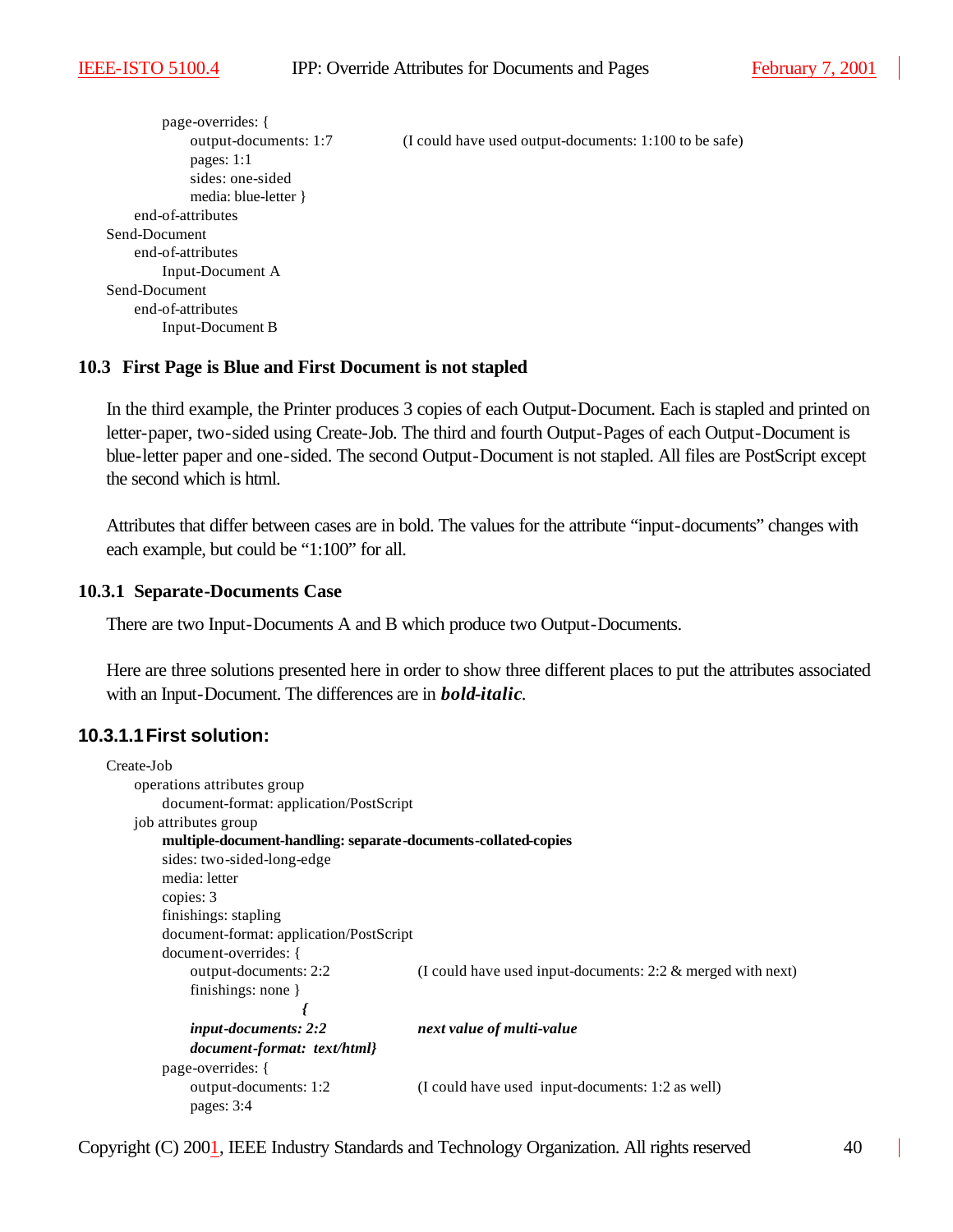```
sides: one-sided
             media: blue-letter }
    end-of-attributes
Send-Document
    end-of-attributes
        Input-Document A 
Send-Document
    end-of-attributes
        Input-Document B
```
# **10.3.1.2Second solution:**

```
Create-Job
    operations attributes group
        document-format: application/PostScript
    job attributes group
        multiple-document-handling: separate-documents-collated-copies
        sides: two-sided-long-edge
        media: letter
        copies: 3
        finishings: stapling
        document-format: application/PostScript
        document-overrides: {
             output-documents: 2:2 
             finishings: none }
        page-overrides: {
             output-documents: 1:2 (I could have used input-documents: 1:2 as well)
             pages: 3:4
             sides: one-sided
             media: blue-letter }
    end-of-attributes
Send-Document
    end-of-attributes
        Input-Document A 
Send-Document
    Operation attributes group
        document-format: text/html
    end-of-attributes
        Input-Document B
```
#### **10.3.1.3Third solution:**

```
Create-Job
    operations attributes group
        document-format: application/PostScript
    job attributes group
        multiple-document-handling: separate-documents-collated-copies
        sides: two-sided-long-edge
        media: letter
        copies: 3
        finishings: stapling
        document-format: application/PostScript
        page-overrides: {
            output-documents: 1:2 (I could have used input-documents: 1:2 as well)
```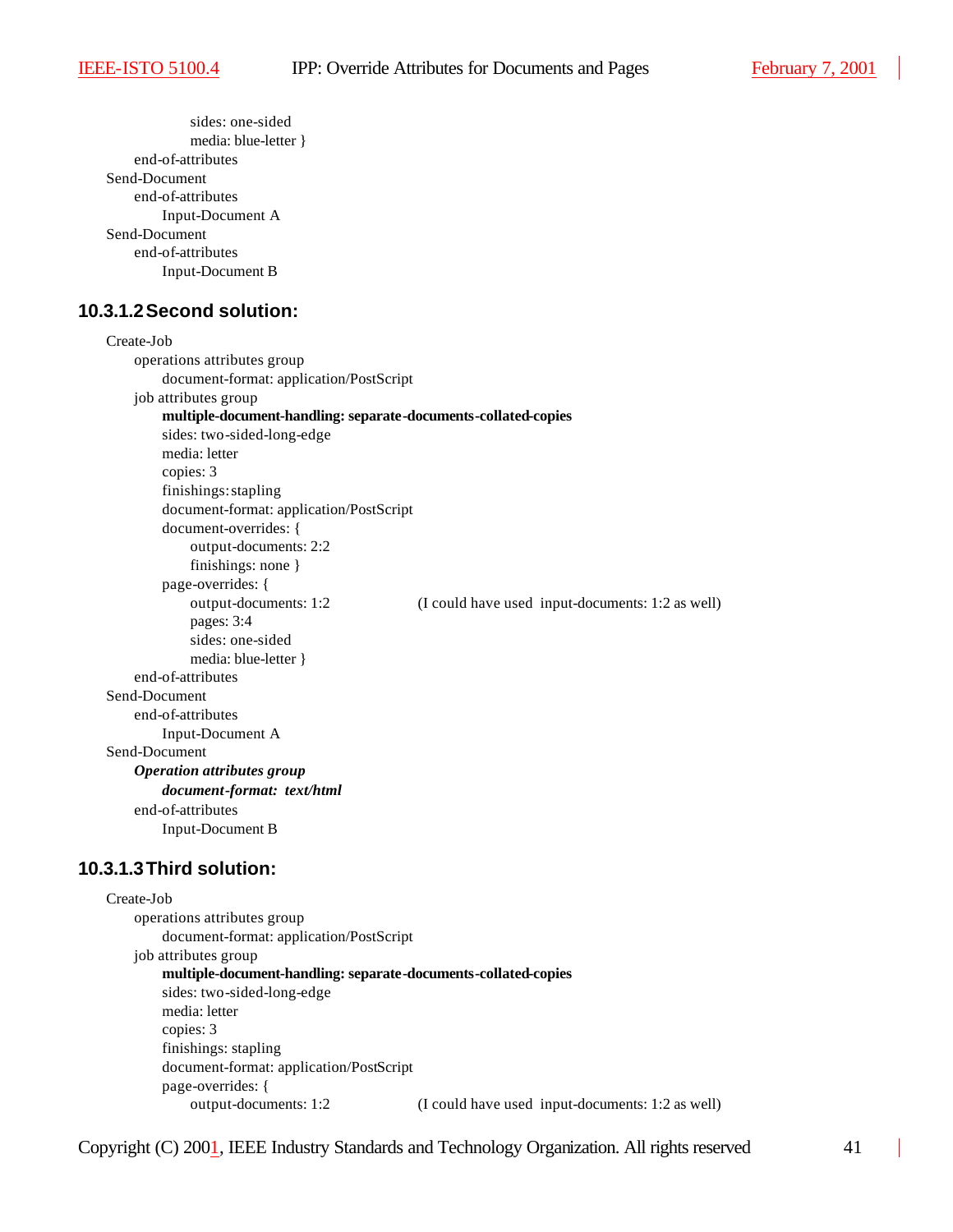pages: 3:4 sides: one-sided media: blue-letter } end-of-attributes Send-Document end-of-attributes Input-Document A Send-Document *Operation attributes group document-overrides: { input-documents: 2:2 document-format: text/html finishings: none }* end-of-attributes Input-Document B

#### **10.3.2 Single-Documents Case**

There are two Input-Documents A and B and only one Output-Document.

Here are three solutions. The Page-Override attributes are in Create-Job in the first solution and in Send-Document in the last two solutions. The Document-Override attribute is directly in the operation attributes of Send-Document in the first two solutions and in the document-overrides attributes of Send-Document in the third solution. The differences are in *bold-italic*.

### **10.3.2.1First solution:**

| Create-Job                                  |                                                      |  |  |  |
|---------------------------------------------|------------------------------------------------------|--|--|--|
| operations attributes group                 |                                                      |  |  |  |
|                                             | document-format: application/PostScript              |  |  |  |
| job attributes group                        |                                                      |  |  |  |
| multiple-document-handling: single-document |                                                      |  |  |  |
| sides: two-sided-long-edge                  |                                                      |  |  |  |
| media: letter                               |                                                      |  |  |  |
| copies: 3                                   |                                                      |  |  |  |
| finishings: stapling                        |                                                      |  |  |  |
| document-overrides: {                       |                                                      |  |  |  |
| output-documents: 2:2                       | (This is ignored because there is no $2nd$ document) |  |  |  |
| finishings: none $\}$                       |                                                      |  |  |  |
| <i>page-overrides:</i> {                    |                                                      |  |  |  |
| <i>input-documents: 1:1</i>                 | $(I \text{ could have used output-documents: } 1:1)$ |  |  |  |
| pages: 3:4                                  |                                                      |  |  |  |
| sides: one-sided                            |                                                      |  |  |  |
| media: blue-letter }                        |                                                      |  |  |  |
| end-of-attributes                           |                                                      |  |  |  |
| Send-Document                               |                                                      |  |  |  |
| end-of-attributes                           |                                                      |  |  |  |
| Input-Document A                            |                                                      |  |  |  |
| Send-Document                               |                                                      |  |  |  |
| Operation attributes group                  |                                                      |  |  |  |
| document-format: text/html                  |                                                      |  |  |  |
| end-of-attributes                           |                                                      |  |  |  |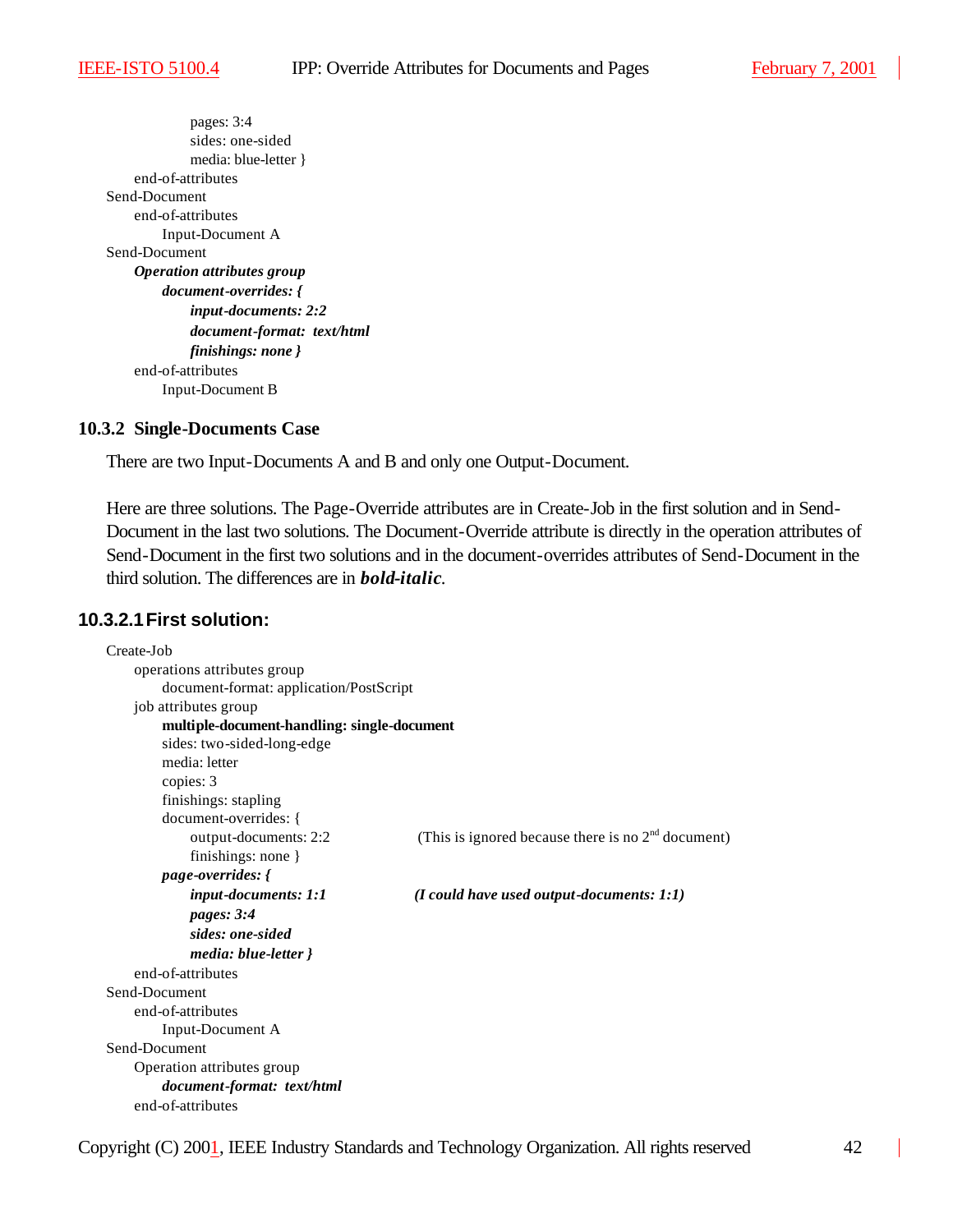Input-Document B

# **10.3.2.2Second solution:**

| Create-Job                                  |                                                      |  |  |
|---------------------------------------------|------------------------------------------------------|--|--|
| operations attributes group                 |                                                      |  |  |
| document-format: application/PostScript     |                                                      |  |  |
| job attributes group                        |                                                      |  |  |
| multiple-document-handling: single-document |                                                      |  |  |
| sides: two-sided-long-edge                  |                                                      |  |  |
| media: letter                               |                                                      |  |  |
| copies: 3                                   |                                                      |  |  |
| finishings: stapling                        |                                                      |  |  |
| document-overrides: {                       |                                                      |  |  |
| output-documents: 2:2                       | (This is ignored because there is no $2nd$ document) |  |  |
| finishings: none }                          |                                                      |  |  |
| end-of-attributes                           |                                                      |  |  |
| Send-Document                               |                                                      |  |  |
| Operation attributes group                  |                                                      |  |  |
| page-overrides: {                           |                                                      |  |  |
| input-documents: 1:1                        | $(I$ could have used output-documents: $1:1)$        |  |  |
| pages: 3:4                                  |                                                      |  |  |
| sides: one-sided                            |                                                      |  |  |
| media: blue-letter }                        |                                                      |  |  |
| end-of-attributes                           |                                                      |  |  |
| Input-Document A                            |                                                      |  |  |
| Send-Document                               |                                                      |  |  |
| Operation attributes group                  |                                                      |  |  |
| document-format: text/html                  | (this can be here or in the document-overrides)      |  |  |
| end-of-attributes                           |                                                      |  |  |
| Input-Document B                            |                                                      |  |  |

# **10.3.2.3Third solution:**

| Create-Job                                  |                                                       |
|---------------------------------------------|-------------------------------------------------------|
| operations attributes group                 |                                                       |
| document-format: application/PostScript     |                                                       |
| job attributes group                        |                                                       |
| multiple-document-handling: single-document |                                                       |
| sides: two-sided-long-edge                  |                                                       |
| media: letter                               |                                                       |
| copies: 3                                   |                                                       |
| finishings: stapling                        |                                                       |
| document-overrides: {                       |                                                       |
| output-documents: 2:2                       | (This is ignored because there is no $2nd$ document)  |
| finishings: none $\}$                       |                                                       |
| end-of-attributes                           |                                                       |
| Send-Document                               |                                                       |
| Operation attributes group                  |                                                       |
| <i>page-overrides: {</i>                    |                                                       |
| <i>input-documents: 1:1</i>                 | $(I \text{ could have used output-documents: } I: I)$ |
| pages: $3:4$                                |                                                       |
| sides: one-sided                            |                                                       |

 $\overline{\phantom{a}}$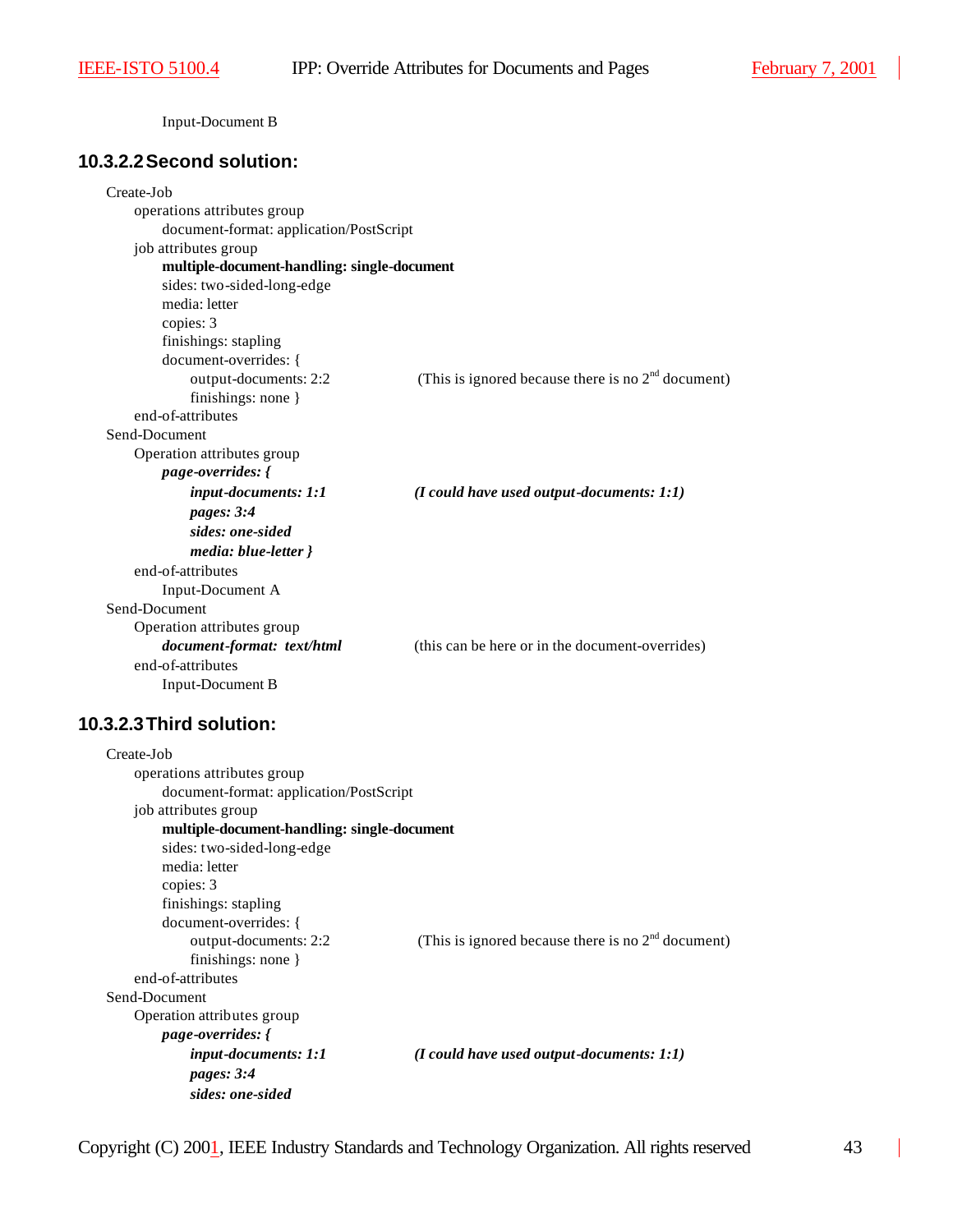*media: blue-letter }* end-of-attributes Input-Document A Send-Document Operation attributes group *document-overrides: { input-documents: 2:2 document-format: text/html }* end-of-attributes Input-Document B

#### **10.3.3 Page-Subset Documents Case**

There are two Input-Documents A and B. . The first Input-Document contains 10 Pages and the second one 15 pages. There are 7 Output-Documents with 3 pages, 5 pages, 4 pages, 2 pages, 3 pages, 5 pages and 3 pages. The "pages-per-subset" attributes wraps after the first four Output-Documents and starts with "3" again. After consuming 22 Input-Pages, the next number is "4", but only 3 pages remain. So the last Output-Document is short.

```
Create-Job
    operations attributes group
        document-format: application/PostScript
    job attributes group
        multiple-document-handling: separate-documents-collated-copies
        pages-per-subset: 3, 5, 4, 2
        sides: two-sided-long-edge
        media: letter
        copies: 3
        finishings: stapling
        document-overrides: {
             output-documents: 2:2 
             finishings: none }
        page-overrides: {
             output-documents: 1:7 (I could have used input-documents: 1:100 to be safe)
             pages: 3:4
             sides: one-sided
             media: blue-letter }
    end-of-attributes
Send-Document
    end-of-attributes
        Input-Document A 
Send-Document
    Operation attributes group
        document-format: text/html (this can be here or in the document-overrides)
    end-of-attributes
        Input-Document B
```
#### **10.4 One document with 100 copies for distribution and one on transparencies.**

In the fourth example, the Printer produces 101 copies of the single Output-Document using Print-Job. The first 100 are stapled and printed on letter-paper, two-sided, except the first page is on blue paper, one-sided. The last copy (number 101) is printed on transparencies, one-sided and not stapled. The file is PostScript.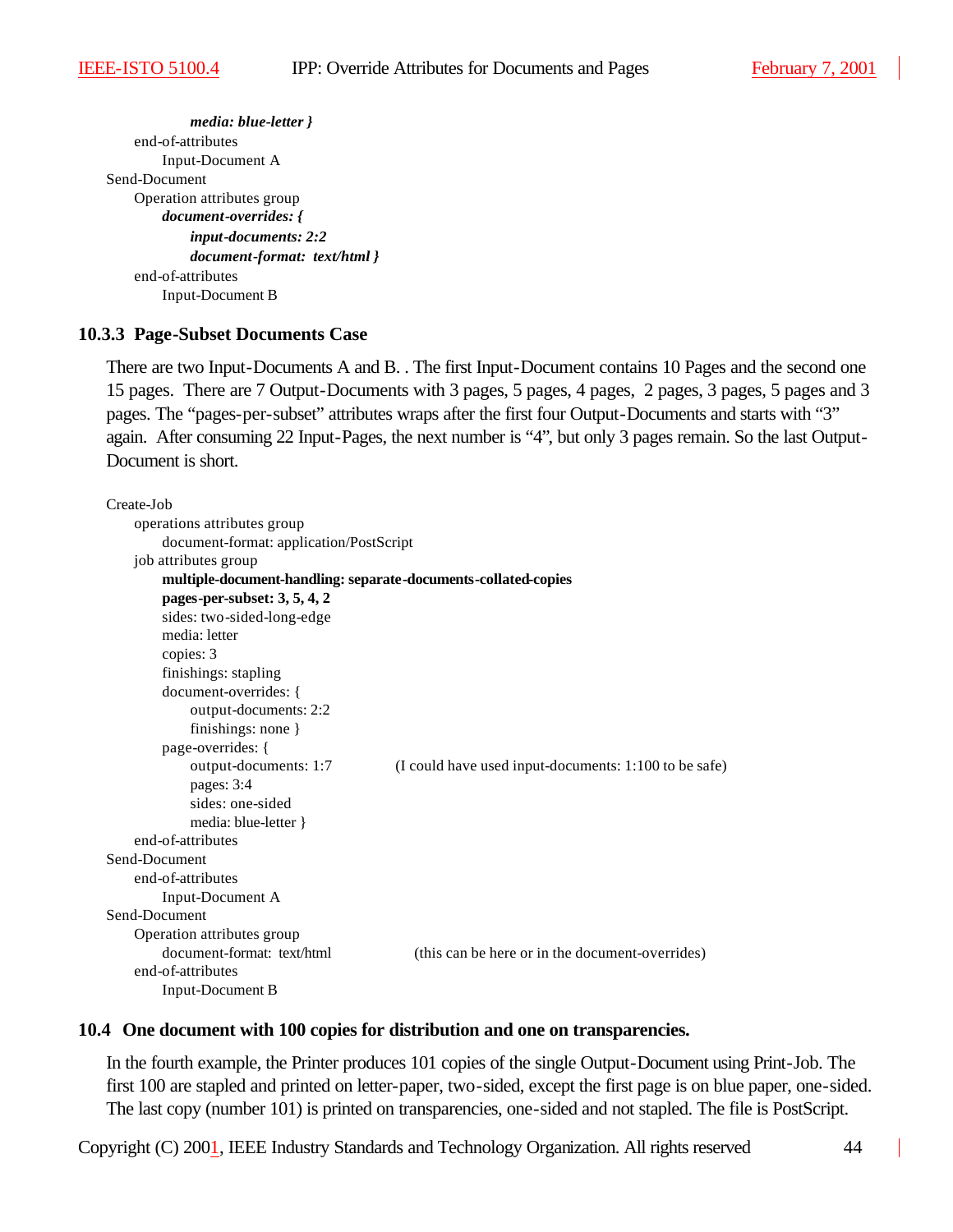Here are three possible solutions. The first assumes that the job requests 101 letter-paper documents and that the single transparency copy is the override. The second assumes that the job requests 101 transparency documents and that the 100 letter-paper copies are the override. The third assumes that the job requests 101 documents with default characteristics and that both single transparency copy and the 100 letter-paper copies are overrides. The differences are in *bold-italic*.

# **10.4.1 First solution.**

| Print-Job                               |                                                  |
|-----------------------------------------|--------------------------------------------------|
| operations attributes group             |                                                  |
| document-format: application/PostScript |                                                  |
| job attributes group                    |                                                  |
| sides: two-sided-long-edge              |                                                  |
| media: letter                           |                                                  |
| copies: 101                             |                                                  |
| finishings: stapling                    |                                                  |
| document-format: application/PostScript |                                                  |
| document-overrides: {                   |                                                  |
| output-documents: 1:1                   | (I could have used input-documents: 1:1 as well) |
| document-copies: 101:101                |                                                  |
| sides: one-sided                        |                                                  |
| <i>media: transparency</i>              |                                                  |
| finishings: none }                      |                                                  |
| page-overrides: {                       |                                                  |
| output-documents: 1:1                   | (I could have used input-documents: 1:1 as well) |
| document-copies: 1:100                  |                                                  |
| pages: $1:1$                            |                                                  |
| sides: one-sided                        |                                                  |
| media: blue-letter }                    |                                                  |
| end-of-attributes                       |                                                  |
| Input-Document A                        |                                                  |
|                                         |                                                  |
| 4.2. Second solution                    |                                                  |

#### **10.4.2 Second solution.**

| Print-Job                               |                                                  |
|-----------------------------------------|--------------------------------------------------|
| operations attributes group             |                                                  |
| document-format: application/PostScript |                                                  |
| job attributes group                    |                                                  |
| sides: one-sided                        |                                                  |
| <i>media: transparency</i>              |                                                  |
| copies: 101                             |                                                  |
| finishings: none                        |                                                  |
| document-format: application/PostScript |                                                  |
| document-overrides: {                   |                                                  |
| output-documents: 1:1                   | (I could have used input-documents: 1:1 as well) |
| document-copies: 1:100                  |                                                  |
| sides: two-sided-long-edge              |                                                  |
| <i>media: letter</i>                    |                                                  |
| finishings: stapling }                  |                                                  |
| page-overrides: {                       |                                                  |
| output-documents: 1:1                   | (I could have used input-documents: 1:1 as well) |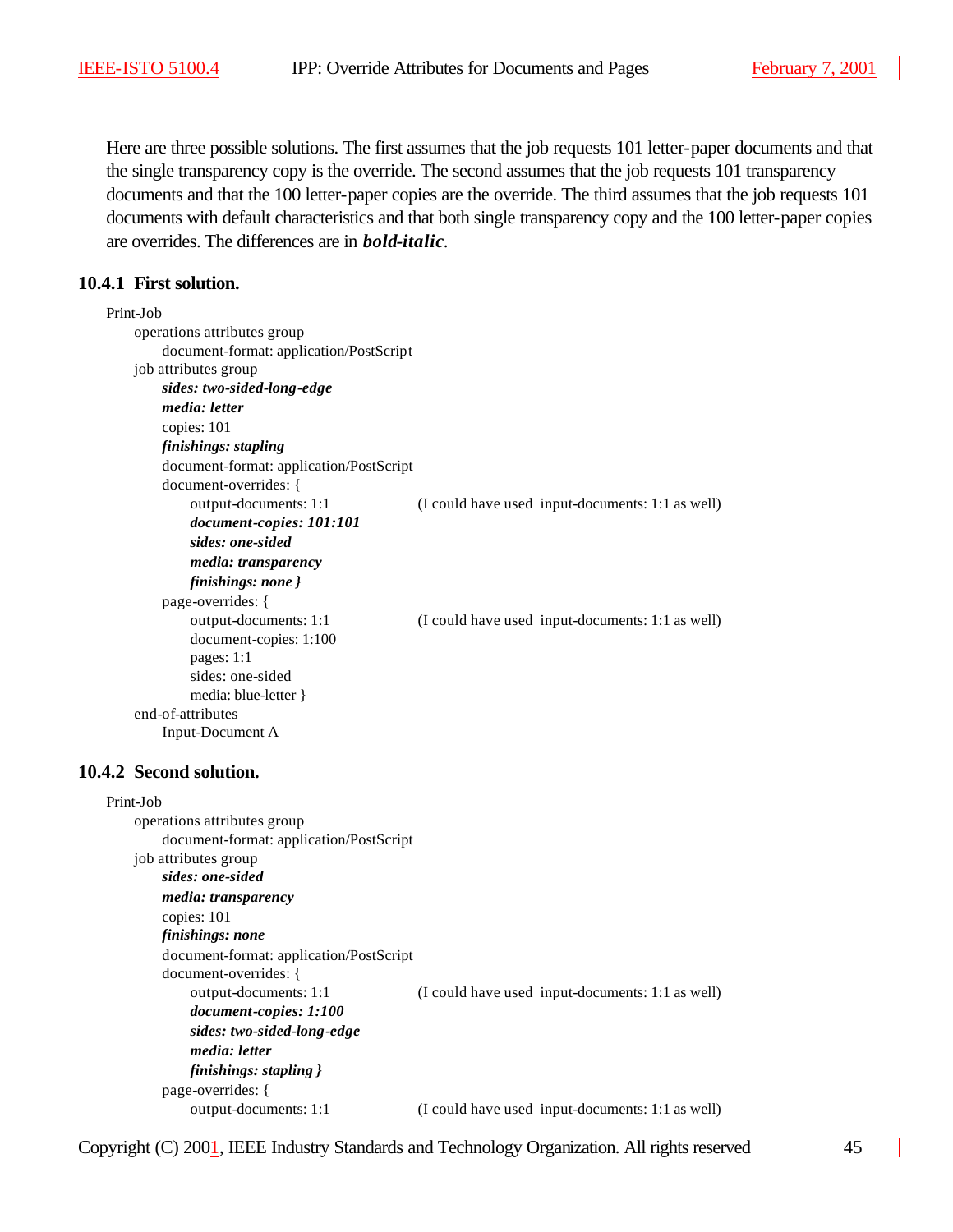```
document-copies: 1:100 
         pages: 1:1
         sides: one-sided
         media: blue-letter }
end-of-attributes
    Input-Document A
```
#### **10.4.3 Third solution.**

```
Print-Job
    operations attributes group
        document-format: application/PostScript
    job attributes group
        copies: 101
        document-format: application/PostScript
        document-overrides: {
            output-documents: 1:1 (I could have used input-documents: 1:1 as well) 
            document-copies: 101:101 
            sides: one-sided
            media: transparency 
            finishings: none }
            {
            output-documents: 1:1 (I could have used input-documents: 1:1 as well) 
            document-copies: 1:100 
            sides: two-sided-long-edge
            media: letter 
            finishings: stapling }
        page-overrides: {
            output-documents: 1:1 (I could have used input-documents: 1:1 as well)
            document-copies: 1:100 
            pages: 1:1
            sides: one-sided
            media: blue-letter }
    end-of-attributes
        Input-Document A
```
# **11 Conformance Requirements**

#### This section specifies the Conformance Requirements.

This specification describes two independent override mechanisms. One is for overriding attributes in a particular document (Document Overrides) and the other is for overriding attributes on a particular page (Page Overrides). If a Client or Printer supports this specification, it MUST support at least one of these two mechanisms; it MAY support both. If these two override capabilities are viewed as entirely independent mechanisms, there are no interoperability issues. If a Client and Printer both support Document Overrides, there is interoperability for Document Overrides. Likewise, if a Client and Printer both support Page Overrides, there is interoperability for Page Overrides.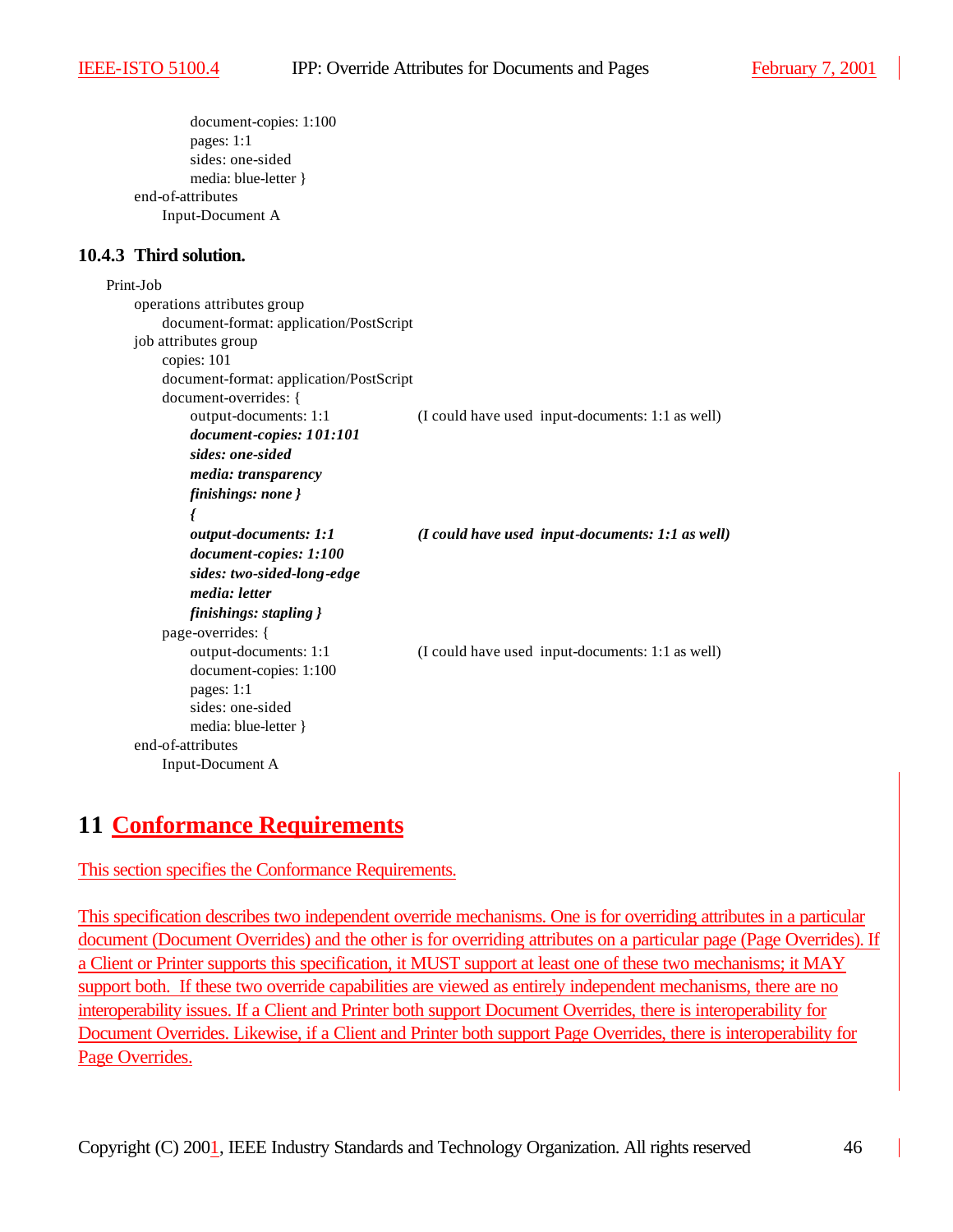The following are the conformance rules for Document Overrides and Page Overrides. See section 5.1 for further details on Document Overrides and section 5.2 for further details on Page Overrides

- 1. If a Printer or Client supports Document Overrides, it MUST support
	- 1.1. the "document-overrides" attribute, and
	- 1.2. the Create-Job operation (there is no need to override Jobs with single documents)
	- 1.3. the "document-overrides-supported" attribute, and
	- 1.4. the following member attributes of "document-overrides":
		- 1.4.1. "input-documents"
		- 1.4.2. "output-documents" if any Job Template attribute supported as a member attribute affects Output-Documents. (see Note for "output-documents"),
		- 1.4.3. "document-format", "document-name" and "compression".
		- 1.4.4. at least one Job Template attribute that can be overridden, that is, the attributes "pageranges", "finishings", "sides" or "media" or some other suitable attribute defined in another specification.
- 2. If a Printer or Client supports Page Overrides, it MUST support
	- 2.1. the "page-overrides" attribute, and
	- 2.2. the "page-overrides-supported" attribute, and
	- 2.3. the following member attributes of "page-overrides":
		- 2.3.1. "input-documents",
		- 2.3.2. "output-documents" (see Note for "output-documents"),
		- 2.3.3. "pages", and
		- 2.3.4. at least one Job Template attribute that can be overridden, that is the attribute "sides" or "media" (described in this document) or some other suitable Job Template attribute defined in another specification.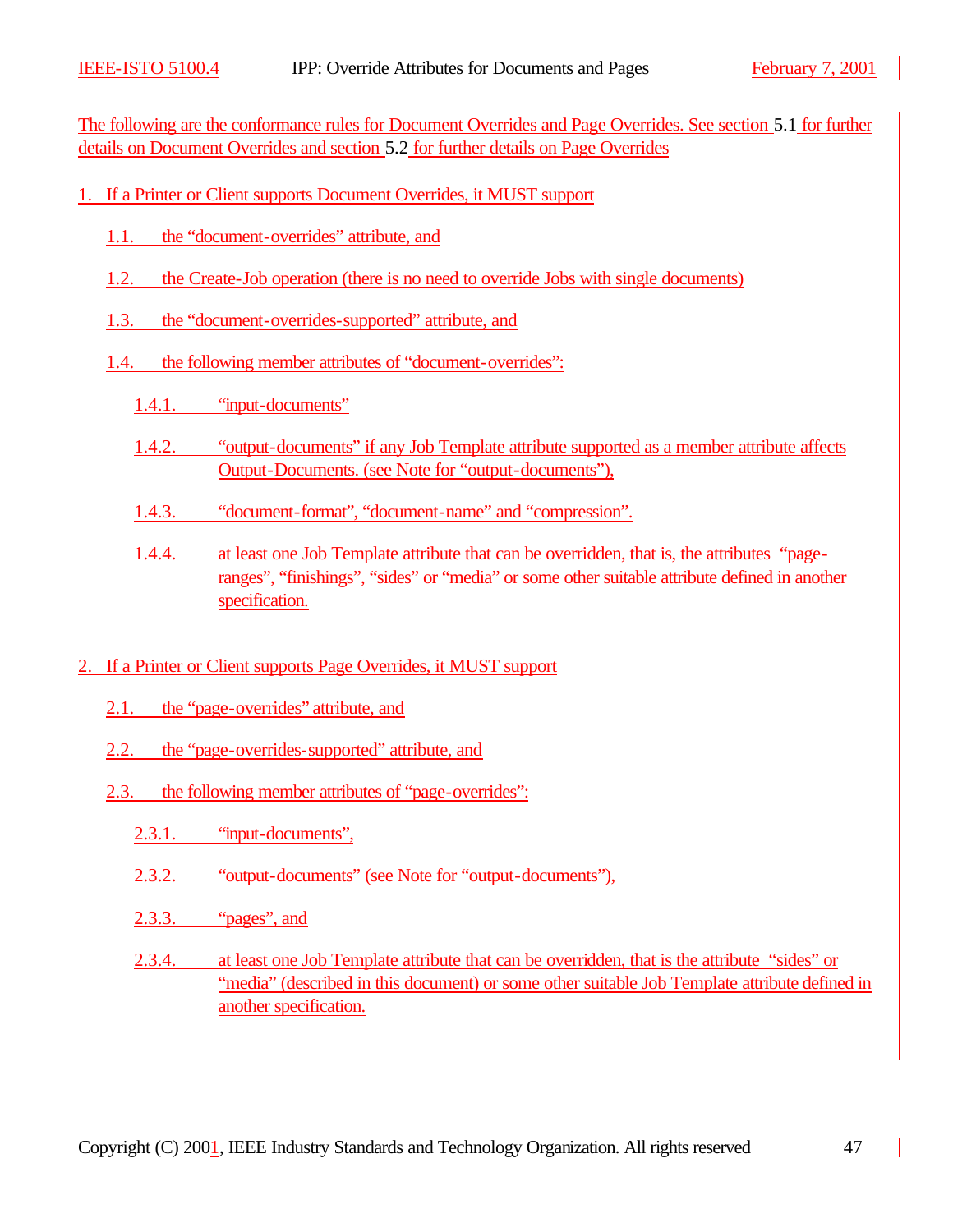Note for "output-documents": if the "pages-per-subset" attribute is not supported, the "output-documents" attribute (depending on the value of the "multiple-document-handling" attribute) is identical to using "input-documents" with a value that is either the same or is in the range of 1 to the number of input-documents.

For example, if the "multiple-document-handling" is 'separate-documents-collated-copies' or 'separatedocuments-uncollated-copies' and if "output-documents" has the value of 4, this case is equivalent to having "input-documents" with a value of 4.

If "multiple-document-handling" is 'single-document' or 'single-document-new-sheet', if there are 20 inputdocuments, and if "output-documents" has the value of 1 (the only possible value for these values of "multiple-document-handling"), this is equivalent to having "input-documents" with a value of "1:20".

A conforming Printer MUST handle unsupported attributes correctly. If a Printer receives a "document-overrides" or "page-overrides" attribute that contains one or more unsupported member, it MUST return in the Unsupported Attributes group of the response the "document-overrides" or "page-overrides" attribute with the unsupported members attributes. The "ipp-attribute-fidelity" determines whether the Printer

a) rejects the Job or

b) accepts the Job and ignores the unsupported member attributes.

A Client or a Printer OPTIONALLY supports the "document-copies" attribute as a member attribute of either "document-overrides" or "page-overrides". If a Printer does not support the "document-copies" member attribute and receives it in a "document-overrides" or "page-overrides", it treats the "document-copies" attributes as described in the previous paragraph. If the Printer accepts the Job, it behaves as if the overrides applied to all copies of the specified documents or pages, i.e. the way the Printer would behave if it supported "documentcopies" and the client didn't supply it.

# **12 IANA Considerations**

This section contains the exact information for IANA to add to the IPP Registries according to the procedures defined in RFC 2911 [RFC2911] section 6.

IANA will be called on to register the Job Template attributes defined in this document, using the procedures outlined in [ipp-modRFC2911].

# **12.1 Attribute Registration**

The attributes defined in this document will be published by IANA according to the procedures in RFC 2911 [RFC2911] section 6.2 with the following path:

ftp.isi.edu/iana/assignments/ipp/attributes/

The registry entry will contain the following information:

Reference IEEE-ISTO 5100.4: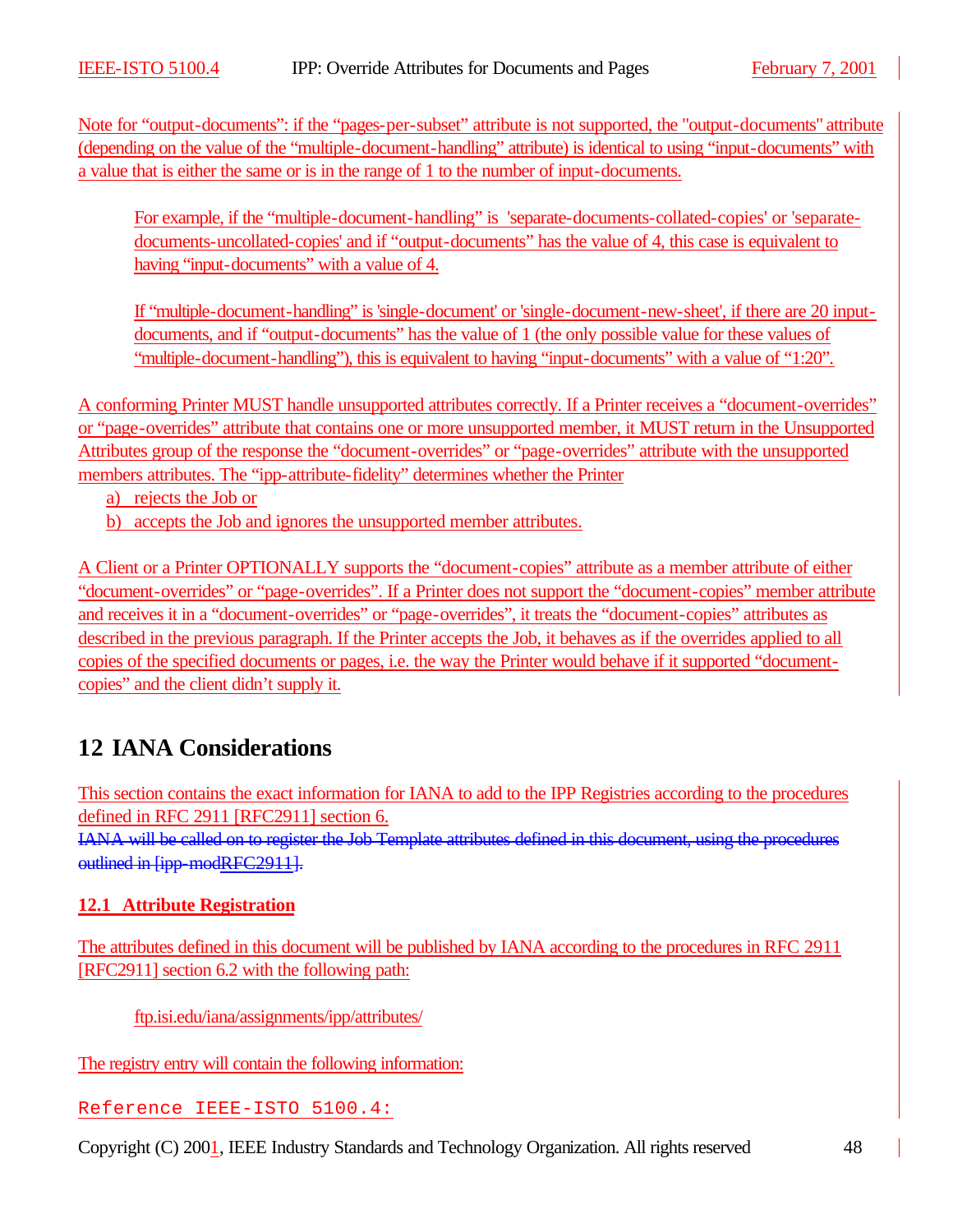### ftp://ftp.pwg.org/pub/pwg/standards/pwg5100.4.pdf

| Job Template attributes:                                                                                                                                            |          |
|---------------------------------------------------------------------------------------------------------------------------------------------------------------------|----------|
| Section:                                                                                                                                                            |          |
| document-overrides (1setOf collection) __________________________________5.1                                                                                        |          |
|                                                                                                                                                                     | 5.2      |
|                                                                                                                                                                     | 5.3      |
| Job Description attributes:                                                                                                                                         |          |
| Section:                                                                                                                                                            |          |
| job-warnings-count (integer)                                                                                                                                        | 6.1      |
| Operation attributes:                                                                                                                                               |          |
| Section:                                                                                                                                                            |          |
| input-document-number (integer)                                                                                                                                     | 9.2      |
| document-overrides" (1setOf collection) 3.2                                                                                                                         |          |
| page-overrides" (1setOf collection)                                                                                                                                 | 9.2      |
| <b>12.2 Keyword Attribute Value Registrations</b><br>The keyword attribute values defined in this document will be published by IANA according to the procedures in |          |
| RFC 2911 [RFC2911] section 6.1 with the following path:                                                                                                             |          |
|                                                                                                                                                                     |          |
| ftp.isi.edu/iana/assignments/ipp/attribute-values/                                                                                                                  |          |
| The registry entry will contain the following information:                                                                                                          |          |
| Reference IEEE-ISTO 5100.4:                                                                                                                                         |          |
| ftp://ftp.pwg.org/pub/pwg/standards/pwg5100.4.pdf                                                                                                                   |          |
| Additional type2 keyword values for "job-state-reasons":                                                                                                            | Section: |
| job-warnings-detected                                                                                                                                               | 7.1      |

# **13 Internationalization Considerations**

The IPP extensions defined in this document require the same internationalization considerations as any of the Job Template attributes defined in IPP/1.1 [RFC2911ipp-mod].

# **14 Security Considerations**

The IPP extensions defined in this document require the same security considerations as any of the Job Template attributes defined in IPP/1.1 [RFC2911ipp-mod].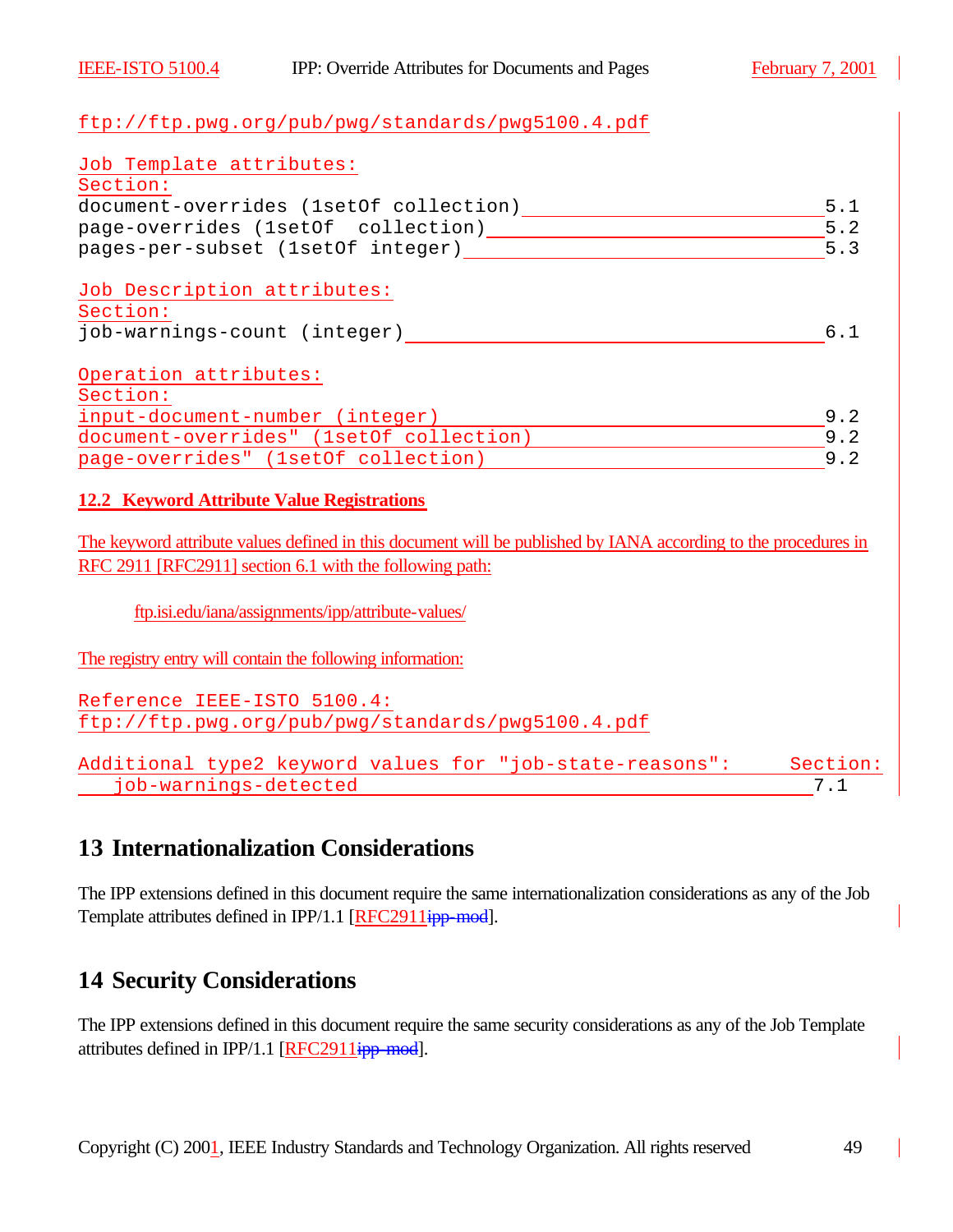# **15 References**

### [RFC2026]

Bradner, S., "The Internet Standards Process -- Revision 3", RFC 2026, October 1996.

# [RFC2565]

Herriot, R., Butler, S., Moore, P. and R. Turner, "Internet Printing Protocol/1.0: Encoding and Transport", RFC 2565, April 1999.

# [RFC2566]

deBry, R., Hastings, T., Herriot, R., Isaacson, S. and P. Powell, "Internet Printing Protocol/1.0: Model and Semantics", RFC 2566, April 1999.

# [ipp-mod]

R. deBry, T. Hastings, R. Herriot, S. Isaacson, P. Powell, "Internet Printing Protocol/1.0: Model and Semantics", <draft-ietf-ipp-model-v11-04.txt>, June 23, 1999.

# [RFC2566RFC2910]

Herriot, R., Butler, S., Moore, P., Turner, R. and J. Wenn, "Internet Printing Protocol/1.1: Encoding and Transport", RFC 2910, September 2000R. deBry, T. Hastings, R. Herriot, S. Isaacson, P. Powell, "Internet Printing Protocol/1.0: Model and Semantics", RFC 2566, April 1999.

# [RFC2911]

Hastings, T., Herriot, R., deBry, R., Isaacson, S. and P. Powell, "Internet Printing Protocol/1.1: Model and Semantics", RFC 2911, September 2000.

# **16 Author's Addresses**

Robert Herriot Xerox Corp. 3400 Hill View Ave, Building 1 Palo Alto, CA 94304

Phone: 650-813-7696 Fax: 650-813-6860 e-mail: robert.herriot@pahv.xerox.com

Kirk Ocke Xerox Corporation 800 Phillips Road Webster, NY 14580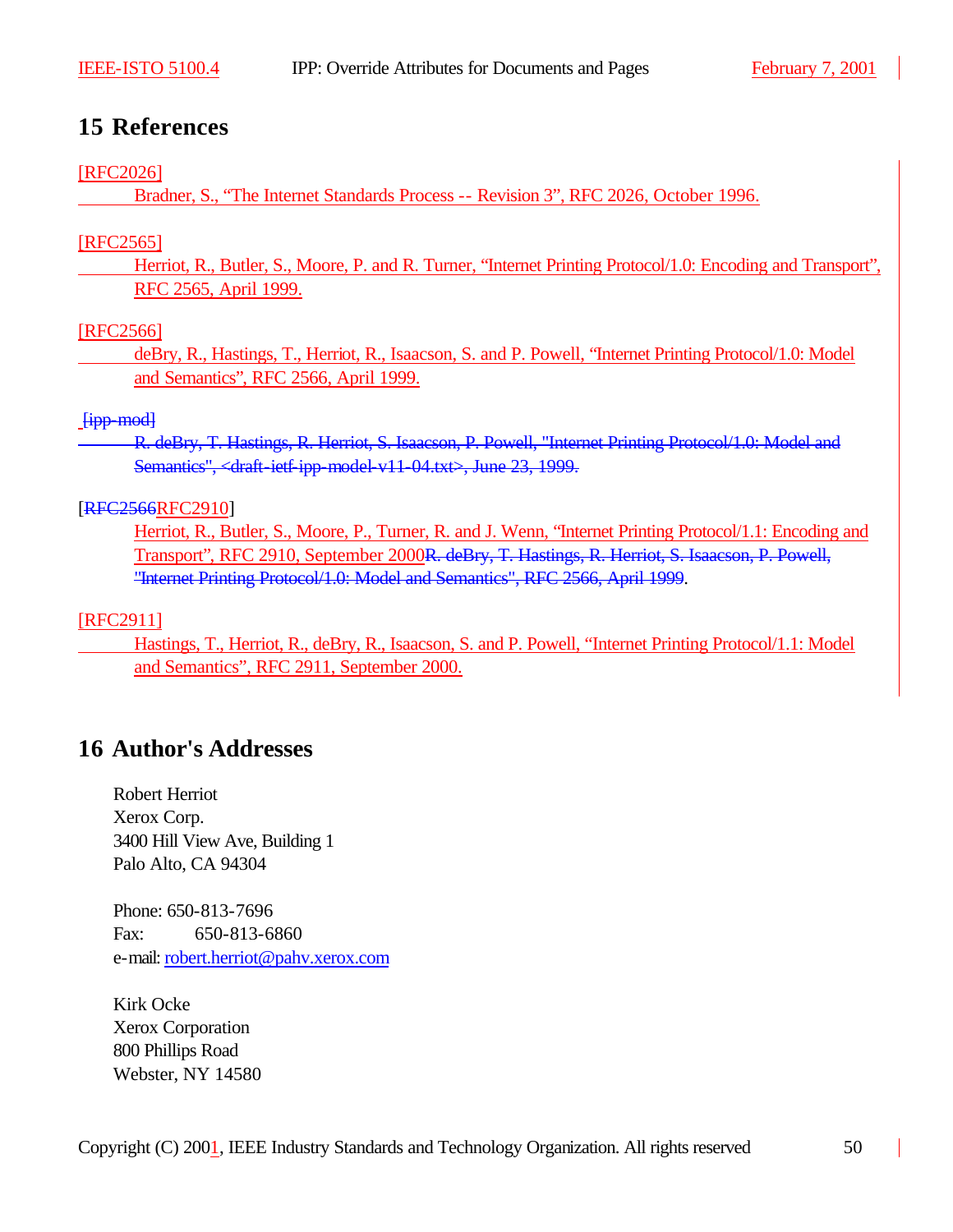Phone: 716-422-4832 e-mail: Kirk.Ocke@usa.xerox.com

IPP Web Page: http://www.pwg.org/ipp/ IPP Mailing List: ipp@pwg.org

To subscribe to the ipp mailing list, send the following email: 1) send it to majordomo@pwg.org 2) leave the subject line blank 3) put the following two lines in the message body: subscribe ipp end

Implementers of this specification document are encouraged to join IPP Mailing List in order to participate in any discussions of clarification issues and review of registration proposals for additional attributes and values.

Other Participants:

Ron Bergman - Hitachi Koki Imaging Systems<br>
Weihai Chen - Microsoft<br>
Lee Farrell - Canon Inform Satoshi Fujitani - Ricoh Roelof Hamberg - Océ<br>
Tom Hastings - Xerox Roelof Hamberg - Océ Tom Hastings - Xerox<br>
David Kellerman - Northlake Software Carl Kugler - IBM David Kellerman - Northlake Software<br>Harry Lewis - IBM Harry Lewis - IBM Carl-Uno Manros - Xerox Paul Moore - Netreon<br>
Stuart Rowley - Kyocera<br>
Gail Songer - Netreon Stuart Rowley - Kyocera<br>
Gail Songer - Netreon<br>
Geoff Sorod - Software 2000 Geoff Sorod - Software 2000<br>
Shinichi Tsuruyama - Epson<br>
Atsushi Uchino - Epson Shinichi Tsuruyama - Epson<br>Shigeru Ueda - Canon Mark Vander Wiele - IBM Michael Wu - Heidelberg Digital Peter Zehler - Xerox

Lee Farrell - Canon Information Systems Ira McDonald - High North Inc.<br>Hugo Parra, Novell William Wagner - NetSilicon/DPI<br>Don Wright - Lexmark

# **17 Appendix A: Rules for Attribute Association**

For each category of attribute, there is a rule:

- 1. Input-Documents: such an attribute
	- a) cannot be directly associated with Input-Pages, Output-Pages, Output-Documents
	- b) can be directly associated with an Input-Document, and it affects the Input-Document it is associated with.
	- c) can be associated with a Job and it affects all Input-Documents that don't have the attribute associated with it.
	- 7. Output-Documents: such an attribute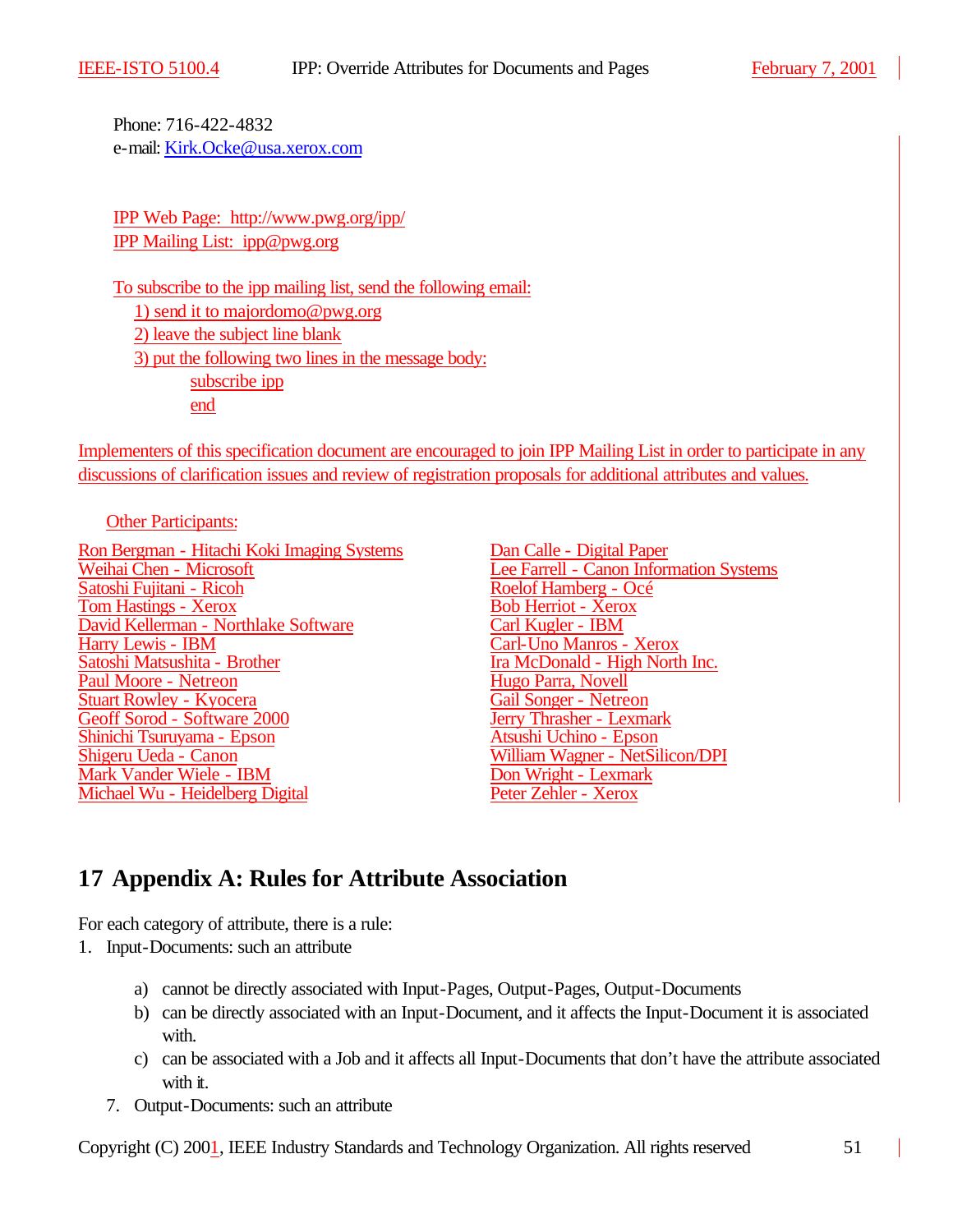- a) can never be directly associated with an Input-Page or Output-Page.
- b) can be directly associated with an Output-Document, and it affects the Output-Document it is associated with.
- c) can be directly associated with an Input-Document. If that Input-Document produces a first Output-Page for one or more Output-Documents, the attribute is effectively associated with each such Output-Document that doesn't have the attribute directly associated with it. Now use rule 7b). If that Input-Document doesn't produce any first Output-Pages of an Output-Document, it is ignored and the Printer produces a warning message.
- d) can be associated with a Job and it affects all Output-Documents that don't have the attribute associated with it.
- 8. Sheets: such attributes
	- a) can be directly associated with an Output-Page, and it affects the associated Output-Page .
	- b) can be directly associated with an Input-Page, and it is effectively associated with the Output-Page determined by the relationship described for the four cases in section 4.2 if that Output-Page doesn't have the attribute directly associated with it. Now use rule 8a)
	- c) can be directly associated with an Output-Document, and it affects all Output-Pages in the specified Output-Document that don't have the attribute associated directly with it or the corresponding Input-Page.
	- d) can be directly associated with an Input-Document, and it is effectively associated with all Input-Pages in the specified Input-Document that don't have the attribute associated directly with it. By transitivity, the attribute is effectively associated with all corresponding Output-Pages (see section 4.2) that don't have the attribute associated directly with the them or the containing Output-Document. Now use rule 8a)
	- e) can be associated with a Job and it affects all Output-Pages that don't have the attribute associated with it.

When an association includes the "document-copies" attribute, it modifies the meaning of the above rules slightly for each effective association. If the attribute effectively associates with:

- Input-Documents, the Printer ignores the "document-copies" attribute.
- Output-Documents, the attribute affects the specified copies of the Output-Documents (See Item 7b))
- Sheets: the attribute affects the sheets of the specified copies of Output-Documents (See Items 8a) and 8c)).

# **18 Appendix B: Summary of other IPP documents**

The full set of IPP documents includes: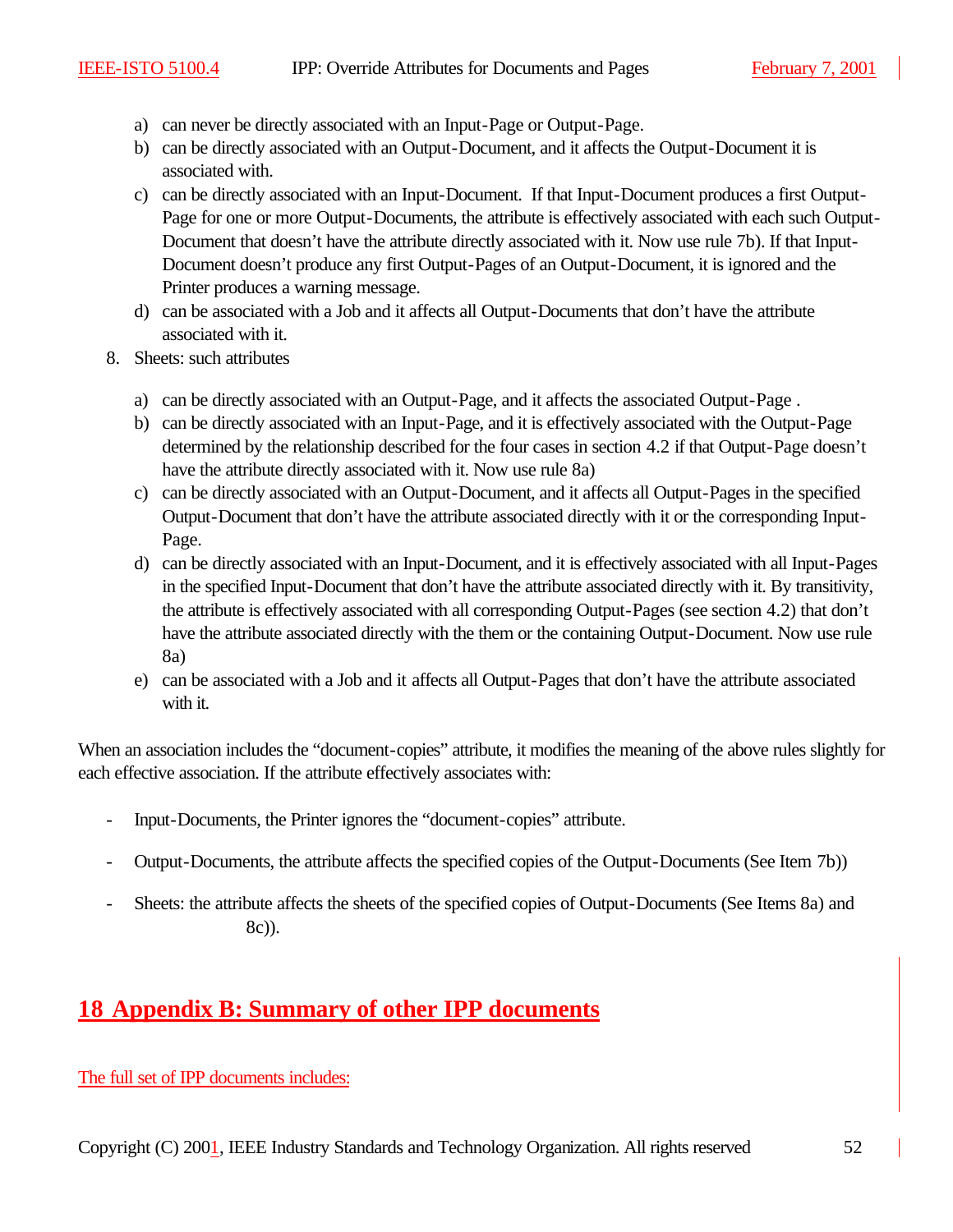- 1. Design Goals for an Internet Printing Protocol [RFC2567]
- 2. Rationale for the Structure and Model and Protocol for the Internet Printing Protocol [RFC2568]
- 3. Internet Printing Protocol/1.1: Model and Semantics (this document)
- 4. Internet Printing Protocol/1.1: Encoding and Transport [RFC2910]
- 5. Internet Printing Protocol/1.1: Implementer's Guide [IPP-IIG]
- 6. Mapping between LPD and IPP Protocols [RFC2569]

The "Design Goals for an Internet Printing Protocol" document takes a broad look at distributed printing functionality, and it enumerates real-life scenarios that help to clarify the features that need to be included in a printing protocol for the Internet. It identifies requirements for three types of users: end users, operators, and administrators. It calls out a subset of end user requirements that are satisfied in IPP/1.0. A few OPTIONAL operator operations have been added to IPP/1.1.

The "Rationale for the Structure and Model and Protocol for the Internet Printing Protocol" document describes IPP from a high level view, defines a roadmap for the various documents that form the suite of IPP specification documents, and gives background and rationale for the IETF working group's major decisions.

The "Internet Printing Protocol/1.1: Encoding and Transport" document is a formal mapping of the abstract operations and attributes defined in the model document onto HTTP/1.1 [RFC2616]. It defines the encoding rules for a new Internet MIME media type called "application/ipp". This document also defines the rules for transporting over HTTP a message body whose Content-Type is "application/ipp". This document defines a new scheme named 'ipp' for identifying IPP printers and jobs.

The "Internet Printing Protocol/1.1: Implementer's Guide" document gives insight and advice to implementers of IPP clients and IPP objects. It is intended to help them understand IPP/1.1 and some of the considerations that may assist them in the design of their client and/or IPP object implementations. For example, a typical order of processing requests is given, including error checking. Motivation for some of the specification decisions is also included.

The "Mapping between LPD and IPP Protocols" document gives some advice to implementers of gateways between IPP and LPD (Line Printer Daemon) implementations.

# **1819 Appendix CB: Description of the IEEE Industry Standards and Technology (ISTO)Change History**

The IEEE-ISTO is a not-for-profit corporation offering industry groups an innovative and flexible operational forum and support services. The IEEE-ISTO provides a forum not only to develop standards, but also to facilitate activities that support the implementation and acceptance of standards in the marketplace. The organization is affiliated with the IEEE (http://www.ieee.org/) and the IEEE Standards Association (http://standards.ieee.org/).

For additional information regarding the IEEE-ISTO and its industry programs visit: